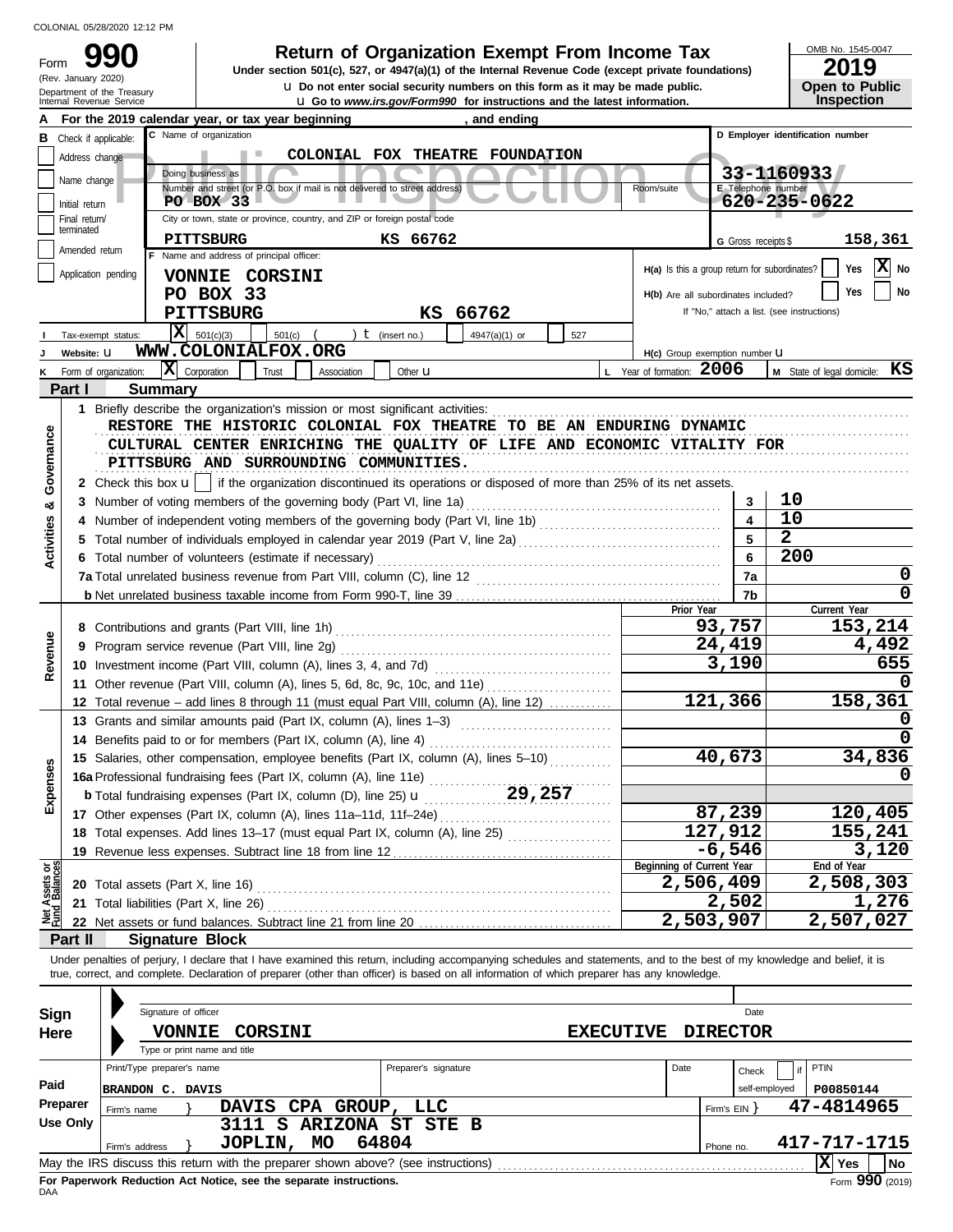|              | Form 990 (2019) <b>COLONIAL FOX THEATRE FOUNDATION</b>                                                                                                                                                                                                                                                                                                                                                                                                                                                          |                                                 | 33-1160933  | Page 2                 |
|--------------|-----------------------------------------------------------------------------------------------------------------------------------------------------------------------------------------------------------------------------------------------------------------------------------------------------------------------------------------------------------------------------------------------------------------------------------------------------------------------------------------------------------------|-------------------------------------------------|-------------|------------------------|
|              | Part III<br><b>Statement of Program Service Accomplishments</b>                                                                                                                                                                                                                                                                                                                                                                                                                                                 |                                                 |             |                        |
|              |                                                                                                                                                                                                                                                                                                                                                                                                                                                                                                                 |                                                 |             | $\vert x \vert$        |
| $1 \quad$    | Briefly describe the organization's mission:<br>SEE SCHEDULE O                                                                                                                                                                                                                                                                                                                                                                                                                                                  |                                                 |             |                        |
|              | .                                                                                                                                                                                                                                                                                                                                                                                                                                                                                                               | $\blacksquare$                                  |             |                        |
| $\mathbf{2}$ | Did the organization undertake any significant program services during the year which were not listed on the                                                                                                                                                                                                                                                                                                                                                                                                    |                                                 |             |                        |
|              | prior Form 990 or 990-EZ?                                                                                                                                                                                                                                                                                                                                                                                                                                                                                       |                                                 |             | Yes $\overline{X}$ No  |
|              | If "Yes," describe these new services on Schedule O.                                                                                                                                                                                                                                                                                                                                                                                                                                                            |                                                 |             |                        |
| 3            | Did the organization cease conducting, or make significant changes in how it conducts, any program<br>services?                                                                                                                                                                                                                                                                                                                                                                                                 |                                                 |             | Yes $\overline{X}$ No  |
|              | If "Yes," describe these changes on Schedule O.                                                                                                                                                                                                                                                                                                                                                                                                                                                                 |                                                 |             |                        |
| 4            | Describe the organization's program service accomplishments for each of its three largest program services, as measured by<br>expenses. Section 501(c)(3) and 501(c)(4) organizations are required to report the amount of grants and allocations to others,<br>the total expenses, and revenue, if any, for each program service reported.                                                                                                                                                                     |                                                 |             |                        |
|              | 4a (Code:                                                                                                                                                                                                                                                                                                                                                                                                                                                                                                       | ) (Expenses $$$ 116, 453 including grants of \$ |             | 4,492<br>) (Revenue \$ |
|              | TO ACQUIRE, MAINTAIN AND OPERATE THE HISTORICAL COLONIAL FOX THEATRE<br>BUILDING IN PITTSBURG, KS, IN ORDER TO BE AN ENDURING DYNAMIC CULTURAL<br>CENTER ENRICHING THE QUALITY OF LIFE AND AND ECONOMIC VITALITY FOR<br>PITTSBURG AND SURROUNDING COMMUNITIES. TO PROMOTE, CONDUCT, AND CARRY ON<br>CHARITABLE, CULTURAL, RECREATIONAL, AND EDUCATIONAL PROGRAMS FOR THE<br>CITIZENS OF PITTSBURG, KS, AND THE SURROUNDING COMMUNITIES.<br>PROMOTE THE HISTORY AND HERITAGE OF THE COMMUNITY AND ITS LANDMARKS. |                                                 |             | ALSO TO                |
|              |                                                                                                                                                                                                                                                                                                                                                                                                                                                                                                                 |                                                 |             |                        |
|              |                                                                                                                                                                                                                                                                                                                                                                                                                                                                                                                 |                                                 |             |                        |
|              | N/A                                                                                                                                                                                                                                                                                                                                                                                                                                                                                                             |                                                 |             |                        |
|              |                                                                                                                                                                                                                                                                                                                                                                                                                                                                                                                 |                                                 |             |                        |
|              |                                                                                                                                                                                                                                                                                                                                                                                                                                                                                                                 |                                                 |             |                        |
|              |                                                                                                                                                                                                                                                                                                                                                                                                                                                                                                                 |                                                 |             |                        |
|              |                                                                                                                                                                                                                                                                                                                                                                                                                                                                                                                 |                                                 |             |                        |
|              |                                                                                                                                                                                                                                                                                                                                                                                                                                                                                                                 |                                                 |             |                        |
|              | N/A                                                                                                                                                                                                                                                                                                                                                                                                                                                                                                             |                                                 |             |                        |
|              |                                                                                                                                                                                                                                                                                                                                                                                                                                                                                                                 |                                                 |             |                        |
|              |                                                                                                                                                                                                                                                                                                                                                                                                                                                                                                                 |                                                 |             |                        |
|              |                                                                                                                                                                                                                                                                                                                                                                                                                                                                                                                 |                                                 |             |                        |
|              |                                                                                                                                                                                                                                                                                                                                                                                                                                                                                                                 |                                                 |             |                        |
|              |                                                                                                                                                                                                                                                                                                                                                                                                                                                                                                                 |                                                 |             |                        |
|              |                                                                                                                                                                                                                                                                                                                                                                                                                                                                                                                 |                                                 |             |                        |
|              |                                                                                                                                                                                                                                                                                                                                                                                                                                                                                                                 |                                                 |             |                        |
|              |                                                                                                                                                                                                                                                                                                                                                                                                                                                                                                                 |                                                 |             |                        |
|              |                                                                                                                                                                                                                                                                                                                                                                                                                                                                                                                 |                                                 |             |                        |
|              |                                                                                                                                                                                                                                                                                                                                                                                                                                                                                                                 |                                                 |             |                        |
|              | 4d Other program services (Describe on Schedule O.)                                                                                                                                                                                                                                                                                                                                                                                                                                                             |                                                 |             |                        |
|              | (Expenses \$                                                                                                                                                                                                                                                                                                                                                                                                                                                                                                    | including grants of \$                          | (Revenue \$ |                        |
|              | 4e Total program service expenses u                                                                                                                                                                                                                                                                                                                                                                                                                                                                             | 116,453                                         |             |                        |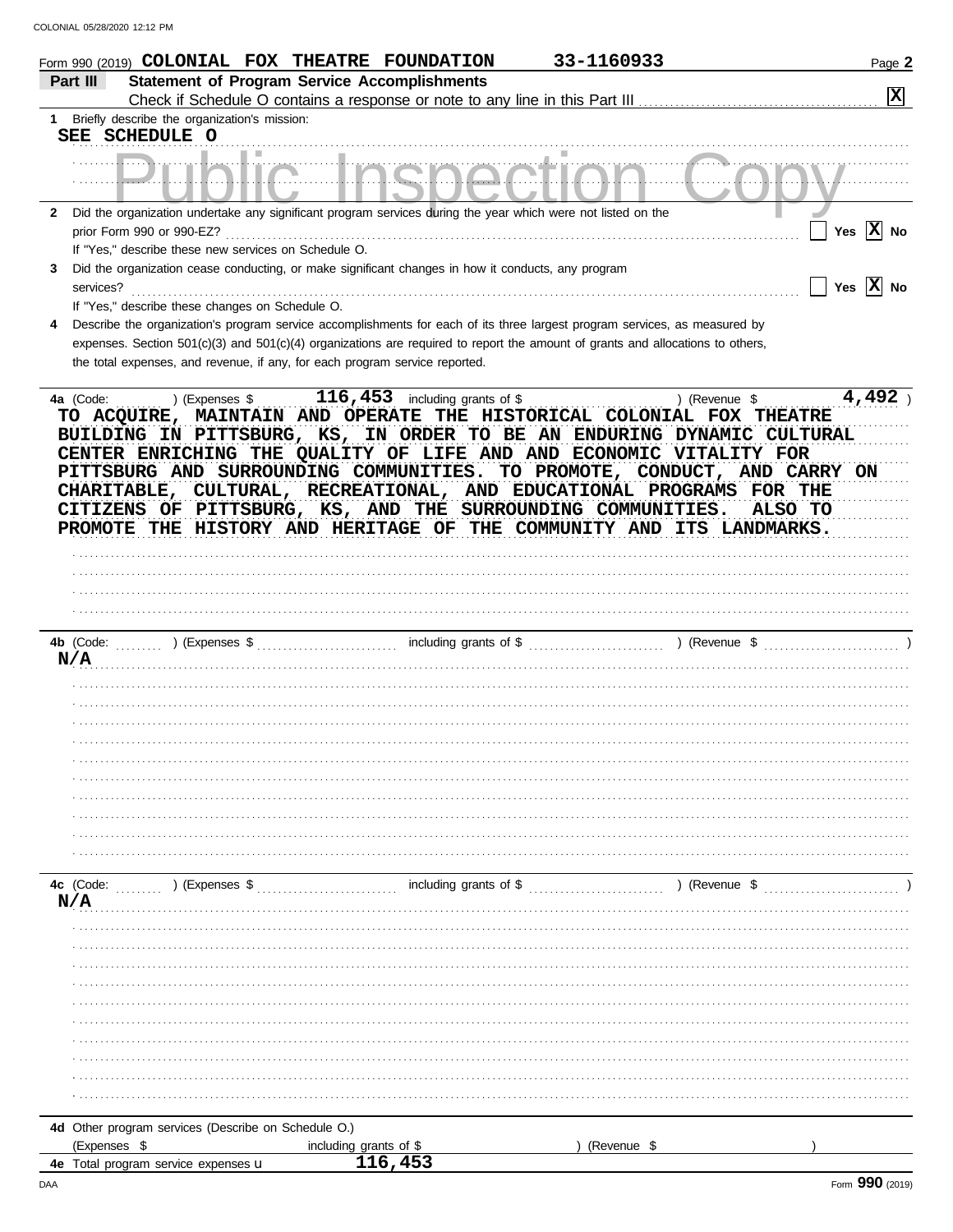# **Part IV Checklist of Required Schedules Form 990 (2019) COLONIAL FOX THEATRE FOUNDATION** 33-1160933 Page 3

|     |                                                                                                                                                                                          |                 | Yes | No. |
|-----|------------------------------------------------------------------------------------------------------------------------------------------------------------------------------------------|-----------------|-----|-----|
| 1   | Is the organization described in section $501(c)(3)$ or $4947(a)(1)$ (other than a private foundation)? If "Yes,"                                                                        |                 |     |     |
|     | complete Schedule A                                                                                                                                                                      | 1               | х   |     |
| 2   | Is the organization required to complete Schedule B, Schedule of Contributors (see instructions)?                                                                                        | $\mathbf{2}$    | X   |     |
| 3   | Did the organization engage in direct or indirect political campaign activities on behalf of or in opposition to                                                                         |                 |     |     |
|     | candidates for public office? If "Yes," complete Schedule C, Part I                                                                                                                      | 3               |     | x   |
| 4   | Section 501(c)(3) organizations. Did the organization engage in lobbying activities, or have a section 501(h)                                                                            |                 |     |     |
|     | election in effect during the tax year? If "Yes," complete Schedule C, Part II                                                                                                           | 4               |     | x   |
| 5   | Is the organization a section $501(c)(4)$ , $501(c)(5)$ , or $501(c)(6)$ organization that receives membership dues,                                                                     |                 |     |     |
|     | assessments, or similar amounts as defined in Revenue Procedure 98-19? If "Yes," complete Schedule C, Part III                                                                           | 5               |     | x   |
| 6   | Did the organization maintain any donor advised funds or any similar funds or accounts for which donors                                                                                  |                 |     |     |
|     | have the right to provide advice on the distribution or investment of amounts in such funds or accounts? If                                                                              |                 |     |     |
|     | "Yes," complete Schedule D, Part I                                                                                                                                                       | 6               |     | x   |
| 7   | Did the organization receive or hold a conservation easement, including easements to preserve open space,                                                                                |                 |     |     |
|     | the environment, historic land areas, or historic structures? If "Yes," complete Schedule D, Part II                                                                                     | 7               |     | x   |
| 8   | Did the organization maintain collections of works of art, historical treasures, or other similar assets? If "Yes,"                                                                      |                 |     |     |
|     | complete Schedule D, Part III                                                                                                                                                            | 8               |     | x   |
| 9   | Did the organization report an amount in Part X, line 21, for escrow or custodial account liability, serve as a                                                                          |                 |     |     |
|     | custodian for amounts not listed in Part X; or provide credit counseling, debt management, credit repair, or                                                                             |                 |     |     |
|     | debt negotiation services? If "Yes," complete Schedule D, Part IV                                                                                                                        | 9               |     | x   |
| 10  | Did the organization, directly or through a related organization, hold assets in donor-restricted endowments                                                                             |                 |     |     |
|     | or in quasi endowments? If "Yes," complete Schedule D, Part V                                                                                                                            | 10              |     | x   |
| 11  | If the organization's answer to any of the following questions is "Yes," then complete Schedule D, Parts VI,                                                                             |                 |     |     |
|     | VII, VIII, IX, or X as applicable.                                                                                                                                                       |                 |     |     |
| a   | Did the organization report an amount for land, buildings, and equipment in Part X, line 10? If "Yes,"                                                                                   |                 |     |     |
|     | complete Schedule D, Part VI                                                                                                                                                             | 11a             | х   |     |
| b   | Did the organization report an amount for investments—other securities in Part X, line 12, that is 5% or more                                                                            |                 |     |     |
|     | of its total assets reported in Part X, line 16? If "Yes," complete Schedule D, Part VII                                                                                                 | 11b             |     | x   |
| c   | Did the organization report an amount for investments—program related in Part X, line 13, that is 5% or more                                                                             |                 |     | x   |
|     |                                                                                                                                                                                          | 11c             |     |     |
| d   | Did the organization report an amount for other assets in Part X, line 15, that is 5% or more of its total assets<br>reported in Part X, line 16? If "Yes," complete Schedule D, Part IX | 11d             |     | x   |
| е   | Did the organization report an amount for other liabilities in Part X, line 25? If "Yes," complete Schedule D, Part X                                                                    | 11e             |     | X   |
| f   | Did the organization's separate or consolidated financial statements for the tax year include a footnote that addresses                                                                  |                 |     |     |
|     | the organization's liability for uncertain tax positions under FIN 48 (ASC 740)? If "Yes," complete Schedule D, Part X                                                                   | 11f             |     | x   |
| 12a | Did the organization obtain separate, independent audited financial statements for the tax year? If "Yes," complete                                                                      |                 |     |     |
|     |                                                                                                                                                                                          | 12a             |     | x   |
| b   | Was the organization included in consolidated, independent audited financial statements for the tax year? If                                                                             |                 |     |     |
|     | "Yes," and if the organization answered "No" to line 12a, then completing Schedule D, Parts XI and XII is optional                                                                       | 12 <sub>b</sub> |     | x   |
| 13  |                                                                                                                                                                                          | 13              |     | X   |
| 14a |                                                                                                                                                                                          | 14a             |     | x   |
| b   | Did the organization have aggregate revenues or expenses of more than \$10,000 from grantmaking,                                                                                         |                 |     |     |
|     | fundraising, business, investment, and program service activities outside the United States, or aggregate                                                                                |                 |     |     |
|     |                                                                                                                                                                                          | 14b             |     | x   |
| 15  | Did the organization report on Part IX, column (A), line 3, more than \$5,000 of grants or other assistance to or                                                                        |                 |     |     |
|     | for any foreign organization? If "Yes," complete Schedule F, Parts II and IV                                                                                                             | 15              |     | x   |
| 16  | Did the organization report on Part IX, column (A), line 3, more than \$5,000 of aggregate grants or other                                                                               |                 |     |     |
|     | assistance to or for foreign individuals? If "Yes," complete Schedule F, Parts III and IV [[[[[[[[[[[[[[[[[[[                                                                            | 16              |     | x   |
| 17  | Did the organization report a total of more than \$15,000 of expenses for professional fundraising services on                                                                           |                 |     |     |
|     |                                                                                                                                                                                          | 17              |     | x   |
| 18  | Did the organization report more than \$15,000 total of fundraising event gross income and contributions on                                                                              |                 |     |     |
|     | Part VIII, lines 1c and 8a? If "Yes," complete Schedule G, Part II                                                                                                                       | 18              |     | x   |
| 19  | Did the organization report more than \$15,000 of gross income from gaming activities on Part VIII, line 9a?                                                                             |                 |     |     |
|     |                                                                                                                                                                                          | 19              |     | x   |
| 20a |                                                                                                                                                                                          | <b>20a</b>      |     | X   |
| b   |                                                                                                                                                                                          | 20 <sub>b</sub> |     |     |
| 21  | Did the organization report more than \$5,000 of grants or other assistance to any domestic organization or                                                                              |                 |     |     |
|     |                                                                                                                                                                                          | 21              |     | x   |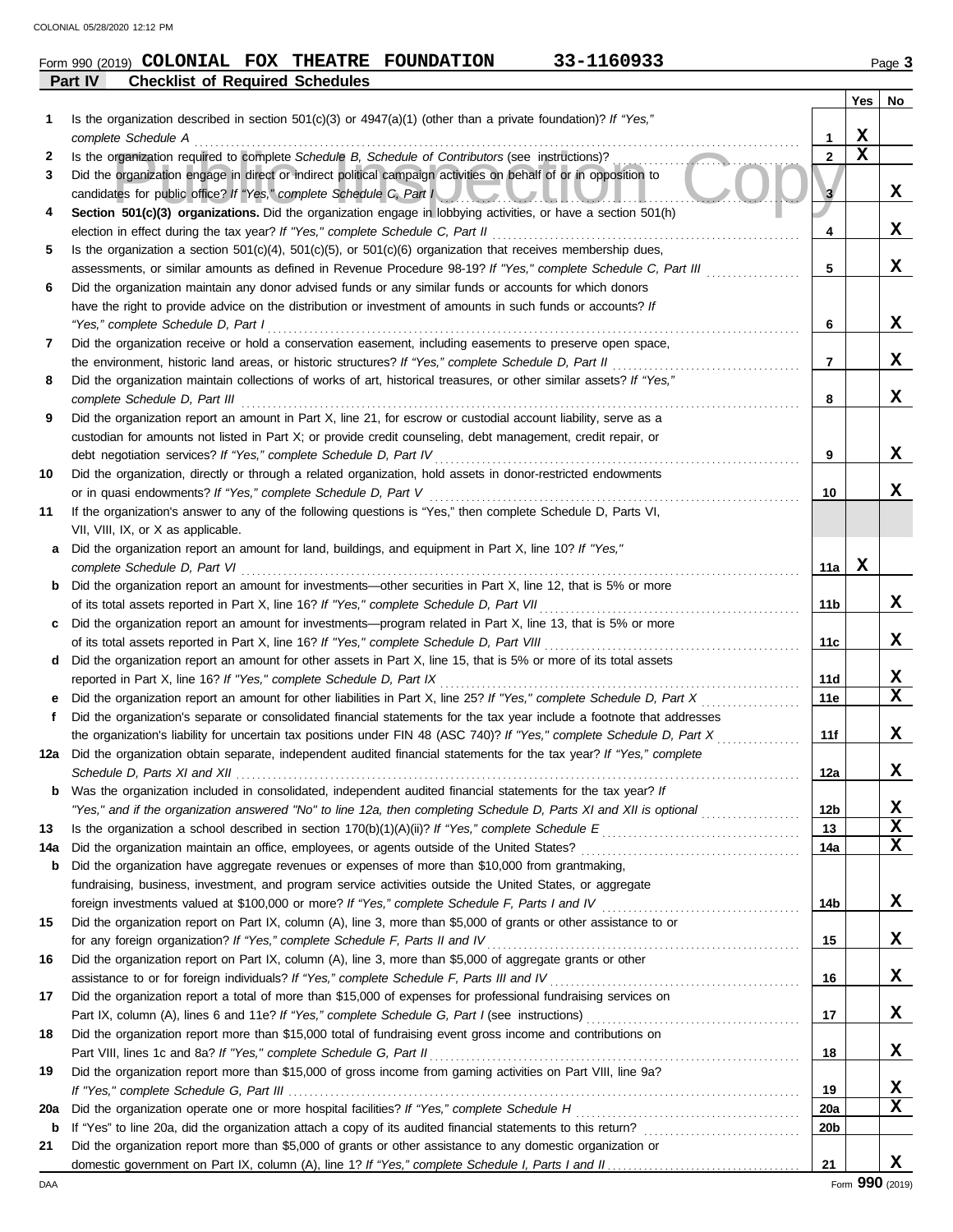| Form<br>(2019)<br>990 | COLONIAL                                           | <b>FOX</b> | <b>THEATRE</b> | FOUNDATION | .60933<br>5 — I |  | Page |
|-----------------------|----------------------------------------------------|------------|----------------|------------|-----------------|--|------|
| Part IV               | <b>Checklist of Required Schedules (continued)</b> |            |                |            |                 |  |      |

|     |                                                                                                                                                                                                     |                 | <b>Yes</b>  | No          |
|-----|-----------------------------------------------------------------------------------------------------------------------------------------------------------------------------------------------------|-----------------|-------------|-------------|
| 22  | Did the organization report more than \$5,000 of grants or other assistance to or for domestic individuals on                                                                                       |                 |             |             |
|     | Part IX, column (A), line 2? If "Yes," complete Schedule I, Parts I and III                                                                                                                         | 22              |             | X           |
| 23  | Did the organization answer "Yes" to Part VII, Section A, line 3, 4, or 5 about compensation of the                                                                                                 |                 |             |             |
|     | organization's current and former officers, directors, trustees, key employees, and highest compensated                                                                                             |                 |             |             |
|     | employees? If "Yes," complete Schedule J<br><u> HELIOIULUA I</u>                                                                                                                                    | 23              |             | x           |
| 24a | Did the organization have a tax-exempt bond issue with an outstanding principal amount of more than                                                                                                 |                 |             |             |
|     | \$100,000 as of the last day of the year, that was issued after December 31, 2002? If "Yes," answer lines 24b                                                                                       |                 |             |             |
|     | through 24d and complete Schedule K. If "No," go to line 25a                                                                                                                                        | 24a             |             | x           |
| b   | Did the organization invest any proceeds of tax-exempt bonds beyond a temporary period exception?                                                                                                   | 24b             |             |             |
| c   | Did the organization maintain an escrow account other than a refunding escrow at any time during the year                                                                                           |                 |             |             |
|     | to defease any tax-exempt bonds?                                                                                                                                                                    | 24c             |             |             |
| d   | Did the organization act as an "on behalf of" issuer for bonds outstanding at any time during the year?                                                                                             | 24d             |             |             |
| 25a | Section 501(c)(3), 501(c)(4), and 501(c)(29) organizations. Did the organization engage in an excess benefit                                                                                        |                 |             |             |
|     | transaction with a disqualified person during the year? If "Yes," complete Schedule L, Part I                                                                                                       | 25a             |             | x           |
| b   | Is the organization aware that it engaged in an excess benefit transaction with a disqualified person in a prior                                                                                    |                 |             |             |
|     | year, and that the transaction has not been reported on any of the organization's prior Forms 990 or 990-EZ?                                                                                        |                 |             |             |
|     | If "Yes," complete Schedule L, Part I                                                                                                                                                               | 25b             |             | x           |
| 26  | Did the organization report any amount on Part X, line 5 or 22, for receivables from or payables to any current                                                                                     |                 |             |             |
|     | or former officer, director, trustee, key employee, creator or founder, substantial contributor, or 35%                                                                                             |                 |             |             |
|     | controlled entity or family member of any of these persons? If "Yes," complete Schedule L, Part II                                                                                                  | 26              |             | x           |
| 27  | Did the organization provide a grant or other assistance to any current or former officer, director, trustee, key                                                                                   |                 |             |             |
|     | employee, creator or founder, substantial contributor or employee thereof, a grant selection committee                                                                                              |                 |             |             |
|     | member, or to a 35% controlled entity (including an employee thereof) or family member of any of these                                                                                              |                 |             |             |
|     | persons? If "Yes," complete Schedule L, Part III                                                                                                                                                    | 27              |             | x           |
| 28  | Was the organization a party to a business transaction with one of the following parties (see Schedule L, Part                                                                                      |                 |             |             |
|     | IV instructions, for applicable filing thresholds, conditions, and exceptions):<br>A current or former officer, director, trustee, key employee, creator or founder, or substantial contributor? If |                 |             |             |
| a   | "Yes," complete Schedule L, Part IV                                                                                                                                                                 | 28a             |             | х           |
| b   |                                                                                                                                                                                                     | 28 <sub>b</sub> |             | $\mathbf x$ |
| c   | A 35% controlled entity of one or more individuals and/or organizations described in lines 28a or 28b? If                                                                                           |                 |             |             |
|     | "Yes," complete Schedule L, Part IV                                                                                                                                                                 | 28c             |             | х           |
| 29  | Did the organization receive more than \$25,000 in non-cash contributions? If "Yes," complete Schedule M                                                                                            | 29              |             | $\mathbf x$ |
| 30  | Did the organization receive contributions of art, historical treasures, or other similar assets, or qualified                                                                                      |                 |             |             |
|     | conservation contributions? If "Yes," complete Schedule M                                                                                                                                           | 30              |             | х           |
| 31  | Did the organization liquidate, terminate, or dissolve and cease operations? If "Yes," complete Schedule N, Part I                                                                                  | 31              |             | $\mathbf x$ |
| 32  | Did the organization sell, exchange, dispose of, or transfer more than 25% of its net assets? If "Yes,"                                                                                             |                 |             |             |
|     | complete Schedule N, Part II                                                                                                                                                                        | 32              |             | x           |
| 33  | Did the organization own 100% of an entity disregarded as separate from the organization under Regulations                                                                                          |                 |             |             |
|     | sections 301.7701-2 and 301.7701-3? If "Yes," complete Schedule R, Part I                                                                                                                           | 33              |             | X           |
| 34  | Was the organization related to any tax-exempt or taxable entity? If "Yes," complete Schedule R, Part II, III,                                                                                      |                 |             |             |
|     | or IV, and Part V, line 1                                                                                                                                                                           | 34              |             | х           |
| 35a |                                                                                                                                                                                                     | 35a             |             | $\mathbf x$ |
| b   | If "Yes" to line 35a, did the organization receive any payment from or engage in any transaction with a                                                                                             |                 |             |             |
|     |                                                                                                                                                                                                     | 35b             |             |             |
| 36  | Section 501(c)(3) organizations. Did the organization make any transfers to an exempt non-charitable                                                                                                |                 |             |             |
|     | related organization? If "Yes," complete Schedule R, Part V, line 2                                                                                                                                 | 36              |             | X           |
| 37  | Did the organization conduct more than 5% of its activities through an entity that is not a related organization                                                                                    |                 |             |             |
|     |                                                                                                                                                                                                     | 37              |             | X           |
| 38  | Did the organization complete Schedule O and provide explanations in Schedule O for Part VI, lines 11b and                                                                                          |                 |             |             |
|     | 19? Note: All Form 990 filers are required to complete Schedule O.                                                                                                                                  | 38              | $\mathbf x$ |             |
|     | Part V<br><b>Statements Regarding Other IRS Filings and Tax Compliance</b>                                                                                                                          |                 |             |             |
|     | Check if Schedule O contains a response or note to any line in this Part V [11] Check if Schedule O contains a response or note to any line in this Part V                                          |                 |             |             |
|     |                                                                                                                                                                                                     |                 | Yes         | No          |
| 1а  | 0<br>Enter the number reported in Box 3 of Form 1096. Enter -0- if not applicable<br>1a                                                                                                             |                 |             |             |
| b   | $\overline{0}$<br>1 <sub>b</sub>                                                                                                                                                                    |                 |             |             |
| c   | Did the organization comply with backup withholding rules for reportable payments to vendors and                                                                                                    |                 |             |             |
|     |                                                                                                                                                                                                     | 1c              | $\mathbf x$ |             |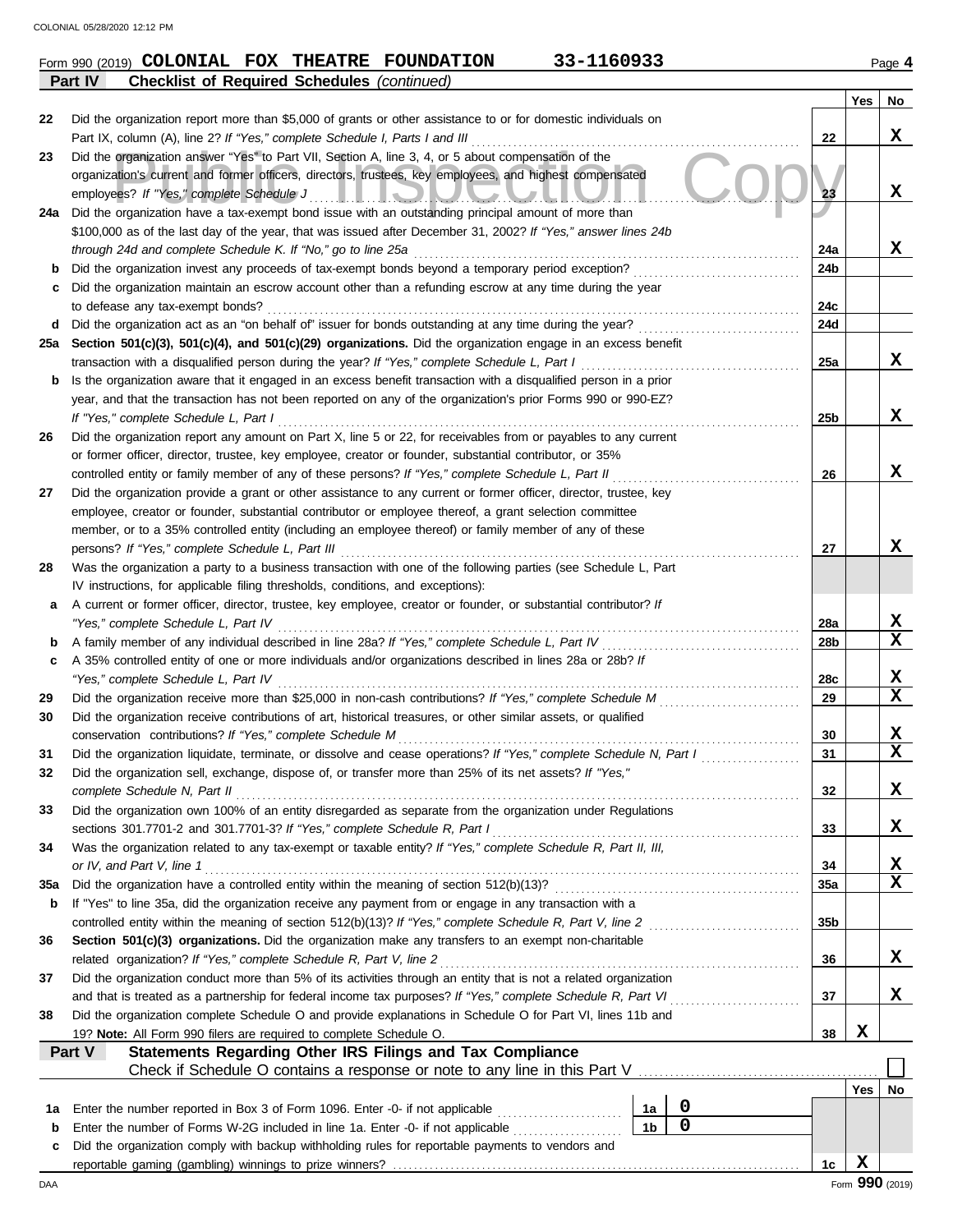|         |                                                                                                                                         |                 |   |                | Yes | No |  |  |  |  |
|---------|-----------------------------------------------------------------------------------------------------------------------------------------|-----------------|---|----------------|-----|----|--|--|--|--|
| 2a      | Enter the number of employees reported on Form W-3, Transmittal of Wage and Tax                                                         |                 |   |                |     |    |  |  |  |  |
|         | Statements, filed for the calendar year ending with or within the year covered by this return                                           | 2a              | 2 |                |     |    |  |  |  |  |
| b       | If at least one is reported on line 2a, did the organization file all required federal employment tax returns?                          |                 |   | 2b             | X   |    |  |  |  |  |
|         | Note: If the sum of lines 1a and 2a is greater than 250, you may be required to e-file (see instructions)                               |                 |   |                |     |    |  |  |  |  |
| за      | Did the organization have unrelated business gross income of \$1,000 or more during the year?                                           |                 |   | 3a             |     | x  |  |  |  |  |
| b       | If "Yes," has it filed a Form 990-T for this year? If "No" to line 3b, provide an explanation on Schedule O                             |                 |   |                |     |    |  |  |  |  |
| 4a      | At any time during the calendar year, did the organization have an interest in, or a signature or other authority over,                 |                 |   |                |     |    |  |  |  |  |
|         | a financial account in a foreign country (such as a bank account, securities account, or other financial account)?                      |                 |   | 4a             |     | x  |  |  |  |  |
| b       | If "Yes," enter the name of the foreign country <b>u</b>                                                                                |                 |   |                |     |    |  |  |  |  |
|         | See instructions for filing requirements for FinCEN Form 114, Report of Foreign Bank and Financial Accounts (FBAR).                     |                 |   |                |     |    |  |  |  |  |
| 5а      | Was the organization a party to a prohibited tax shelter transaction at any time during the tax year?                                   |                 |   | 5a             |     | X  |  |  |  |  |
| b       |                                                                                                                                         |                 |   | 5 <sub>b</sub> |     | X  |  |  |  |  |
| c       | If "Yes" to line 5a or 5b, did the organization file Form 8886-T?                                                                       |                 |   | 5c             |     |    |  |  |  |  |
| 6a      | Does the organization have annual gross receipts that are normally greater than \$100,000, and did the                                  |                 |   |                |     |    |  |  |  |  |
|         | organization solicit any contributions that were not tax deductible as charitable contributions?                                        |                 |   | 6a             |     | x  |  |  |  |  |
| b       | If "Yes," did the organization include with every solicitation an express statement that such contributions or                          |                 |   |                |     |    |  |  |  |  |
|         | gifts were not tax deductible?                                                                                                          |                 |   | 6b             |     |    |  |  |  |  |
| 7       | Organizations that may receive deductible contributions under section 170(c).                                                           |                 |   |                |     |    |  |  |  |  |
| а       | Did the organization receive a payment in excess of \$75 made partly as a contribution and partly for goods                             |                 |   |                |     |    |  |  |  |  |
|         | and services provided to the payor?                                                                                                     |                 |   | 7a             |     | x  |  |  |  |  |
| b       |                                                                                                                                         |                 |   | 7b             |     |    |  |  |  |  |
| c       | Did the organization sell, exchange, or otherwise dispose of tangible personal property for which it was                                |                 |   |                |     |    |  |  |  |  |
|         | required to file Form 8282?                                                                                                             |                 |   | 7c             |     | x  |  |  |  |  |
| d       |                                                                                                                                         | 7d              |   | 7e             |     | X  |  |  |  |  |
| е       |                                                                                                                                         |                 |   |                |     |    |  |  |  |  |
|         | Did the organization, during the year, pay premiums, directly or indirectly, on a personal benefit contract?<br>f                       |                 |   |                |     |    |  |  |  |  |
| g       | If the organization received a contribution of qualified intellectual property, did the organization file Form 8899 as required?        |                 |   |                |     |    |  |  |  |  |
|         | If the organization received a contribution of cars, boats, airplanes, or other vehicles, did the organization file a Form 1098-C?<br>h |                 |   |                |     |    |  |  |  |  |
| 8       | Sponsoring organizations maintaining donor advised funds. Did a donor advised fund maintained by the                                    |                 |   |                |     |    |  |  |  |  |
|         | sponsoring organization have excess business holdings at any time during the year?                                                      |                 |   | 8              |     |    |  |  |  |  |
| 9       | Sponsoring organizations maintaining donor advised funds.                                                                               |                 |   |                |     |    |  |  |  |  |
| а       | Did the sponsoring organization make any taxable distributions under section 4966?                                                      |                 |   | 9a<br>9b       |     |    |  |  |  |  |
| b       | Did the sponsoring organization make a distribution to a donor, donor advisor, or related person?                                       |                 |   |                |     |    |  |  |  |  |
| 10      | Section 501(c)(7) organizations. Enter:<br>Initiation fees and capital contributions included on Part VIII, line 12                     | 10a             |   |                |     |    |  |  |  |  |
| а       | Gross receipts, included on Form 990, Part VIII, line 12, for public use of club facilities                                             | 10 <sub>b</sub> |   |                |     |    |  |  |  |  |
| b<br>11 | Section 501(c)(12) organizations. Enter:                                                                                                |                 |   |                |     |    |  |  |  |  |
| a       | Gross income from members or shareholders                                                                                               | 11a             |   |                |     |    |  |  |  |  |
| b       | Gross income from other sources (Do not net amounts due or paid to other sources                                                        |                 |   |                |     |    |  |  |  |  |
|         |                                                                                                                                         | 11 <sub>b</sub> |   |                |     |    |  |  |  |  |
| 12a     | Section 4947(a)(1) non-exempt charitable trusts. Is the organization filing Form 990 in lieu of Form 1041?                              |                 |   | 12a            |     |    |  |  |  |  |
| b       | If "Yes," enter the amount of tax-exempt interest received or accrued during the year                                                   | 12b             |   |                |     |    |  |  |  |  |
| 13      | Section 501(c)(29) qualified nonprofit health insurance issuers.                                                                        |                 |   |                |     |    |  |  |  |  |
| a       | Is the organization licensed to issue qualified health plans in more than one state?                                                    |                 |   | 13а            |     |    |  |  |  |  |
|         | Note: See the instructions for additional information the organization must report on Schedule O.                                       |                 |   |                |     |    |  |  |  |  |
| b       | Enter the amount of reserves the organization is required to maintain by the states in which                                            |                 |   |                |     |    |  |  |  |  |
|         |                                                                                                                                         | 13 <sub>b</sub> |   |                |     |    |  |  |  |  |
| c       | Enter the amount of reserves on hand                                                                                                    | 13 <sub>c</sub> |   |                |     |    |  |  |  |  |
| 14a     | Did the organization receive any payments for indoor tanning services during the tax year?                                              |                 |   | 14a            |     | x  |  |  |  |  |
| b       | If "Yes," has it filed a Form 720 to report these payments? If "No," provide an explanation on Schedule O                               |                 |   | 14b            |     |    |  |  |  |  |
| 15      | Is the organization subject to the section 4960 tax on payment(s) of more than \$1,000,000 in remuneration or                           |                 |   |                |     |    |  |  |  |  |
|         | excess parachute payment(s) during the year?                                                                                            |                 |   | 15             |     | X. |  |  |  |  |
|         | If "Yes," see instructions and file Form 4720, Schedule N.                                                                              |                 |   |                |     |    |  |  |  |  |
| 16      | Is the organization an educational institution subject to the section 4968 excise tax on net investment income?                         |                 |   | 16             |     | x  |  |  |  |  |
|         | If "Yes," complete Form 4720, Schedule O.                                                                                               |                 |   |                |     |    |  |  |  |  |
|         |                                                                                                                                         |                 |   |                | റററ |    |  |  |  |  |

**Part V Statements Regarding Other IRS Filings and Tax Compliance** *(continued)*

**Form 990 (2019) COLONIAL FOX THEATRE FOUNDATION** 33-1160933 Page 5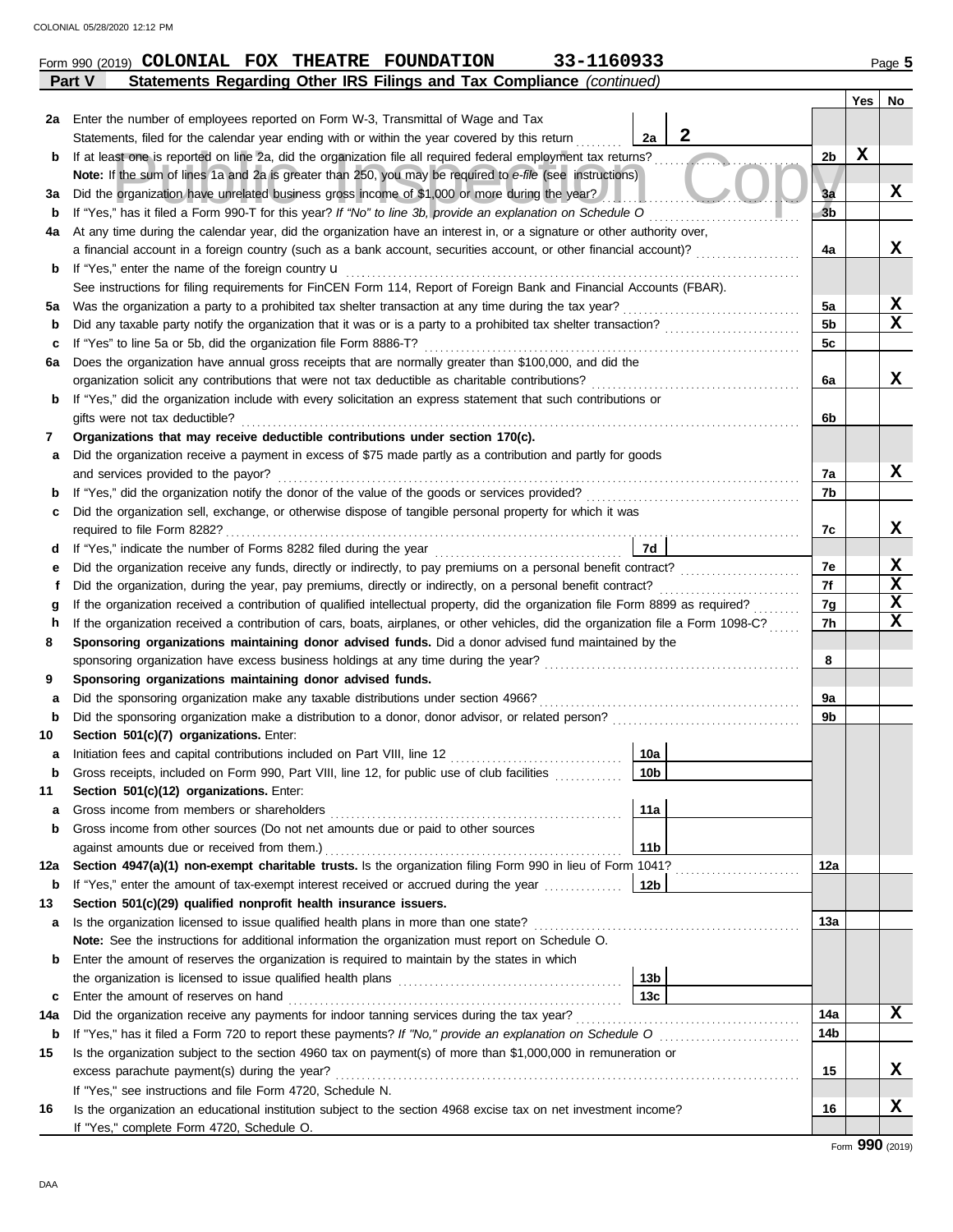|     | 33-1160933<br>Form 990 (2019) COLONIAL FOX THEATRE FOUNDATION                                                                       |              |             | Page 6      |
|-----|-------------------------------------------------------------------------------------------------------------------------------------|--------------|-------------|-------------|
|     | Part VI<br>Governance, Management, and Disclosure For each "Yes" response to lines 2 through 7b below, and for a "No"               |              |             |             |
|     | response to line 8a, 8b, or 10b below, describe the circumstances, processes, or changes on Schedule O. See instructions.           |              |             |             |
|     |                                                                                                                                     |              |             |             |
|     | Section A. Governing Body and Management                                                                                            |              |             |             |
|     |                                                                                                                                     |              | Yes         | No          |
| 1a  | Enter the number of voting members of the governing body at the end of the tax year<br>1a                                           |              |             |             |
|     | If there are material differences in voting rights among members of the governing body, or                                          |              |             |             |
|     | if the governing body delegated broad authority to an executive committee or similar                                                |              |             |             |
|     | committee, explain on Schedule O.                                                                                                   |              |             |             |
| b   | 10<br>1b<br>Enter the number of voting members included on line 1a, above, who are independent                                      |              |             |             |
| 2   | Did any officer, director, trustee, or key employee have a family relationship or a business relationship with                      |              |             |             |
|     | any other officer, director, trustee, or key employee?                                                                              | $\mathbf{2}$ |             | X           |
| 3   | Did the organization delegate control over management duties customarily performed by or under the direct                           |              |             |             |
|     | supervision of officers, directors, trustees, or key employees to a management company or other person?                             | 3            |             | X           |
| 4   | Did the organization make any significant changes to its governing documents since the prior Form 990 was filed?                    | 4            |             | $\mathbf x$ |
| 5   | Did the organization become aware during the year of a significant diversion of the organization's assets?                          | 5            |             | $\mathbf x$ |
| 6   | Did the organization have members or stockholders?                                                                                  | 6            | X           |             |
| 7а  | Did the organization have members, stockholders, or other persons who had the power to elect or appoint                             |              |             |             |
|     | one or more members of the governing body?                                                                                          | 7а           | X           |             |
| b   | Are any governance decisions of the organization reserved to (or subject to approval by) members,                                   |              |             |             |
|     | stockholders, or persons other than the governing body?                                                                             | 7b           | X           |             |
| 8   | Did the organization contemporaneously document the meetings held or written actions undertaken during the year by the following:   |              |             |             |
|     |                                                                                                                                     |              | X           |             |
| а   | The governing body?                                                                                                                 | 8а           | X           |             |
| b   | Each committee with authority to act on behalf of the governing body?                                                               | 8b           |             |             |
| 9   | Is there any officer, director, trustee, or key employee listed in Part VII, Section A, who cannot be reached at                    |              |             | x           |
|     |                                                                                                                                     | 9            |             |             |
|     | Section B. Policies (This Section B requests information about policies not required by the Internal Revenue Code.)                 |              |             |             |
|     |                                                                                                                                     |              | Yes         | No<br>X     |
| 10a | Did the organization have local chapters, branches, or affiliates?                                                                  | 10a          |             |             |
| b   | If "Yes," did the organization have written policies and procedures governing the activities of such chapters,                      |              |             |             |
|     | affiliates, and branches to ensure their operations are consistent with the organization's exempt purposes?                         | 10b          |             |             |
| 11a | Has the organization provided a complete copy of this Form 990 to all members of its governing body before filing the form?         | 11a          |             | X           |
| b   | Describe in Schedule O the process, if any, used by the organization to review this Form 990.                                       |              |             |             |
| 12a | Did the organization have a written conflict of interest policy? If "No," go to line 13                                             | 12a          | X           |             |
| b   | Were officers, directors, or trustees, and key employees required to disclose annually interests that could give rise to conflicts? | 12b          | X           |             |
| c   | Did the organization regularly and consistently monitor and enforce compliance with the policy? If "Yes,"                           |              |             |             |
|     | describe in Schedule O how this was done                                                                                            | 12c          | $\mathbf x$ |             |
| 13  | Did the organization have a written whistleblower policy?                                                                           | 13           | X           |             |
| 14  | Did the organization have a written document retention and destruction policy?                                                      | 14           | х           |             |
| 15  | Did the process for determining compensation of the following persons include a review and approval by                              |              |             |             |
|     | independent persons, comparability data, and contemporaneous substantiation of the deliberation and decision?                       |              |             |             |
| а   | The organization's CEO, Executive Director, or top management official                                                              | 15a          |             | X           |
| b   | Other officers or key employees of the organization                                                                                 | 15b          |             | X           |
|     | If "Yes" to line 15a or 15b, describe the process in Schedule O (see instructions).                                                 |              |             |             |
| 16a | Did the organization invest in, contribute assets to, or participate in a joint venture or similar arrangement                      |              |             |             |
|     | with a taxable entity during the year?                                                                                              | 16a          |             | x           |
| b   | If "Yes," did the organization follow a written policy or procedure requiring the organization to evaluate its                      |              |             |             |
|     | participation in joint venture arrangements under applicable federal tax law, and take steps to safeguard the                       |              |             |             |
|     |                                                                                                                                     | 16b          |             |             |
|     | <b>Section C. Disclosure</b>                                                                                                        |              |             |             |
| 17  | List the states with which a copy of this Form 990 is required to be filed $\mathbf u$ NONE                                         |              |             |             |
| 18  | Section 6104 requires an organization to make its Forms 1023 (1024 or 1024-A, if applicable), 990, and 990-T (Section 501(c)        |              |             |             |
|     | (3)s only) available for public inspection. Indicate how you made these available. Check all that apply.                            |              |             |             |
|     | Another's website $ \mathbf{X} $ Upon request<br>Other (explain on Schedule O)<br>Own website                                       |              |             |             |
| 19  | Describe on Schedule O whether (and if so, how) the organization made its governing documents, conflict of interest policy, and     |              |             |             |
|     | financial statements available to the public during the tax year.                                                                   |              |             |             |
| 20  | State the name, address, and telephone number of the person who possesses the organization's books and records u                    |              |             |             |
|     | WHEELER & MITCHELSON, CHTD.<br>4TH & BROADWAY                                                                                       |              |             |             |
|     | 66762<br>кs<br><b>PITTSBURG</b>                                                                                                     | 620-231-4650 |             |             |
|     |                                                                                                                                     |              |             |             |

DAA Form **990** (2019)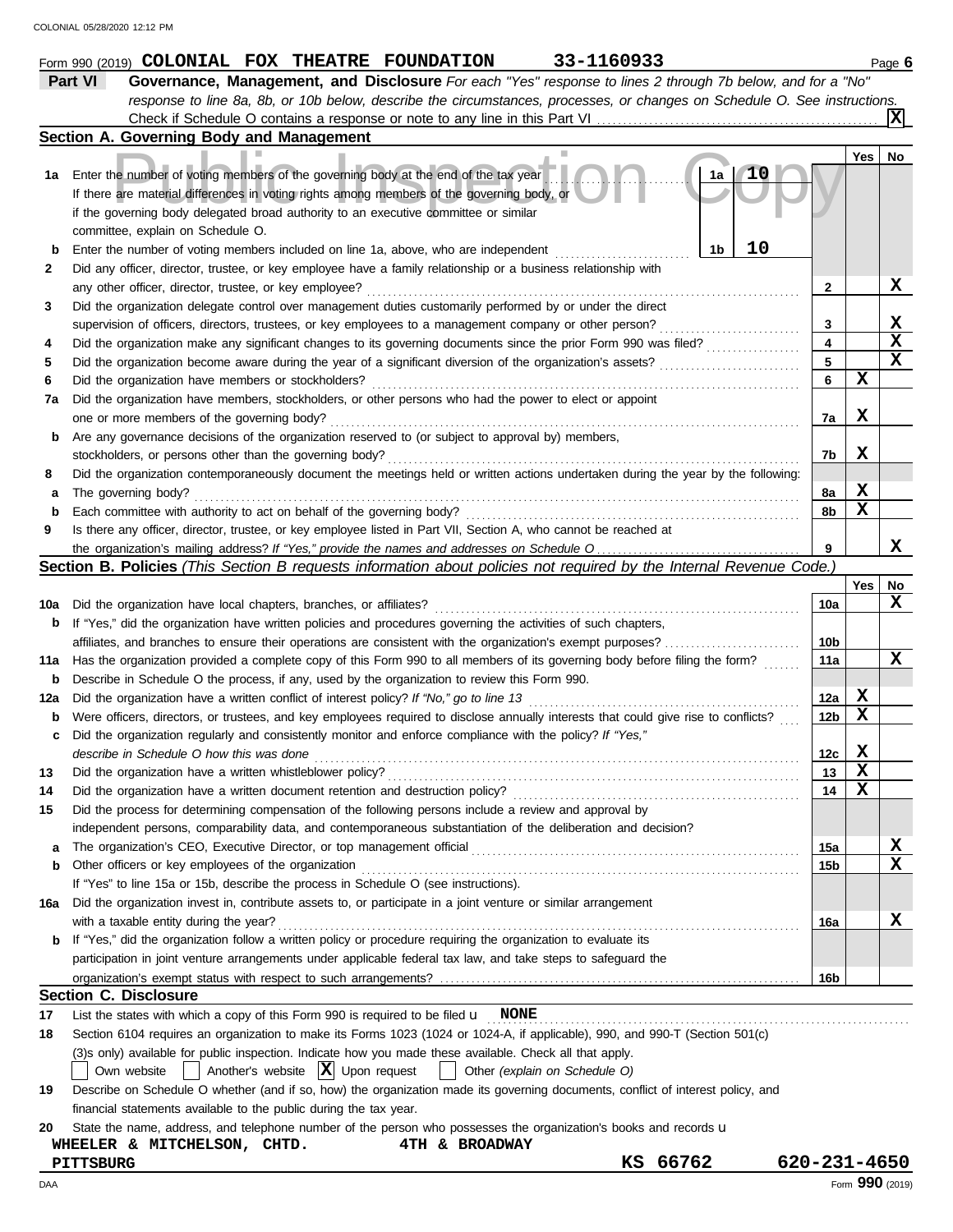# **Form 990 (2019) COLONIAL FOX THEATRE FOUNDATION** 33-1160933 Page 7

| Part VII Compensation of Officers, Directors, Trustees, Key Employees, Highest Compensated Employees, and |  |
|-----------------------------------------------------------------------------------------------------------|--|
| Independent Contractors                                                                                   |  |
| Check if Schedule O contains a response or note to any line in this Part VII                              |  |

#### **Section A. Officers, Directors, Trustees, Key Employees, and Highest Compensated Employees**

**1a** Complete this table for all persons required to be listed. Report compensation for the calendar year ending with or within the organization's tax year.

this table for all persons required to be listed. Report compensation for the calendar year ending with or within the tax year.<br>
of the organization's **current** officers, directors, trustees (whether individuals or organiz ■ List all of the organization's **current** officers, directors, trustees (whether individuals or organizations), regardless of amount of compensation. Enter -0- in columns (D), (E), and (F) if no compensation was paid.

● List all of the organization's **current** key employees, if any. See instructions for definition of "key employee."

who received reportable compensation (Box 5 of Form W-2 and/or Box 7 of Form 1099-MISC) of more than \$100,000 from the ■ List the organization's five **current** highest compensated employees (other than an officer, director, trustee, or key employee)<br> **•** Preceived reportable compensation (Box 5 of Form W.2 and/or Box 7 of Form 1000 MISC)

organization and any related organizations.

■ List all of the organization's **former** officers, key employees, and highest compensated employees who received more than<br> **•** 00,000 of reportable compensation from the ergonization and any related ergonizations \$100,000 of reportable compensation from the organization and any related organizations.

■ List all of the organization's **former directors or trustees** that received, in the capacity as a former director or trustee of the<br>paization, more than \$10,000 of reportable compensation from the organization and any r organization, more than \$10,000 of reportable compensation from the organization and any related organizations.

See instructions for the order in which to list the persons above.

 $\overline{X}$  Check this box if neither the organization nor any related organization compensated any current officer, director, or trustee.

| (A)<br>Name and title          | (B)<br>Average<br>hours<br>per week<br>(list any               |                                   | (C)<br>Position<br>(do not check more than one<br>box, unless person is both an<br>officer and a director/trustee) |             |              |                                           | (D)<br>Reportable<br>compensation<br>from the<br>organization | (E)<br>Reportable<br>compensation<br>from related<br>organizations<br>(W-2/1099-MISC) | (F)<br>Estimated amount<br>of other<br>compensation<br>from the<br>organization and |
|--------------------------------|----------------------------------------------------------------|-----------------------------------|--------------------------------------------------------------------------------------------------------------------|-------------|--------------|-------------------------------------------|---------------------------------------------------------------|---------------------------------------------------------------------------------------|-------------------------------------------------------------------------------------|
|                                | hours for<br>related<br>organizations<br>below<br>dotted line) | Individual trustee<br>or director | Institutional<br>trustee                                                                                           | Officer     | Key employee | Former<br>Highest compensated<br>employee | (W-2/1099-MISC)                                               |                                                                                       | related organizations                                                               |
| (1) ABBY FERN                  |                                                                |                                   |                                                                                                                    |             |              |                                           |                                                               |                                                                                       |                                                                                     |
| <b>PROMOTION</b>               | 0.00<br>0.00                                                   | $\mathbf x$                       |                                                                                                                    |             |              |                                           | 0                                                             | 0                                                                                     | 0                                                                                   |
| (2) LARRY FIELDS               |                                                                |                                   |                                                                                                                    |             |              |                                           |                                                               |                                                                                       |                                                                                     |
|                                | 0.00                                                           |                                   |                                                                                                                    |             |              |                                           |                                                               |                                                                                       |                                                                                     |
| <b>FACILITIES</b>              | 0.00                                                           | X                                 |                                                                                                                    |             |              |                                           | 0                                                             | 0                                                                                     | $\mathbf 0$                                                                         |
| (3) RJ JUBBER                  |                                                                |                                   |                                                                                                                    |             |              |                                           |                                                               |                                                                                       |                                                                                     |
|                                | 0.00                                                           |                                   |                                                                                                                    |             |              |                                           |                                                               |                                                                                       |                                                                                     |
| <b>FACILITIES</b>              | 0.00                                                           | $\mathbf x$                       |                                                                                                                    |             |              |                                           | 0                                                             | 0                                                                                     | $\pmb{0}$                                                                           |
| <b>LACKAMP</b><br>$(4)$ LESLIE |                                                                |                                   |                                                                                                                    |             |              |                                           |                                                               |                                                                                       |                                                                                     |
|                                | 0.00                                                           |                                   |                                                                                                                    |             |              |                                           |                                                               |                                                                                       |                                                                                     |
| <b>PRESIDENT</b>               | 0.00                                                           | $\mathbf x$                       |                                                                                                                    | $\mathbf x$ |              |                                           | 0                                                             | 0                                                                                     | $\mathbf 0$                                                                         |
| (5) JOE LEVENS                 | 0.00                                                           |                                   |                                                                                                                    |             |              |                                           |                                                               |                                                                                       |                                                                                     |
| <b>FACILITIES</b>              | 0.00                                                           | $\mathbf x$                       |                                                                                                                    |             |              |                                           | 0                                                             | 0                                                                                     | $\pmb{0}$                                                                           |
| (6) VANCE LEWIS                |                                                                |                                   |                                                                                                                    |             |              |                                           |                                                               |                                                                                       |                                                                                     |
|                                | 0.00                                                           |                                   |                                                                                                                    |             |              |                                           |                                                               |                                                                                       |                                                                                     |
| PROMOTION                      | 0.00                                                           | X                                 |                                                                                                                    |             |              |                                           | 0                                                             | 0                                                                                     | $\pmb{0}$                                                                           |
| <b>MATLOCK</b><br>(7) CYNDEE   |                                                                |                                   |                                                                                                                    |             |              |                                           |                                                               |                                                                                       |                                                                                     |
|                                | 0.00                                                           |                                   |                                                                                                                    |             |              |                                           |                                                               |                                                                                       |                                                                                     |
| TREASURER                      | 0.00                                                           | X                                 |                                                                                                                    | $\mathbf x$ |              |                                           | 0                                                             | 0                                                                                     | $\mathbf 0$                                                                         |
| (8) CYNDEE MATLOCK             |                                                                |                                   |                                                                                                                    |             |              |                                           |                                                               |                                                                                       |                                                                                     |
|                                | 0.00                                                           |                                   |                                                                                                                    |             |              |                                           |                                                               |                                                                                       |                                                                                     |
| <b>VICE TREASURER</b>          | 0.00                                                           | $\mathbf x$                       |                                                                                                                    | $\mathbf x$ |              |                                           | 0                                                             | 0                                                                                     | $\pmb{0}$                                                                           |
| (9) JEANNETTE MINNI\$          | 0.00                                                           |                                   |                                                                                                                    |             |              |                                           |                                                               |                                                                                       |                                                                                     |
| <b>TRUSTEE</b>                 | 0.00                                                           | $\mathbf x$                       |                                                                                                                    |             |              |                                           | 0                                                             | 0                                                                                     | 0                                                                                   |
| (10) LYNN MURRAY               |                                                                |                                   |                                                                                                                    |             |              |                                           |                                                               |                                                                                       |                                                                                     |
|                                | 0.00                                                           |                                   |                                                                                                                    |             |              |                                           |                                                               |                                                                                       |                                                                                     |
| <b>PROMOTION</b>               | 0.00                                                           | $\mathbf x$                       |                                                                                                                    |             |              |                                           | 0                                                             | 0                                                                                     | $\mathbf 0$                                                                         |
| (11) SHAWN NACCARATO           |                                                                |                                   |                                                                                                                    |             |              |                                           |                                                               |                                                                                       |                                                                                     |
|                                | 0.00                                                           |                                   |                                                                                                                    |             |              |                                           |                                                               |                                                                                       |                                                                                     |
| <b>TRUSTEE</b>                 | 0.00                                                           | $\mathbf x$                       |                                                                                                                    |             |              |                                           | 0                                                             | 0                                                                                     | $\pmb{0}$                                                                           |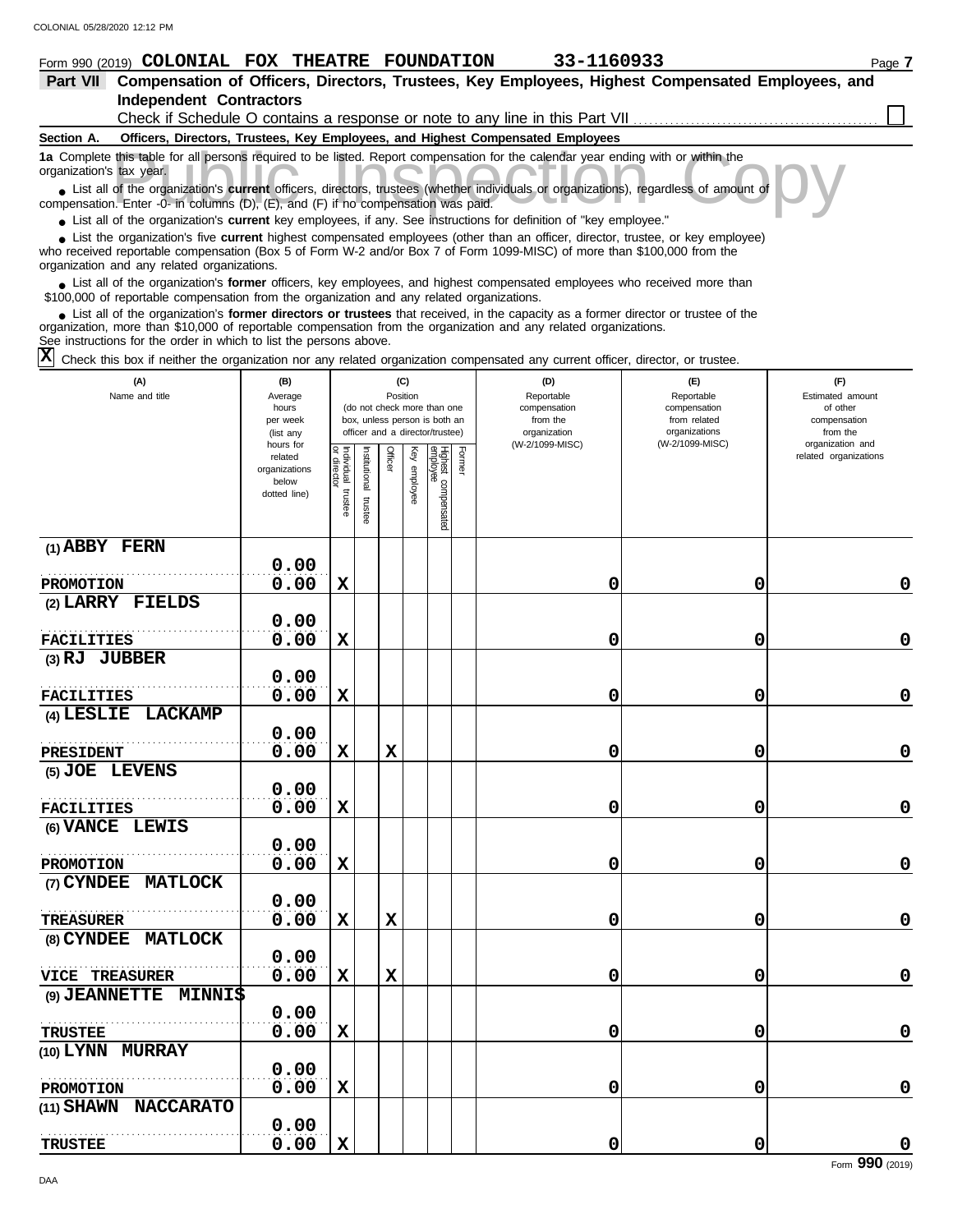| Form 990 (2019) COLONIAL FOX THEATRE FOUNDATION<br>Part VII                                                                                                                                                                                                 |                                                                |                                   |                       |         |                 |                                                                                                 |        | 33-1160933<br>Section A. Officers, Directors, Trustees, Key Employees, and Highest Compensated Employees (continued) |                                                                    |   | Page 8                                                          |
|-------------------------------------------------------------------------------------------------------------------------------------------------------------------------------------------------------------------------------------------------------------|----------------------------------------------------------------|-----------------------------------|-----------------------|---------|-----------------|-------------------------------------------------------------------------------------------------|--------|----------------------------------------------------------------------------------------------------------------------|--------------------------------------------------------------------|---|-----------------------------------------------------------------|
| (A)<br>Name and title                                                                                                                                                                                                                                       | (B)<br>Average<br>hours<br>per week<br>(list any               |                                   |                       |         | (C)<br>Position | (do not check more than one<br>box, unless person is both an<br>officer and a director/trustee) |        | (D)<br>Reportable<br>compensation<br>from the<br>organization                                                        | (E)<br>Reportable<br>compensation<br>from related<br>organizations |   | (F)<br>Estimated amount<br>of other<br>compensation<br>from the |
|                                                                                                                                                                                                                                                             | hours for<br>related<br>organizations<br>below<br>dotted line) | Individual trustee<br>or director | Institutional trustee | Officer | Key employee    | Highest compensated<br>employee                                                                 | Former | (W-2/1099-MISC)                                                                                                      | (W-2/1099-MISC)                                                    |   | organization and<br>related organizations                       |
| <b>PATTER\$ON</b><br>(12)<br><b>CHRIS</b>                                                                                                                                                                                                                   |                                                                |                                   |                       |         |                 |                                                                                                 |        |                                                                                                                      |                                                                    |   |                                                                 |
| <b>FINANCE</b>                                                                                                                                                                                                                                              | 0.00<br>0.00                                                   | X                                 |                       |         |                 |                                                                                                 |        | 0                                                                                                                    | 0                                                                  |   | $\mathbf 0$                                                     |
| <b>SARAH RUNYON</b><br>(13)                                                                                                                                                                                                                                 | 0.00                                                           |                                   |                       |         |                 |                                                                                                 |        |                                                                                                                      |                                                                    |   |                                                                 |
| <b>SECRETARY</b>                                                                                                                                                                                                                                            | 0.00                                                           | X                                 |                       | X       |                 |                                                                                                 |        | 0                                                                                                                    | 0                                                                  |   | $\mathbf 0$                                                     |
| <b>VONNIE</b><br><b>CORSINI</b><br>(14)                                                                                                                                                                                                                     | 0.00                                                           |                                   |                       |         |                 |                                                                                                 |        |                                                                                                                      |                                                                    |   | $\mathbf 0$                                                     |
| EXECUTIVE DIRECTOR                                                                                                                                                                                                                                          | 0.00                                                           |                                   |                       | X       |                 |                                                                                                 |        | 0                                                                                                                    | 0                                                                  |   |                                                                 |
|                                                                                                                                                                                                                                                             |                                                                |                                   |                       |         |                 |                                                                                                 |        |                                                                                                                      |                                                                    |   |                                                                 |
|                                                                                                                                                                                                                                                             |                                                                |                                   |                       |         |                 |                                                                                                 |        |                                                                                                                      |                                                                    |   |                                                                 |
|                                                                                                                                                                                                                                                             |                                                                |                                   |                       |         |                 |                                                                                                 |        |                                                                                                                      |                                                                    |   |                                                                 |
|                                                                                                                                                                                                                                                             |                                                                |                                   |                       |         |                 |                                                                                                 |        |                                                                                                                      |                                                                    |   |                                                                 |
|                                                                                                                                                                                                                                                             |                                                                |                                   |                       |         |                 |                                                                                                 |        |                                                                                                                      |                                                                    |   |                                                                 |
|                                                                                                                                                                                                                                                             |                                                                |                                   |                       |         |                 |                                                                                                 |        |                                                                                                                      |                                                                    |   |                                                                 |
| Subtotal<br>1b.<br>Total from continuation sheets to Part VII, Section A                                                                                                                                                                                    |                                                                |                                   |                       |         |                 |                                                                                                 | u<br>u |                                                                                                                      |                                                                    |   |                                                                 |
| d                                                                                                                                                                                                                                                           |                                                                |                                   |                       |         |                 |                                                                                                 | u      |                                                                                                                      |                                                                    |   |                                                                 |
| Total number of individuals (including but not limited to those listed above) who received more than \$100,000 of<br>2<br>reportable compensation from the organization $\bf{u}$ 0                                                                          |                                                                |                                   |                       |         |                 |                                                                                                 |        |                                                                                                                      |                                                                    |   |                                                                 |
| Did the organization list any former officer, director, trustee, key employee, or highest compensated<br>3                                                                                                                                                  |                                                                |                                   |                       |         |                 |                                                                                                 |        |                                                                                                                      |                                                                    |   | Yes<br>No.                                                      |
| For any individual listed on line 1a, is the sum of reportable compensation and other compensation from the<br>4                                                                                                                                            |                                                                |                                   |                       |         |                 |                                                                                                 |        |                                                                                                                      |                                                                    | 3 | X                                                               |
| organization and related organizations greater than \$150,000? If "Yes," complete Schedule J for such                                                                                                                                                       |                                                                |                                   |                       |         |                 |                                                                                                 |        |                                                                                                                      |                                                                    | 4 | X                                                               |
| individual communications and contact the contact of the contact of the contact of the contact of the contact o<br>Did any person listed on line 1a receive or accrue compensation from any unrelated organization or individual<br>5                       |                                                                |                                   |                       |         |                 |                                                                                                 |        |                                                                                                                      |                                                                    |   | x                                                               |
| Section B. Independent Contractors                                                                                                                                                                                                                          |                                                                |                                   |                       |         |                 |                                                                                                 |        |                                                                                                                      |                                                                    | 5 |                                                                 |
| Complete this table for your five highest compensated independent contractors that received more than \$100,000 of<br>1<br>compensation from the organization. Report compensation for the calendar year ending with or within the organization's tax year. |                                                                |                                   |                       |         |                 |                                                                                                 |        |                                                                                                                      |                                                                    |   |                                                                 |
|                                                                                                                                                                                                                                                             | (A)<br>Name and business address                               |                                   |                       |         |                 |                                                                                                 |        |                                                                                                                      | (B)<br>Description of services                                     |   | (C)<br>Compensation                                             |
|                                                                                                                                                                                                                                                             |                                                                |                                   |                       |         |                 |                                                                                                 |        |                                                                                                                      |                                                                    |   |                                                                 |
|                                                                                                                                                                                                                                                             |                                                                |                                   |                       |         |                 |                                                                                                 |        |                                                                                                                      |                                                                    |   |                                                                 |
|                                                                                                                                                                                                                                                             |                                                                |                                   |                       |         |                 |                                                                                                 |        |                                                                                                                      |                                                                    |   |                                                                 |
|                                                                                                                                                                                                                                                             |                                                                |                                   |                       |         |                 |                                                                                                 |        |                                                                                                                      |                                                                    |   |                                                                 |
|                                                                                                                                                                                                                                                             |                                                                |                                   |                       |         |                 |                                                                                                 |        |                                                                                                                      |                                                                    |   |                                                                 |
| Total number of independent contractors (including but not limited to those listed above) who<br>2<br>received more than \$100,000 of compensation from the organization $\mathbf u$                                                                        |                                                                |                                   |                       |         |                 |                                                                                                 |        |                                                                                                                      | 0                                                                  |   |                                                                 |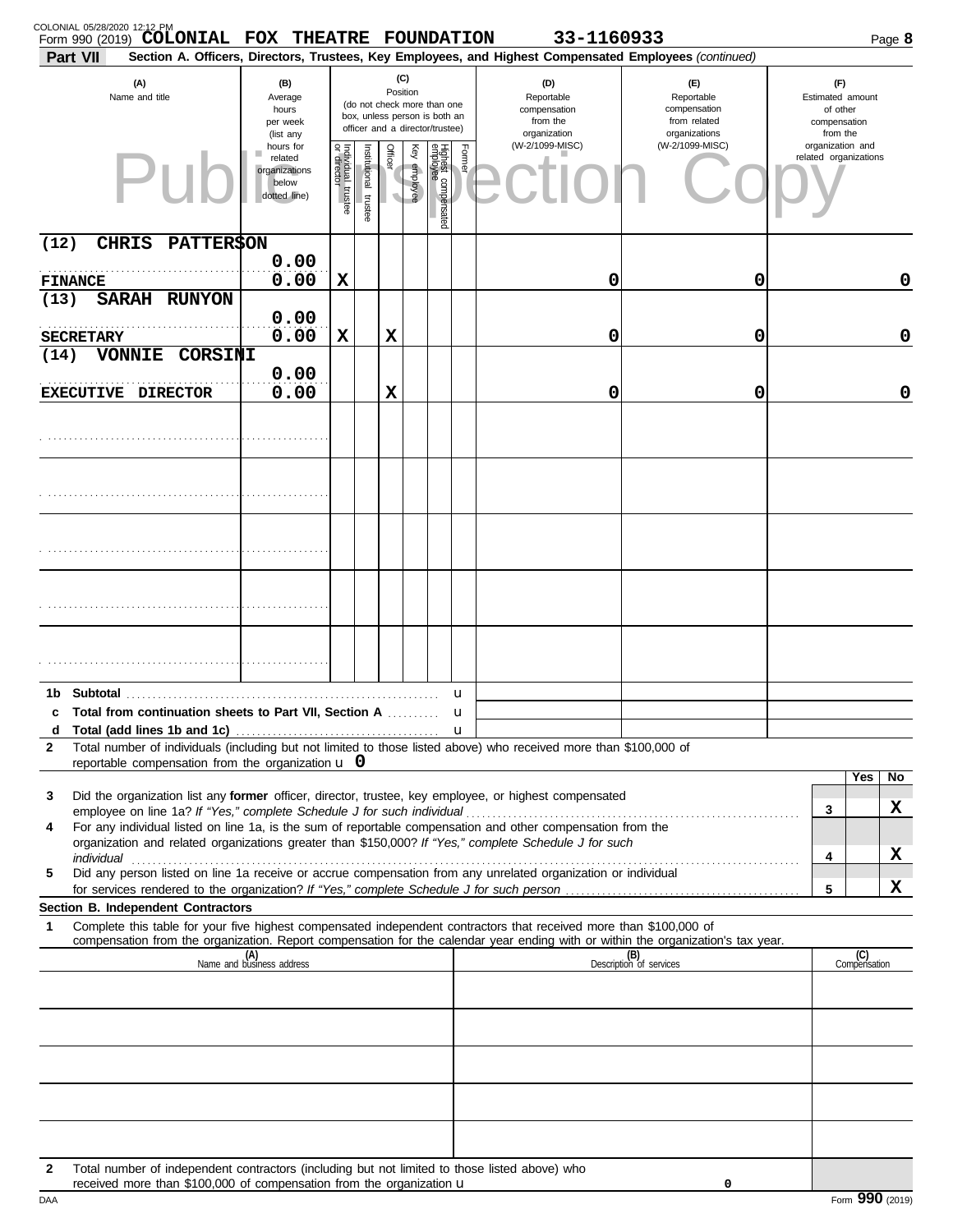### **Form 990 (2019) COLONIAL FOX THEATRE FOUNDATION** 33-1160933 Page 9 **Part VIII Statement of Revenue** Check if Schedule O contains a response or note to any line in this Part VIII. **(A) (B) (C) (D)** Total revenue Related or exempt Unrelated Revenue excluded function revenue business revenue from tax under sections 512-514 Public Inspection Copy Gifts, Grants<br>illar Amounts **Contributions, Gifts, Grants and Other Similar Amounts 1a 1a** Federated campaigns **. . . . . . . . . . . . 1b b** Membership dues . . . . . . . . . . . . . . . . . . . **1c c** Fundraising events **. . . . . . . . . . . . . .** . . **1d d** Related organizations . . . . . . . . . . . . . Contributions, **1e e** Government grants (contributions) . . . . . . . . . . . . **f** All other contributions, gifts, grants, and similar amounts not included above ....... **153,214 1f 1g g** Noncash contributions included in lines 1a-1f . . . . .  $\frac{\$}{\$}$ **153,214** u **h Total.** Add lines 1a–1f . . . . . . . . . . . . . . . . . . . . . . . . . . . . . . . . . . . . . . . . Business Code **PROGRAM SERVICE REVENUE 711110 4,492 4,492 2a** Program Service<br>Revenue **Program Service b** . . . . . . . . . . . . . . . . . . . . . . . . . . . . . . . . . . . . . . . . . . . . . . . . . . . . . . . **c** . . . . . . . . . . . . . . . . . . . . . . . . . . . . . . . . . . . . . . . . . . . . . . . . . . . . . . . **d** . . . . . . . . . . . . . . . . . . . . . . . . . . . . . . . . . . . . . . . . . . . . . . . . . . . . . . . **e** . . . . . . . . . . . . . . . . . . . . . . . . . . . . . . . . . . . . . . . . . . . . . . . . . . . . . . . **f** All other program service revenue . . . . . . . . . . . . . . . . . . . **4,492 g Total.** Add lines 2a–2f . . . . . . . . . . . . . . . . . . . . . . . . . . . . . . . . . . . . . . . . u **3** Investment income (including dividends, interest, and **655 655** other similar amounts) . . . . . . . . . . . . . . . . . . . . . . . . . . . . . . . . . . . . . . . u Income from investment of tax-exempt bond proceeds **4** u **5** Royalties ..... u (i) Real (ii) Personal **6a 6a** Gross rents **6b b** Less: rental expenses **6c c** Rental inc. or (loss) **d** Net rental income or (loss) . . . . . . . . . . . . . . . . . . . . . . . . . . . . . . . . . . . u **7a** Gross amount from (i) Securities (ii) Other sales of assets **7a** other than inventory **Other Revenue b** Less: cost or other **Other Revenue 7b** basis and sales exps. **7c c** Gain or (loss) **d** u Net gain or (loss) . . . . . . . . . . . . . . . . . . . . . . . . . . . . . . . . . . . . . . . . . . . . . **8a** Gross income from fundraising events (not including \$ . . . . . . . . . . . . . . . . . . . . . . of contributions reported on line 1c). See Part IV, line 18 . . . . . . . . . . . . . . . . . . . . **8a 8b b** Less: direct expenses . . . . . . . . . . . . . u **c** Net income or (loss) from fundraising events ............... **9a** Gross income from gaming activities. See Part IV, line 19 . . . . . . . . . . . . . . . . . . . . **9a 9b b** Less: direct expenses ............... u Net income or (loss) from gaming activities . . . . . . . . . . . . . . . . . . **c** 10a Gross sales of inventory, less returns and allowances ......... **10a 10b b** Less: cost of goods sold  $\ldots$ Net income or (loss) from sales of inventory . . . . . . . . . . . . . . . . . **c** u Business Code **Revenue Miscellaneous 11a** . . . . . . . . . . . . . . . . . . . . . . . . . . . . . . . . . . . . . . . . . . . . . . . . . . . . . . . **b c d** All other revenue . . . . . . . . . . . . . . . . . . . . . . . . . . . . . . . . . . . . . **e Total.** Add lines 11a–11d . . . . . . . . . . . . . . . . . . . . . . . . . . . . . . . . . . . . u **158,361 5,147 0 0**

u

**12**

**Total revenue.** See instructions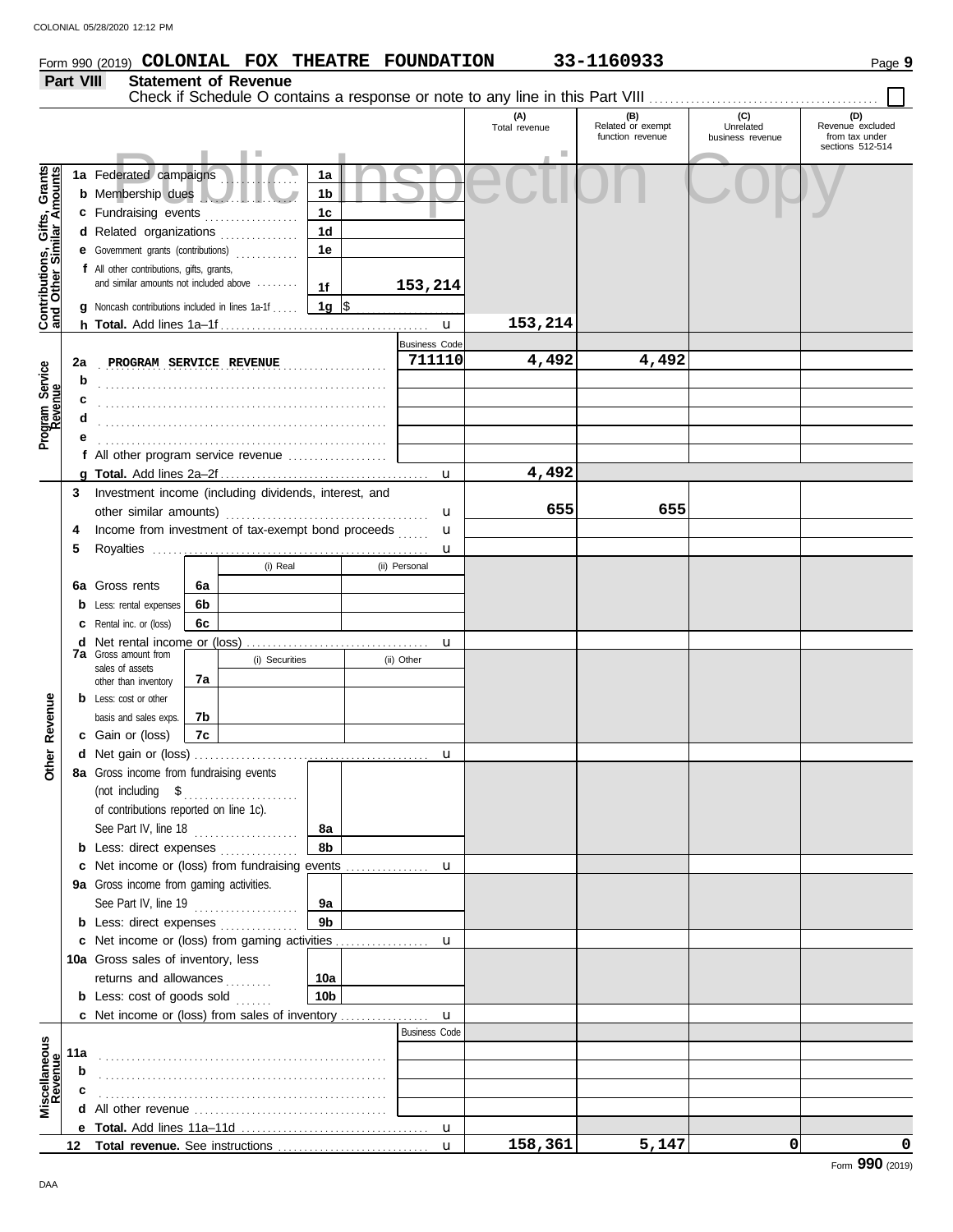### nd 10b of Part VIII.<br>
dother assistance to domestic organizations<br>
and other assistance to domestic<br>
and other assistance to domestic **Part IX Statement of Functional Expenses Form 990 (2019) COLONIAL FOX THEATRE FOUNDATION 33-1160933** Page 10 *Section 501(c)(3) and 501(c)(4) organizations must complete all columns. All other organizations must complete column (A). Do not include amounts reported on lines 6b, 7b, 8b, 9b, and 10b of Part VIII.* **1 2** Grants and other assistance to domestic **3** Grants and other assistance to foreign **4 5 6** Compensation not included above to disqualified **7** Other salaries and wages . . . . . . . . . . . . . . . . . . . **8** Pension plan accruals and contributions (include **9 10** Payroll taxes ................................... **11** Fees for services (nonemployees): **a** Management Grants and other assistance to domestic organizations and domestic governments. See Part IV, line 21  $\mathcal{F}_{\mathcal{F}}$ individuals. See Part IV, line 22 organizations, foreign governments, and foreign individuals. See Part IV, lines 15 and 16 .......... Benefits paid to or for members ............. Compensation of current officers, directors, trustees, and key employees ................ persons (as defined under section 4958(f)(1)) and persons described in section 4958(c)(3)(B) . . . . . . . . section 401(k) and 403(b) employer contributions) Other employee benefits .................... . . . . . . . . . . . . . . . . . . . . . . . . . . . . . . . . **(A) (B) (C) (D)** Total expenses<br>
expenses Program service<br>
Program service<br>
Service Management and<br>
general expenses expenses general expenses (D)<br>Fundraising expenses Check if Schedule O contains a response or note to any line in this Part IX **X 25,747 24,658 1,084 5 9,089 8,704 383 2 10,810 10,353 455 2** COLONIAL 05/28/2020 12:12 PM

|    |                                                                                                                                                                                                                                                                                                                                                                                                                                                                                                          | TO'OTA  | <b>TANS</b> | ະວວ   |                |
|----|----------------------------------------------------------------------------------------------------------------------------------------------------------------------------------------------------------------------------------------------------------------------------------------------------------------------------------------------------------------------------------------------------------------------------------------------------------------------------------------------------------|---------|-------------|-------|----------------|
|    |                                                                                                                                                                                                                                                                                                                                                                                                                                                                                                          |         |             |       |                |
|    |                                                                                                                                                                                                                                                                                                                                                                                                                                                                                                          | 2,120   |             | 2,120 |                |
|    |                                                                                                                                                                                                                                                                                                                                                                                                                                                                                                          |         |             |       |                |
|    | e Professional fundraising services. See Part IV, line 17                                                                                                                                                                                                                                                                                                                                                                                                                                                |         |             |       |                |
|    | f Investment management fees                                                                                                                                                                                                                                                                                                                                                                                                                                                                             |         |             |       |                |
|    | g Other. (If line 11g amount exceeds 10% of line 25, column                                                                                                                                                                                                                                                                                                                                                                                                                                              |         |             |       |                |
|    | (A) amount, list line 11g expenses on Schedule O.)                                                                                                                                                                                                                                                                                                                                                                                                                                                       | 18,592  | 17,805      | 783   | 4              |
|    | 12 Advertising and promotion [1] [1] Advertising and promotion                                                                                                                                                                                                                                                                                                                                                                                                                                           | 821     | 786         | 35    |                |
| 13 |                                                                                                                                                                                                                                                                                                                                                                                                                                                                                                          | 10,866  | 10,407      | 457   | $\overline{2}$ |
| 14 | Information technology                                                                                                                                                                                                                                                                                                                                                                                                                                                                                   | 7,593   | 7,271       | 320   | $\overline{2}$ |
| 15 |                                                                                                                                                                                                                                                                                                                                                                                                                                                                                                          |         |             |       |                |
| 16 |                                                                                                                                                                                                                                                                                                                                                                                                                                                                                                          | 22,274  | 21,332      | 938   | 4              |
| 17 |                                                                                                                                                                                                                                                                                                                                                                                                                                                                                                          | 3,029   | 3,029       |       |                |
| 18 | Payments of travel or entertainment expenses                                                                                                                                                                                                                                                                                                                                                                                                                                                             |         |             |       |                |
|    | for any federal, state, or local public officials                                                                                                                                                                                                                                                                                                                                                                                                                                                        |         |             |       |                |
| 19 | Conferences, conventions, and meetings                                                                                                                                                                                                                                                                                                                                                                                                                                                                   | 31,683  |             | 2,449 | 29,234         |
| 20 | Interest                                                                                                                                                                                                                                                                                                                                                                                                                                                                                                 |         |             |       |                |
| 21 |                                                                                                                                                                                                                                                                                                                                                                                                                                                                                                          |         |             |       |                |
| 22 | Depreciation, depletion, and amortization                                                                                                                                                                                                                                                                                                                                                                                                                                                                | 589     | 589         |       |                |
| 23 | $In \textbf{surance} \begin{tabular}{@{}l@{}} \hline \textbf{unsum} & \textbf{unsum} \\ \hline \textbf{unsum} & \textbf{unsum} \\ \hline \textbf{unsum} & \textbf{unsum} \\ \hline \textbf{unsum} & \textbf{unsum} \\ \hline \textbf{unsum} & \textbf{unsum} \\ \hline \textbf{unsum} & \textbf{unsum} \\ \hline \textbf{unsum} & \textbf{unsum} \\ \hline \textbf{unsum} & \textbf{unsum} \\ \hline \textbf{unsum} & \textbf{unsum} \\ \hline \textbf{unsum} & \textbf{unsum} \\ \hline \textbf{unsum}$ | 6,599   | 6,320       | 278   |                |
| 24 | Other expenses. Itemize expenses not covered                                                                                                                                                                                                                                                                                                                                                                                                                                                             |         |             |       |                |
|    | above (List miscellaneous expenses on line 24e. If                                                                                                                                                                                                                                                                                                                                                                                                                                                       |         |             |       |                |
|    | line 24e amount exceeds 10% of line 25, column                                                                                                                                                                                                                                                                                                                                                                                                                                                           |         |             |       |                |
|    | (A) amount, list line 24e expenses on Schedule O.)                                                                                                                                                                                                                                                                                                                                                                                                                                                       |         |             |       |                |
| a  | <b>EQUIPMENT</b>                                                                                                                                                                                                                                                                                                                                                                                                                                                                                         | 3,290   | 3,150       | 139   |                |
| b  | SALES TAX                                                                                                                                                                                                                                                                                                                                                                                                                                                                                                | 1,774   | 1,699       | 75    |                |
| c  | <b>GRANT FEES</b>                                                                                                                                                                                                                                                                                                                                                                                                                                                                                        | 365     | 350         | 15    |                |
| d  |                                                                                                                                                                                                                                                                                                                                                                                                                                                                                                          |         |             |       |                |
| е  |                                                                                                                                                                                                                                                                                                                                                                                                                                                                                                          |         |             |       |                |
| 25 | Total functional expenses. Add lines 1 through 24e                                                                                                                                                                                                                                                                                                                                                                                                                                                       | 155,241 | 116,453     | 9,531 | 29,257         |
| 26 | Joint costs. Complete this line only if the<br>organization reported in column (B) joint costs                                                                                                                                                                                                                                                                                                                                                                                                           |         |             |       |                |
|    | from a combined educational campaign and                                                                                                                                                                                                                                                                                                                                                                                                                                                                 |         |             |       |                |
|    | fundraising solicitation. Check here $\mathbf{u}$     if                                                                                                                                                                                                                                                                                                                                                                                                                                                 |         |             |       |                |
|    | following SOP 98-2 (ASC 958-720)                                                                                                                                                                                                                                                                                                                                                                                                                                                                         |         |             |       |                |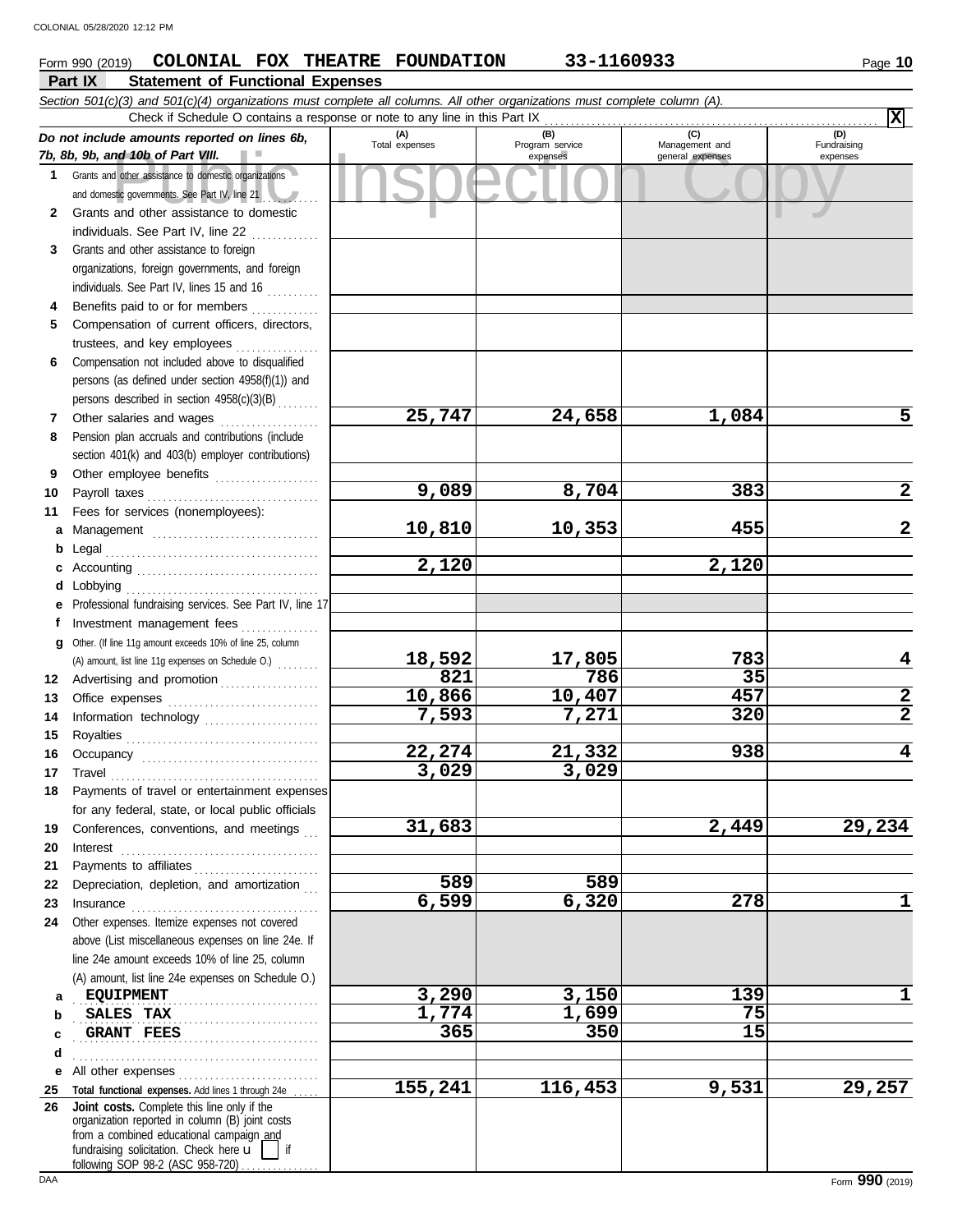### Form 990 (2019) **COLONIAL FOX THEATRE FOUNDATION** 33-1160933 **Part X Balance Sheet**

|                 |    | Check if Schedule O contains a response or note to any line in this Part $X_1, \ldots, X_n$                                                                                                                                         |                 |           |                          |            |                    |
|-----------------|----|-------------------------------------------------------------------------------------------------------------------------------------------------------------------------------------------------------------------------------------|-----------------|-----------|--------------------------|------------|--------------------|
|                 |    |                                                                                                                                                                                                                                     |                 |           | (A)<br>Beginning of year |            | (B)<br>End of year |
|                 | 1  | Cash-non-interest-bearing                                                                                                                                                                                                           |                 |           | 38,143                   | 1          | 16,238             |
|                 | 2  | Savings and temporary cash investments                                                                                                                                                                                              |                 |           | 187,464                  | $\sqrt{2}$ | 46,325             |
|                 | 3  |                                                                                                                                                                                                                                     |                 |           |                          | 3          |                    |
|                 | 4  | Accounts receivable, net                                                                                                                                                                                                            |                 | 4         |                          |            |                    |
|                 | 5  | Loans and other receivables from any current or former officer, director,                                                                                                                                                           |                 |           |                          |            |                    |
|                 |    | trustee, key employee, creator or founder, substantial contributor, or 35%                                                                                                                                                          |                 |           |                          |            |                    |
|                 |    | controlled entity or family member of any of these persons                                                                                                                                                                          |                 |           |                          | 5          |                    |
|                 | 6  | Loans and other receivables from other disqualified persons (as defined                                                                                                                                                             |                 |           |                          |            |                    |
|                 |    | under section 4958(f)(1)), and persons described in section 4958(c)(3)(B)                                                                                                                                                           |                 |           |                          | 6          |                    |
| Assets          | 7  |                                                                                                                                                                                                                                     |                 |           |                          | 7          |                    |
|                 | 8  | Inventories for sale or use                                                                                                                                                                                                         |                 |           |                          | 8          |                    |
|                 | 9  |                                                                                                                                                                                                                                     |                 |           |                          | 9          |                    |
|                 |    | 10a Land, buildings, and equipment: cost or other                                                                                                                                                                                   |                 |           |                          |            |                    |
|                 |    | basis. Complete Part VI of Schedule D                                                                                                                                                                                               | $\lfloor$ 10a   | 2,460,413 |                          |            |                    |
|                 |    | <b>b</b> Less: accumulated depreciation                                                                                                                                                                                             | 10 <sub>b</sub> | 14,673    | 2,280,802                | 10c        | 2,445,740          |
|                 | 11 |                                                                                                                                                                                                                                     |                 |           |                          | 11         |                    |
|                 | 12 |                                                                                                                                                                                                                                     |                 |           |                          | 12         |                    |
|                 | 13 |                                                                                                                                                                                                                                     |                 |           |                          | 13         |                    |
|                 | 14 | Intangible assets                                                                                                                                                                                                                   |                 |           |                          | 14         |                    |
|                 | 15 | Other assets. See Part IV, line 11                                                                                                                                                                                                  |                 |           |                          | 15         |                    |
|                 | 16 |                                                                                                                                                                                                                                     |                 |           | 2,506,409                | 16         | 2,508,303          |
|                 | 17 |                                                                                                                                                                                                                                     |                 |           | 2,502                    | 17         | 1,276              |
|                 | 18 | Grants payable <i>communication</i> and all the contract of the contract of the contract of the contract of the contract of the contract of the contract of the contract of the contract of the contract of the contract of the con |                 |           |                          | 18         |                    |
|                 | 19 | Deferred revenue                                                                                                                                                                                                                    |                 |           |                          | 19         |                    |
|                 | 20 |                                                                                                                                                                                                                                     |                 |           |                          | 20         |                    |
|                 | 21 | Escrow or custodial account liability. Complete Part IV of Schedule D                                                                                                                                                               |                 |           |                          | 21         |                    |
|                 | 22 | Loans and other payables to any current or former officer, director,                                                                                                                                                                |                 |           |                          |            |                    |
| Liabilities     |    | trustee, key employee, creator or founder, substantial contributor, or 35%                                                                                                                                                          |                 |           |                          |            |                    |
|                 |    | controlled entity or family member of any of these persons                                                                                                                                                                          |                 |           |                          | 22         |                    |
|                 | 23 | Secured mortgages and notes payable to unrelated third parties                                                                                                                                                                      |                 |           |                          | 23         |                    |
|                 | 24 | Unsecured notes and loans payable to unrelated third parties                                                                                                                                                                        |                 |           |                          | 24         |                    |
|                 | 25 | Other liabilities (including federal income tax, payables to related third                                                                                                                                                          |                 |           |                          |            |                    |
|                 |    | parties, and other liabilities not included on lines 17-24). Complete Part X                                                                                                                                                        |                 |           |                          |            |                    |
|                 |    |                                                                                                                                                                                                                                     |                 |           |                          | 25         |                    |
|                 |    | 26 Total liabilities. Add lines 17 through 25                                                                                                                                                                                       |                 |           | 2,502                    | 26         | 1,276              |
|                 |    | Organizations that follow FASB ASC 958, check here u                                                                                                                                                                                |                 |           |                          |            |                    |
| <b>Balances</b> |    | and complete lines 27, 28, 32, and 33.                                                                                                                                                                                              |                 |           |                          |            |                    |
|                 | 27 | Net assets without donor restrictions                                                                                                                                                                                               |                 |           |                          | 27         |                    |
|                 | 28 | Net assets with donor restrictions                                                                                                                                                                                                  |                 |           |                          | 28         |                    |
| Fund            |    | $T$ $R$ $R$ $R$ $S$ $C$ $958$ . check here $\mathbf{u}$ $\overline{X}$<br>Organizations that do not follow FASB ASC 958, check here u                                                                                               |                 |           |                          |            |                    |
|                 |    | and complete lines 29 through 33.                                                                                                                                                                                                   |                 |           |                          |            |                    |
| ŏ               | 29 | Capital stock or trust principal, or current funds                                                                                                                                                                                  |                 |           |                          | 29         |                    |
| Assets          | 30 | Paid-in or capital surplus, or land, building, or equipment fund                                                                                                                                                                    |                 |           |                          | 30         |                    |
|                 | 31 | Retained earnings, endowment, accumulated income, or other funds                                                                                                                                                                    |                 |           | 2,503,907                | 31         | 2,507,027          |
| ğ               | 32 | Total net assets or fund balances                                                                                                                                                                                                   |                 |           | 2,503,907                | 32         | 2,507,027          |
|                 | 33 |                                                                                                                                                                                                                                     |                 |           | 2,506,409                | 33         | 2,508,303          |

Form **990** (2019)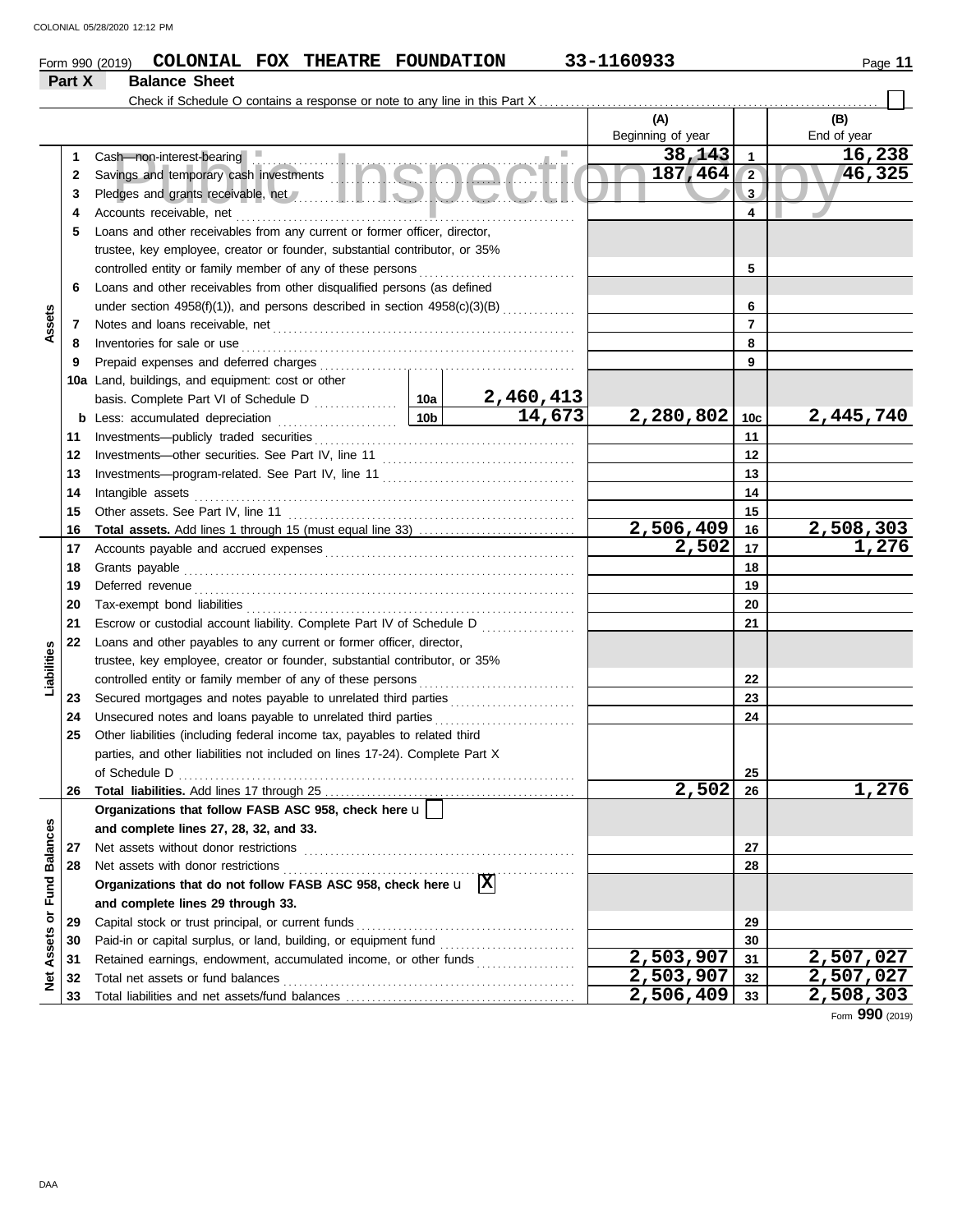|    | 33-1160933<br>Form 990 (2019) COLONIAL FOX THEATRE FOUNDATION                                                                                   |                |           |          | Page 12         |  |
|----|-------------------------------------------------------------------------------------------------------------------------------------------------|----------------|-----------|----------|-----------------|--|
|    | <b>Reconciliation of Net Assets</b><br>Part XI                                                                                                  |                |           |          |                 |  |
|    |                                                                                                                                                 |                |           |          |                 |  |
| 1  |                                                                                                                                                 |                |           | 158, 361 |                 |  |
| 2  |                                                                                                                                                 | $\mathbf{2}$   |           | 155,241  | 3,120           |  |
| 3  | Revenue less expenses. Subtract line 2 from line 1<br>3                                                                                         |                |           |          |                 |  |
| 4  | Revenue less expenses. Subtract line 2 from line 1<br>Net assets or fund balances at beginning of year (must equal Part X, line 32, column (A)) | $\overline{4}$ | 2,503,907 |          |                 |  |
| 5  |                                                                                                                                                 | 5.             |           |          |                 |  |
| 6  |                                                                                                                                                 | 6              |           |          |                 |  |
| 7  | Investment expenses                                                                                                                             | $\overline{7}$ |           |          |                 |  |
| 8  | Prior period adjustments                                                                                                                        | 8              |           |          |                 |  |
| 9  |                                                                                                                                                 | 9              |           |          |                 |  |
| 10 | Net assets or fund balances at end of year. Combine lines 3 through 9 (must equal Part X, line                                                  |                |           |          |                 |  |
|    |                                                                                                                                                 | 10             | 2,507,027 |          |                 |  |
|    | <b>Financial Statements and Reporting</b><br>Part XII                                                                                           |                |           |          |                 |  |
|    |                                                                                                                                                 |                |           |          |                 |  |
|    |                                                                                                                                                 |                |           | Yes I    | <b>No</b>       |  |
| 1. | <u> X </u><br>Accounting method used to prepare the Form 990:<br>Accrual<br>Cash<br>Other                                                       |                |           |          |                 |  |
|    | If the organization changed its method of accounting from a prior year or checked "Other," explain in                                           |                |           |          |                 |  |
|    | Schedule O.                                                                                                                                     |                |           |          |                 |  |
|    | 2a Were the organization's financial statements compiled or reviewed by an independent accountant?                                              |                | 2a        |          | x               |  |
|    | If "Yes," check a box below to indicate whether the financial statements for the year were compiled or                                          |                |           |          |                 |  |
|    | reviewed on a separate basis, consolidated basis, or both:                                                                                      |                |           |          |                 |  |
|    | Separate basis<br>Consolidated basis<br>Both consolidated and separate basis                                                                    |                |           |          |                 |  |
|    | <b>b</b> Were the organization's financial statements audited by an independent accountant?                                                     |                | 2b        |          | X               |  |
|    | If "Yes," check a box below to indicate whether the financial statements for the year were audited on a                                         |                |           |          |                 |  |
|    | separate basis, consolidated basis, or both:                                                                                                    |                |           |          |                 |  |
|    | Both consolidated and separate basis<br>Separate basis<br>Consolidated basis                                                                    |                |           |          |                 |  |
|    | c If "Yes" to line 2a or 2b, does the organization have a committee that assumes responsibility for oversight of                                |                |           |          |                 |  |
|    | the audit, review, or compilation of its financial statements and selection of an independent accountant?                                       |                | 2c        |          |                 |  |
|    | If the organization changed either its oversight process or selection process during the tax year, explain on                                   |                |           |          |                 |  |
|    | Schedule O.                                                                                                                                     |                |           |          |                 |  |
|    | 3a As a result of a federal award, was the organization required to undergo an audit or audits as set forth in the                              |                |           |          |                 |  |
|    | Single Audit Act and OMB Circular A-133?                                                                                                        |                | 3a        |          |                 |  |
|    | <b>b</b> If "Yes," did the organization undergo the required audit or audits? If the organization did not undergo the                           |                |           |          |                 |  |
|    | required audit or audits, explain why on Schedule O and describe any steps taken to undergo such audits                                         |                | 3b        |          |                 |  |
|    |                                                                                                                                                 |                |           |          | Form 990 (2019) |  |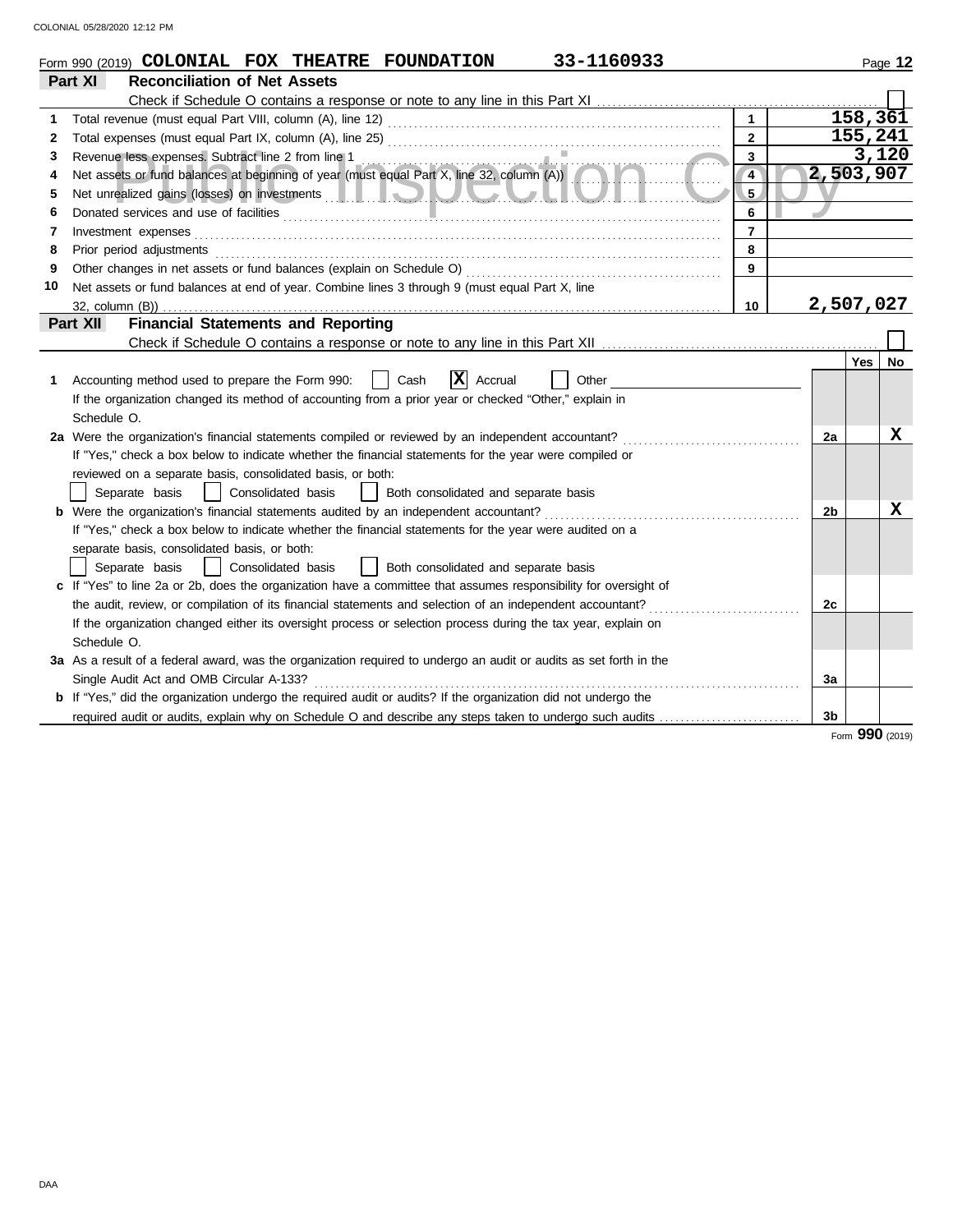| <b>SCHEDULE A</b>                     |                                                                                                                              | <b>Public Charity Status and Public Support</b>                                                                                                                                                                                                                 |                                                                   |                                                         | OMB No. 1545-0047                                     |  |  |  |  |
|---------------------------------------|------------------------------------------------------------------------------------------------------------------------------|-----------------------------------------------------------------------------------------------------------------------------------------------------------------------------------------------------------------------------------------------------------------|-------------------------------------------------------------------|---------------------------------------------------------|-------------------------------------------------------|--|--|--|--|
| (Form 990 or 990-EZ)                  | 2019<br>Complete if the organization is a section 501(c)(3) organization or a section 4947(a)(1) nonexempt charitable trust. |                                                                                                                                                                                                                                                                 |                                                                   |                                                         |                                                       |  |  |  |  |
| Department of the Treasury            |                                                                                                                              | La Attach to Form 990 or Form 990-EZ.                                                                                                                                                                                                                           |                                                                   |                                                         | Open to Public                                        |  |  |  |  |
| Internal Revenue Service              | Inspection<br><b>u</b> Go to www.irs.gov/Form990 for instructions and the latest information.                                |                                                                                                                                                                                                                                                                 |                                                                   |                                                         |                                                       |  |  |  |  |
| Name of the organization              | ш                                                                                                                            | COLONIAL FOX THEATRE FOUNDATION                                                                                                                                                                                                                                 |                                                                   | 33-1160933                                              | Employer identification number                        |  |  |  |  |
| Part I                                |                                                                                                                              | Reason for Public Charity Status (All organizations must complete this part.) See instructions.                                                                                                                                                                 |                                                                   |                                                         |                                                       |  |  |  |  |
|                                       |                                                                                                                              | The organization is not a private foundation because it is: (For lines 1 through 12, check only one box.)                                                                                                                                                       |                                                                   |                                                         |                                                       |  |  |  |  |
| 1                                     | A church, convention of churches, or association of churches described in section 170(b)(1)(A)(i).                           |                                                                                                                                                                                                                                                                 |                                                                   |                                                         |                                                       |  |  |  |  |
| 2                                     |                                                                                                                              | A school described in section 170(b)(1)(A)(ii). (Attach Schedule E (Form 990 or 990-EZ).)                                                                                                                                                                       |                                                                   |                                                         |                                                       |  |  |  |  |
| 3<br>4                                |                                                                                                                              | A hospital or a cooperative hospital service organization described in section 170(b)(1)(A)(iii).                                                                                                                                                               |                                                                   |                                                         |                                                       |  |  |  |  |
| city, and state:                      |                                                                                                                              | A medical research organization operated in conjunction with a hospital described in section 170(b)(1)(A)(iii). Enter the hospital's name,                                                                                                                      |                                                                   |                                                         |                                                       |  |  |  |  |
| 5                                     |                                                                                                                              | An organization operated for the benefit of a college or university owned or operated by a governmental unit described in                                                                                                                                       |                                                                   |                                                         |                                                       |  |  |  |  |
|                                       | section 170(b)(1)(A)(iv). (Complete Part II.)                                                                                |                                                                                                                                                                                                                                                                 |                                                                   |                                                         |                                                       |  |  |  |  |
| 6                                     |                                                                                                                              | A federal, state, or local government or governmental unit described in section 170(b)(1)(A)(v).                                                                                                                                                                |                                                                   |                                                         |                                                       |  |  |  |  |
| x<br>7                                | described in section 170(b)(1)(A)(vi). (Complete Part II.)                                                                   | An organization that normally receives a substantial part of its support from a governmental unit or from the general public                                                                                                                                    |                                                                   |                                                         |                                                       |  |  |  |  |
| 8                                     |                                                                                                                              | A community trust described in section 170(b)(1)(A)(vi). (Complete Part II.)                                                                                                                                                                                    |                                                                   |                                                         |                                                       |  |  |  |  |
| 9                                     |                                                                                                                              | An agricultural research organization described in section 170(b)(1)(A)(ix) operated in conjunction with a land-grant college<br>or university or a non-land-grant college of agriculture (see instructions). Enter the name, city, and state of the college or |                                                                   |                                                         |                                                       |  |  |  |  |
| university:<br>10                     |                                                                                                                              | An organization that normally receives: (1) more than 33 1/3% of its support from contributions, membership fees, and gross                                                                                                                                     |                                                                   |                                                         |                                                       |  |  |  |  |
|                                       |                                                                                                                              | receipts from activities related to its exempt functions—subject to certain exceptions, and (2) no more than 33 1/3% of its                                                                                                                                     |                                                                   |                                                         |                                                       |  |  |  |  |
|                                       |                                                                                                                              | support from gross investment income and unrelated business taxable income (less section 511 tax) from businesses                                                                                                                                               |                                                                   |                                                         |                                                       |  |  |  |  |
| 11                                    |                                                                                                                              | acquired by the organization after June 30, 1975. See section 509(a)(2). (Complete Part III.)<br>An organization organized and operated exclusively to test for public safety. See section 509(a)(4).                                                           |                                                                   |                                                         |                                                       |  |  |  |  |
| 12                                    |                                                                                                                              | An organization organized and operated exclusively for the benefit of, to perform the functions of, or to carry out the purposes                                                                                                                                |                                                                   |                                                         |                                                       |  |  |  |  |
|                                       |                                                                                                                              | of one or more publicly supported organizations described in section 509(a)(1) or section 509(a)(2). See section 509(a)(3).<br>Check the box in lines 12a through 12d that describes the type of supporting organization and complete lines 12e, 12f, and 12g.  |                                                                   |                                                         |                                                       |  |  |  |  |
| a                                     |                                                                                                                              | Type I. A supporting organization operated, supervised, or controlled by its supported organization(s), typically by giving                                                                                                                                     |                                                                   |                                                         |                                                       |  |  |  |  |
|                                       |                                                                                                                              | the supported organization(s) the power to regularly appoint or elect a majority of the directors or trustees of the<br>supporting organization. You must complete Part IV, Sections A and B.                                                                   |                                                                   |                                                         |                                                       |  |  |  |  |
| b                                     |                                                                                                                              | Type II. A supporting organization supervised or controlled in connection with its supported organization(s), by having                                                                                                                                         |                                                                   |                                                         |                                                       |  |  |  |  |
|                                       |                                                                                                                              | control or management of the supporting organization vested in the same persons that control or manage the supported                                                                                                                                            |                                                                   |                                                         |                                                       |  |  |  |  |
| c                                     |                                                                                                                              | organization(s). You must complete Part IV, Sections A and C.<br>Type III functionally integrated. A supporting organization operated in connection with, and functionally integrated with,                                                                     |                                                                   |                                                         |                                                       |  |  |  |  |
|                                       |                                                                                                                              | its supported organization(s) (see instructions). You must complete Part IV, Sections A, D, and E.                                                                                                                                                              |                                                                   |                                                         |                                                       |  |  |  |  |
| d                                     |                                                                                                                              | Type III non-functionally integrated. A supporting organization operated in connection with its supported organization(s)<br>that is not functionally integrated. The organization generally must satisfy a distribution requirement and an attentiveness       |                                                                   |                                                         |                                                       |  |  |  |  |
|                                       |                                                                                                                              | requirement (see instructions). You must complete Part IV, Sections A and D, and Part V.                                                                                                                                                                        |                                                                   |                                                         |                                                       |  |  |  |  |
| е                                     |                                                                                                                              | Check this box if the organization received a written determination from the IRS that it is a Type I, Type II, Type III<br>functionally integrated, or Type III non-functionally integrated supporting organization.                                            |                                                                   |                                                         |                                                       |  |  |  |  |
| f                                     | Enter the number of supported organizations                                                                                  |                                                                                                                                                                                                                                                                 |                                                                   |                                                         |                                                       |  |  |  |  |
| g                                     |                                                                                                                              | Provide the following information about the supported organization(s).                                                                                                                                                                                          |                                                                   |                                                         |                                                       |  |  |  |  |
| (i) Name of supported<br>organization | $(ii)$ EIN                                                                                                                   | (iii) Type of organization<br>(described on lines 1-10<br>above (see instructions))                                                                                                                                                                             | (iv) Is the organization<br>listed in your governing<br>document? | (v) Amount of monetary<br>support (see<br>instructions) | (vi) Amount of<br>other support (see<br>instructions) |  |  |  |  |
|                                       |                                                                                                                              |                                                                                                                                                                                                                                                                 | Yes<br>No                                                         |                                                         |                                                       |  |  |  |  |
| (A)                                   |                                                                                                                              |                                                                                                                                                                                                                                                                 |                                                                   |                                                         |                                                       |  |  |  |  |
| (B)                                   |                                                                                                                              |                                                                                                                                                                                                                                                                 |                                                                   |                                                         |                                                       |  |  |  |  |
|                                       |                                                                                                                              |                                                                                                                                                                                                                                                                 |                                                                   |                                                         |                                                       |  |  |  |  |
| (C)                                   |                                                                                                                              |                                                                                                                                                                                                                                                                 |                                                                   |                                                         |                                                       |  |  |  |  |
| (D)                                   |                                                                                                                              |                                                                                                                                                                                                                                                                 |                                                                   |                                                         |                                                       |  |  |  |  |
| (E)                                   |                                                                                                                              |                                                                                                                                                                                                                                                                 |                                                                   |                                                         |                                                       |  |  |  |  |
|                                       |                                                                                                                              |                                                                                                                                                                                                                                                                 |                                                                   |                                                         |                                                       |  |  |  |  |
| Total                                 |                                                                                                                              |                                                                                                                                                                                                                                                                 |                                                                   |                                                         |                                                       |  |  |  |  |

**For Paperwork Reduction Act Notice, see the Instructions for Form 990 or 990-EZ.**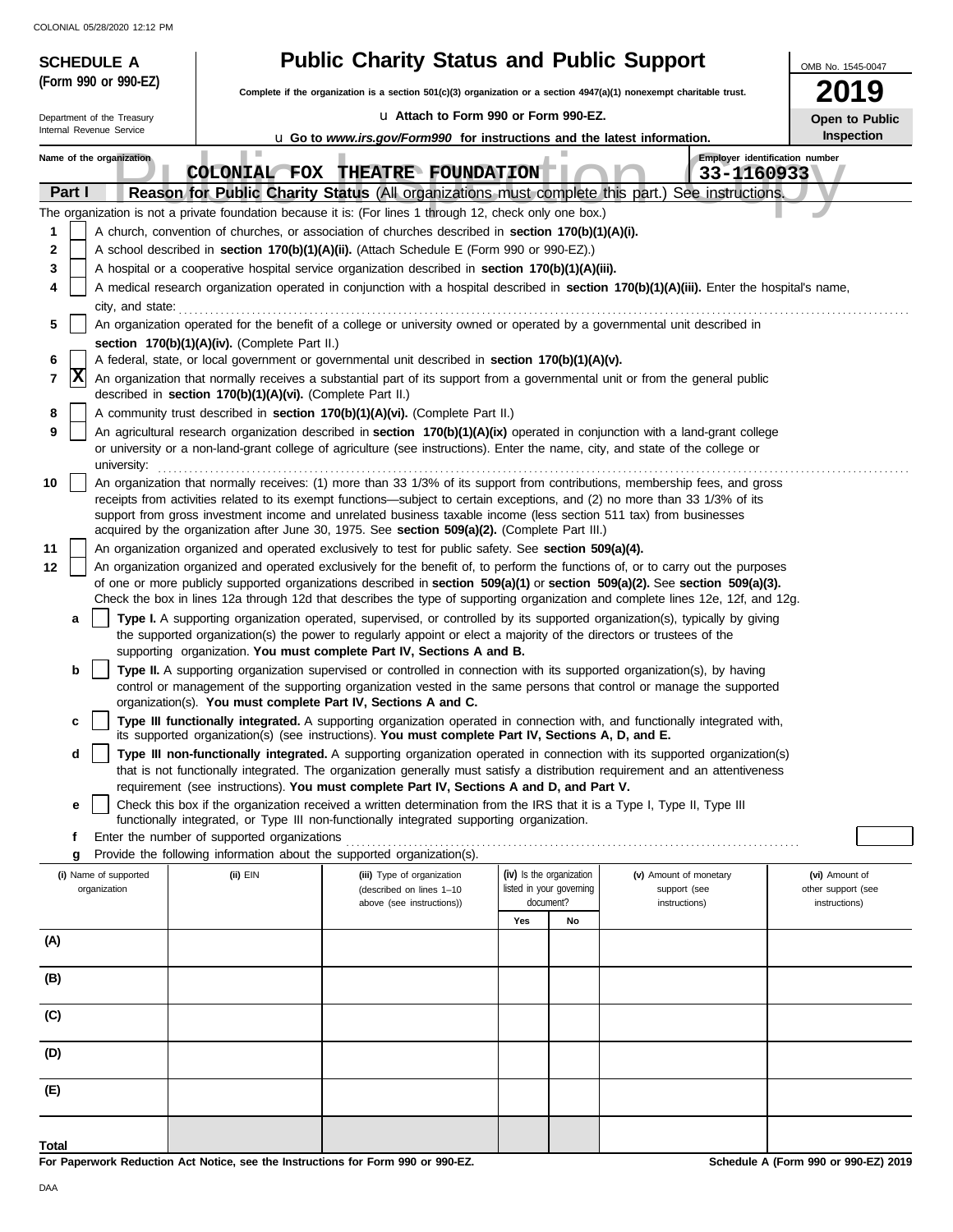|              | Schedule A (Form 990 or 990-EZ) 2019                                                                                                                                              | COLONIAL FOX THEATRE FOUNDATION |          |            |            | 33-1160933      | Page 2                                 |  |
|--------------|-----------------------------------------------------------------------------------------------------------------------------------------------------------------------------------|---------------------------------|----------|------------|------------|-----------------|----------------------------------------|--|
|              | Support Schedule for Organizations Described in Sections 170(b)(1)(A)(iv) and 170(b)(1)(A)(vi)<br>Part II                                                                         |                                 |          |            |            |                 |                                        |  |
|              | (Complete only if you checked the box on line 5, 7, or 8 of Part I or if the organization failed to qualify under                                                                 |                                 |          |            |            |                 |                                        |  |
|              | Part III. If the organization fails to qualify under the tests listed below, please complete Part III.)                                                                           |                                 |          |            |            |                 |                                        |  |
|              | Section A. Public Support                                                                                                                                                         |                                 |          |            |            |                 |                                        |  |
|              | Calendar year (or fiscal year beginning in)<br>$\mathbf{u}$                                                                                                                       | (a) 2015                        | (b) 2016 | $(c)$ 2017 | $(d)$ 2018 | (e) 2019        | (f) Total                              |  |
| 1.           | Gifts, grants, contributions, and                                                                                                                                                 |                                 |          |            |            |                 |                                        |  |
|              | membership fees received. (Do not                                                                                                                                                 |                                 |          |            |            |                 |                                        |  |
|              | include any "unusual grants.")                                                                                                                                                    | 353,813                         | 736,356  | 373,039    | 93,757     | 153,214         | 1,710,179                              |  |
| $\mathbf{2}$ | Tax revenues levied for the                                                                                                                                                       |                                 |          |            |            |                 |                                        |  |
|              | organization's benefit and either paid<br>to or expended on its behalf                                                                                                            |                                 |          |            |            |                 |                                        |  |
|              |                                                                                                                                                                                   |                                 |          |            |            |                 |                                        |  |
| 3            | The value of services or facilities                                                                                                                                               |                                 |          |            |            |                 |                                        |  |
|              | furnished by a governmental unit to the<br>organization without charge                                                                                                            |                                 |          |            |            |                 |                                        |  |
| 4            | Total. Add lines 1 through 3                                                                                                                                                      | 353,813                         | 736,356  | 373,039    | 93,757     | 153,214         | 1,710,179                              |  |
| 5            | The portion of total contributions by                                                                                                                                             |                                 |          |            |            |                 |                                        |  |
|              | each person (other than a                                                                                                                                                         |                                 |          |            |            |                 |                                        |  |
|              | governmental unit or publicly<br>supported organization) included on                                                                                                              |                                 |          |            |            |                 |                                        |  |
|              | line 1 that exceeds 2% of the amount                                                                                                                                              |                                 |          |            |            |                 |                                        |  |
|              | shown on line 11, column (f) $\ldots$                                                                                                                                             |                                 |          |            |            |                 | 679,986                                |  |
| 6            | Public support. Subtract line 5 from line 4                                                                                                                                       |                                 |          |            |            |                 | 1,030,193                              |  |
|              | <b>Section B. Total Support</b><br>Calendar year (or fiscal year beginning in)                                                                                                    |                                 |          |            |            |                 |                                        |  |
|              | $\mathbf{u}$                                                                                                                                                                      | (a) 2015                        | (b) 2016 | $(c)$ 2017 | $(d)$ 2018 | (e) 2019        | (f) Total                              |  |
| 7            | Amounts from line 4                                                                                                                                                               | 353,813                         | 736,356  | 373,039    | 93,757     | 153,214         | 1,710,179                              |  |
| 8            | Gross income from interest, dividends,<br>payments received on securities loans,                                                                                                  |                                 |          |            |            |                 |                                        |  |
|              | rents, royalties, and income from                                                                                                                                                 | 190                             | 883      | 88         |            | 655             | 1,816                                  |  |
|              | similar sources                                                                                                                                                                   |                                 |          |            |            |                 |                                        |  |
| 9            | Net income from unrelated business                                                                                                                                                |                                 |          |            |            |                 |                                        |  |
|              | activities, whether or not the business<br>is regularly carried on                                                                                                                |                                 |          |            |            |                 |                                        |  |
|              |                                                                                                                                                                                   |                                 |          |            |            |                 |                                        |  |
| 10           | Other income. Do not include gain or<br>loss from the sale of capital assets                                                                                                      |                                 |          |            |            |                 |                                        |  |
|              | (Explain in Part VI.)                                                                                                                                                             |                                 |          |            |            |                 |                                        |  |
| 11           | Total support. Add lines 7 through 10                                                                                                                                             |                                 |          |            |            |                 | 1,711,995                              |  |
| 12           | Gross receipts from related activities, etc. (see instructions)                                                                                                                   |                                 |          |            |            | 12 <sup>2</sup> | 44,796                                 |  |
| 13           | First five years. If the Form 990 is for the organization's first, second, third, fourth, or fifth tax year as a section 501(c)(3)                                                |                                 |          |            |            |                 |                                        |  |
|              | organization, check this box and stop here                                                                                                                                        |                                 |          |            |            |                 |                                        |  |
|              | Section C. Computation of Public Support Percentage                                                                                                                               |                                 |          |            |            |                 |                                        |  |
| 14<br>15     | Public support percentage for 2019 (line 6, column (f) divided by line 11, column (f)) [[[[[[[[[[[[[[[[[[[[[[<br>Public support percentage from 2018 Schedule A, Part II, line 14 |                                 |          |            |            | 14<br>15        | 60.18%<br>59.89%                       |  |
| 16a          | 33 1/3% support test-2019. If the organization did not check the box on line 13, and line 14 is 33 1/3% or more, check this                                                       |                                 |          |            |            |                 |                                        |  |
|              | box and stop here. The organization qualifies as a publicly supported organization                                                                                                |                                 |          |            |            |                 | $\blacktriangleright \boxed{\text{X}}$ |  |
| b            | 33 1/3% support test-2018. If the organization did not check a box on line 13 or 16a, and line 15 is 33 1/3% or more, check                                                       |                                 |          |            |            |                 |                                        |  |
|              | this box and stop here. The organization qualifies as a publicly supported organization                                                                                           |                                 |          |            |            |                 |                                        |  |
| 17a          | 10%-facts-and-circumstances test-2019. If the organization did not check a box on line 13, 16a, or 16b, and line 14 is                                                            |                                 |          |            |            |                 |                                        |  |
|              | 10% or more, and if the organization meets the "facts-and-circumstances" test, check this box and stop here. Explain in                                                           |                                 |          |            |            |                 |                                        |  |
|              | Part VI how the organization meets the "facts-and-circumstances" test. The organization qualifies as a publicly supported                                                         |                                 |          |            |            |                 |                                        |  |
|              | organization                                                                                                                                                                      |                                 |          |            |            |                 |                                        |  |
| b            | 10%-facts-and-circumstances test-2018. If the organization did not check a box on line 13, 16a, 16b, or 17a, and line                                                             |                                 |          |            |            |                 |                                        |  |
|              | 15 is 10% or more, and if the organization meets the "facts-and-circumstances" test, check this box and stop here.                                                                |                                 |          |            |            |                 |                                        |  |
|              | Explain in Part VI how the organization meets the "facts-and-circumstances" test. The organization qualifies as a publicly                                                        |                                 |          |            |            |                 |                                        |  |
|              | supported organization                                                                                                                                                            |                                 |          |            |            |                 |                                        |  |
| 18           | Private foundation. If the organization did not check a box on line 13, 16a, 16b, 17a, or 17b, check this box and see                                                             |                                 |          |            |            |                 |                                        |  |
|              | <b>instructions</b>                                                                                                                                                               |                                 |          |            |            |                 |                                        |  |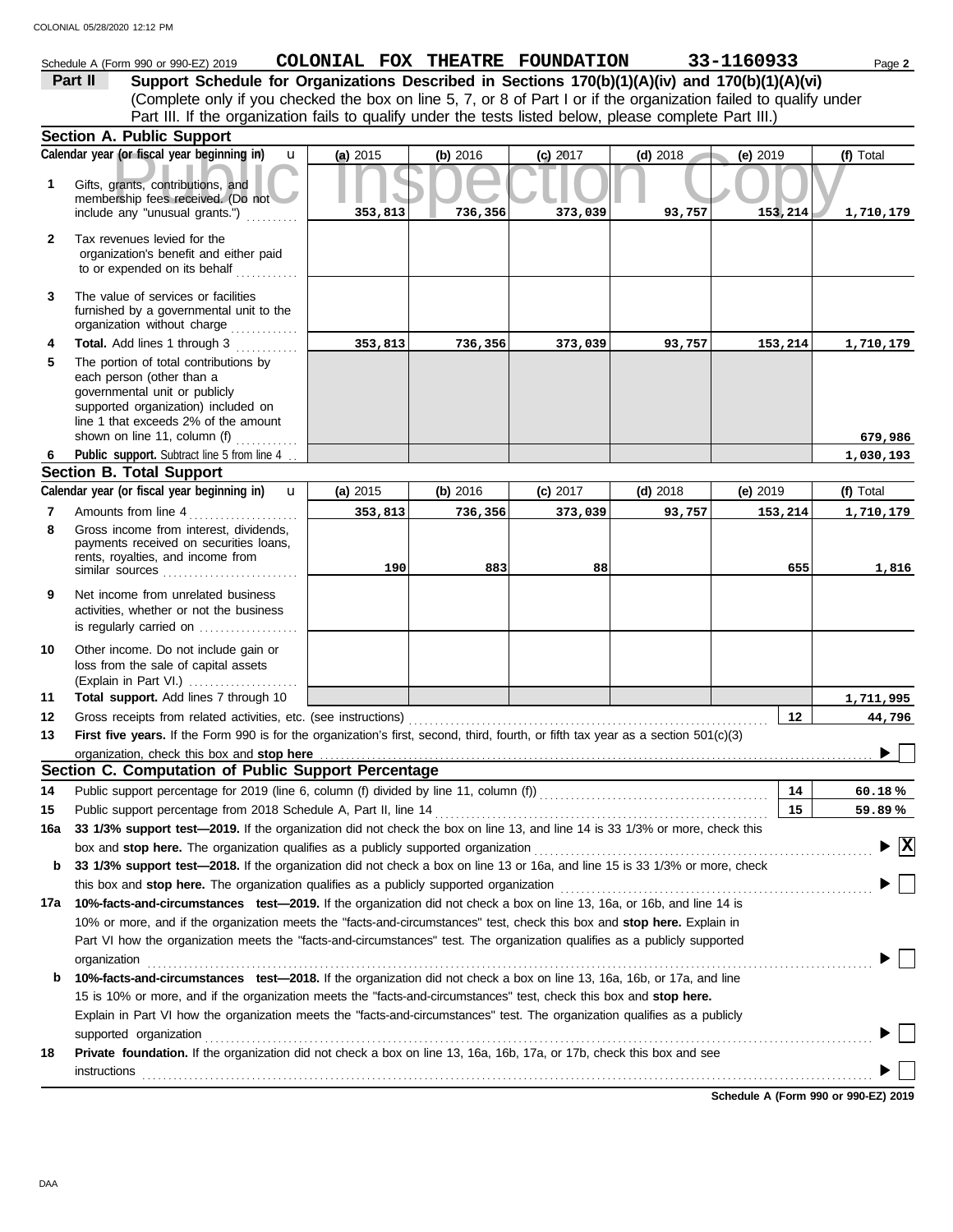|              |                                                                                                                                                                                                                                     | COLONIAL FOX THEATRE FOUNDATION |            |            |            | 33-1160933 |           |  |  |
|--------------|-------------------------------------------------------------------------------------------------------------------------------------------------------------------------------------------------------------------------------------|---------------------------------|------------|------------|------------|------------|-----------|--|--|
|              | Schedule A (Form 990 or 990-EZ) 2019<br>Support Schedule for Organizations Described in Section 509(a)(2)<br>Part III                                                                                                               |                                 |            |            |            |            | Page 3    |  |  |
|              |                                                                                                                                                                                                                                     |                                 |            |            |            |            |           |  |  |
|              | (Complete only if you checked the box on line 10 of Part I or if the organization failed to qualify under Part II.<br>If the organization fails to qualify under the tests listed below, please complete Part II.)                  |                                 |            |            |            |            |           |  |  |
|              | <b>Section A. Public Support</b>                                                                                                                                                                                                    |                                 |            |            |            |            |           |  |  |
|              | Calendar year (or fiscal year beginning in)<br>u                                                                                                                                                                                    |                                 |            |            |            |            |           |  |  |
|              | Gifts, grants, contributions, and membership fees                                                                                                                                                                                   | (a) 2015                        | (b) $2016$ | $(c)$ 2017 | $(d)$ 2018 | $(e)$ 2019 | (f) Total |  |  |
| 1            | received. (Do not include any "unusual grants.")                                                                                                                                                                                    |                                 |            |            |            |            |           |  |  |
| $\mathbf{2}$ | Gross receipts from admissions, merchandise<br>sold or services performed, or facilities<br>furnished in any activity that is related to the<br>organization's tax-exempt purpose                                                   |                                 |            |            |            |            |           |  |  |
| 3            | Gross receipts from activities that are not an<br>unrelated trade or business under section 513                                                                                                                                     |                                 |            |            |            |            |           |  |  |
| 4            | Tax revenues levied for the<br>organization's benefit and either paid<br>to or expended on its behalf<br>.                                                                                                                          |                                 |            |            |            |            |           |  |  |
| 5            | The value of services or facilities<br>furnished by a governmental unit to the<br>organization without charge                                                                                                                       |                                 |            |            |            |            |           |  |  |
| 6            | Total. Add lines 1 through 5                                                                                                                                                                                                        |                                 |            |            |            |            |           |  |  |
| 7a           | Amounts included on lines 1, 2, and 3<br>received from disqualified persons                                                                                                                                                         |                                 |            |            |            |            |           |  |  |
| b            | Amounts included on lines 2 and 3<br>received from other than disqualified<br>persons that exceed the greater of \$5,000<br>or 1% of the amount on line 13 for the year $\frac{1}{11}$                                              |                                 |            |            |            |            |           |  |  |
|              | Add lines 7a and 7b                                                                                                                                                                                                                 |                                 |            |            |            |            |           |  |  |
| 8            | Public support. (Subtract line 7c from<br>line $6.$ )                                                                                                                                                                               |                                 |            |            |            |            |           |  |  |
|              | <b>Section B. Total Support</b>                                                                                                                                                                                                     |                                 |            |            |            |            |           |  |  |
|              | Calendar year (or fiscal year beginning in)<br>$\mathbf u$                                                                                                                                                                          | (a) 2015                        | (b) 2016   | $(c)$ 2017 | $(d)$ 2018 | (e) $2019$ | (f) Total |  |  |
| 9            | Amounts from line 6                                                                                                                                                                                                                 |                                 |            |            |            |            |           |  |  |
| 10a          | Gross income from interest, dividends,<br>payments received on securities loans, rents,<br>royalties, and income from similar sources                                                                                               |                                 |            |            |            |            |           |  |  |
| b            | Unrelated business taxable income (less<br>section 511 taxes) from businesses<br>acquired after June 30, 1975                                                                                                                       |                                 |            |            |            |            |           |  |  |
| c            |                                                                                                                                                                                                                                     |                                 |            |            |            |            |           |  |  |
| 11           | Net income from unrelated business<br>activities not included in line 10b, whether<br>or not the business is regularly carried on                                                                                                   |                                 |            |            |            |            |           |  |  |
| 12           | Other income. Do not include gain or<br>loss from the sale of capital assets<br>(Explain in Part VI.)                                                                                                                               |                                 |            |            |            |            |           |  |  |
| 13           | Total support. (Add lines 9, 10c, 11,<br>and 12.) $\qquad \qquad$                                                                                                                                                                   |                                 |            |            |            |            |           |  |  |
| 14           | First five years. If the Form 990 is for the organization's first, second, third, fourth, or fifth tax year as a section 501(c)(3)                                                                                                  |                                 |            |            |            |            |           |  |  |
|              | organization, check this box and stop here <b>contained</b> and contained a state of the contained and stop here and stop here are all the contained a state of the contained and stop here are all the contained and stop here are |                                 |            |            |            |            |           |  |  |
|              | Section C. Computation of Public Support Percentage                                                                                                                                                                                 |                                 |            |            |            |            |           |  |  |
| 15           |                                                                                                                                                                                                                                     |                                 |            |            |            | 15         | %         |  |  |
| 16           |                                                                                                                                                                                                                                     |                                 |            |            |            | 16         | %         |  |  |
|              | Section D. Computation of Investment Income Percentage                                                                                                                                                                              |                                 |            |            |            |            |           |  |  |
| 17           | Investment income percentage for 2019 (line 10c, column (f), divided by line 13, column (f)) [[[[[[[[[[[[[[[[[                                                                                                                      |                                 |            |            |            | 17         | %         |  |  |
| 18           |                                                                                                                                                                                                                                     |                                 |            |            |            | 18         | %         |  |  |
| 19a          | 33 1/3% support tests—2019. If the organization did not check the box on line 14, and line 15 is more than 33 1/3%, and line                                                                                                        |                                 |            |            |            |            |           |  |  |
|              | 17 is not more than 33 1/3%, check this box and stop here. The organization qualifies as a publicly supported organization                                                                                                          |                                 |            |            |            |            |           |  |  |

**b 33 1/3% support tests—2018.** If the organization did not check a box on line 14 or line 19a, and line 16 is more than 33 1/3%, and line 18 is not more than 33 1/3%, check this box and **stop here.** The organization qualifies as a publicly supported organization . . . . . . . . . . . . . . . . .  $\blacktriangleright$ 

**20 Private foundation.** If the organization did not check a box on line 14, 19a, or 19b, check this box and see instructions . . . . . . . . . . . . . . . . . . . . . . . . .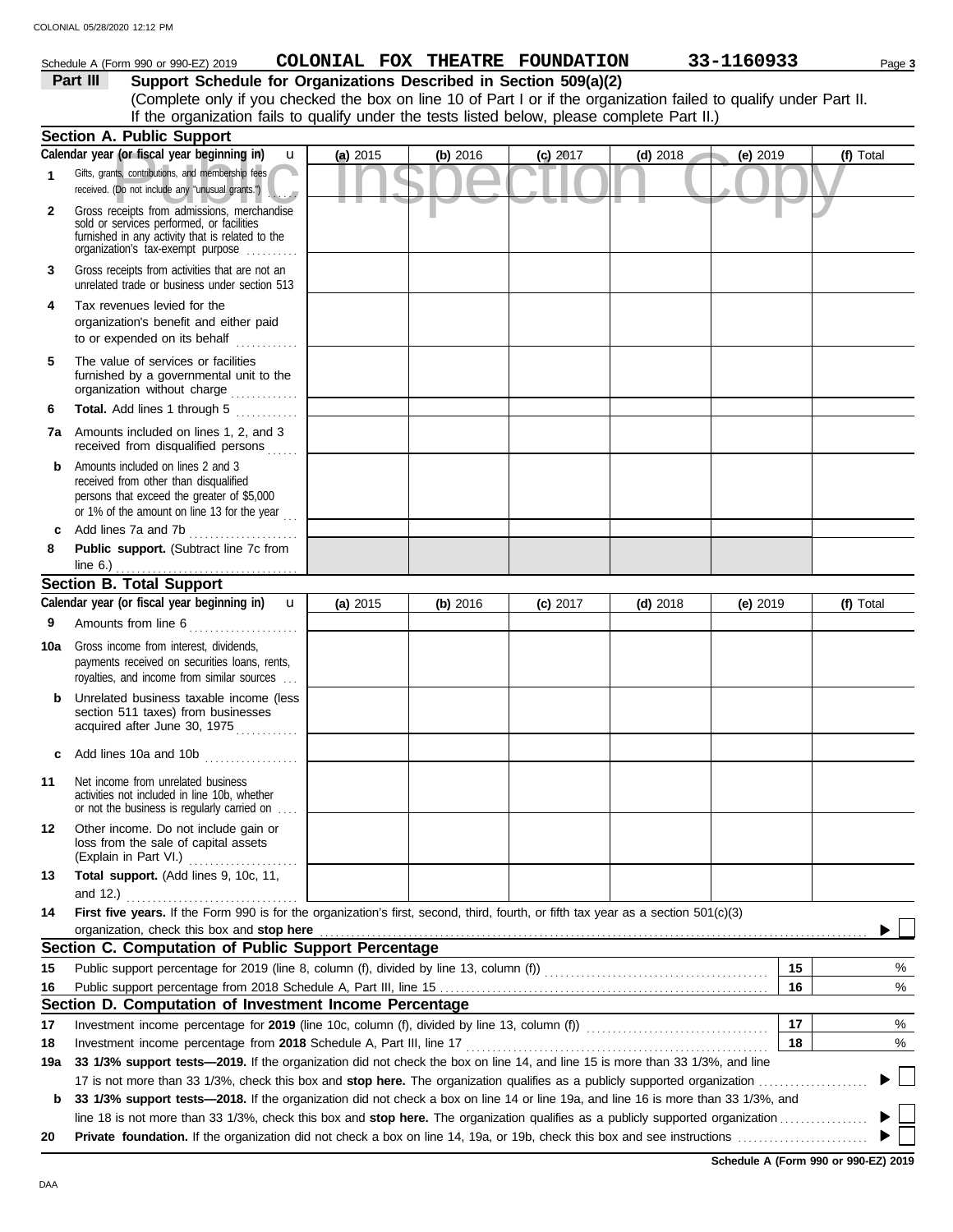|         | COLONIAL FOX THEATRE FOUNDATION<br>Schedule A (Form 990 or 990-EZ) 2019                                                  | 33-1160933                                  | Page 4 |
|---------|--------------------------------------------------------------------------------------------------------------------------|---------------------------------------------|--------|
| Part IV | <b>Supporting Organizations</b>                                                                                          |                                             |        |
|         | (Complete only if you checked a box in line 12 on Part I. If you checked 12a of Part I, complete Sections A              |                                             |        |
|         | and B. If you checked 12b of Part I, complete Sections A and C. If you checked 12c of Part I, complete                   |                                             |        |
|         | Sections A, D, and E. If you checked 12d of Part I, complete Sections A and D, and complete Part V.)                     |                                             |        |
|         | <b>Section A. All Supporting Organizations</b>                                                                           |                                             |        |
|         |                                                                                                                          | Yes                                         | No     |
| 1       | Are all of the organization's supported organizations listed by name in the organization's governing                     |                                             |        |
|         | documents? If "No," describe in Part VI how the supported organizations are designated. If designated by                 |                                             |        |
|         | class or purpose, describe the designation. If historic and continuing relationship, explain.                            | 1                                           |        |
| 2       | Did the organization have any supported organization that does not have an IRS determination of status                   |                                             |        |
|         | under section 509(a)(1) or (2)? If "Yes," explain in Part VI how the organization determined that the supported          |                                             |        |
|         | organization was described in section 509(a)(1) or (2).                                                                  | 2                                           |        |
| За      | Did the organization have a supported organization described in section $501(c)(4)$ , $(5)$ , or $(6)?$ If "Yes," answer |                                             |        |
|         | $(b)$ and $(c)$ below.                                                                                                   | 3a                                          |        |
| b       | Did the organization confirm that each supported organization qualified under section $501(c)(4)$ , $(5)$ , or $(6)$ and |                                             |        |
|         | satisfied the public support tests under section 509(a)(2)? If "Yes," describe in Part VI when and how the               |                                             |        |
|         | organization made the determination.                                                                                     | 3b                                          |        |
| c       | Did the organization ensure that all support to such organizations was used exclusively for section $170(c)(2)(B)$       |                                             |        |
|         | purposes? If "Yes," explain in Part VI what controls the organization put in place to ensure such use.                   | 3c                                          |        |
| 4a      | Was any supported organization not organized in the United States ("foreign supported organization")? If                 |                                             |        |
|         | "Yes," and if you checked 12a or 12b in Part I, answer (b) and (c) below.                                                | 4a                                          |        |
| b       | Did the organization have ultimate control and discretion in deciding whether to make grants to the foreign              |                                             |        |
|         | supported organization? If "Yes," describe in Part VI how the organization had such control and discretion               |                                             |        |
|         | despite being controlled or supervised by or in connection with its supported organizations.                             | 4b                                          |        |
| c       | Did the organization support any foreign supported organization that does not have an IRS determination                  |                                             |        |
|         | under sections $501(c)(3)$ and $509(a)(1)$ or (2)? If "Yes," explain in Part VI what controls the organization used      |                                             |        |
|         | to ensure that all support to the foreign supported organization was used exclusively for section $170(c)(2)(B)$         |                                             |        |
|         | purposes.                                                                                                                | 4c                                          |        |
| 5a      | Did the organization add, substitute, or remove any supported organizations during the tax year? If "Yes,"               |                                             |        |
|         | answer (b) and (c) below (if applicable). Also, provide detail in Part VI, including (i) the names and EIN               |                                             |        |
|         | numbers of the supported organizations added, substituted, or removed; (ii) the reasons for each such action;            |                                             |        |
|         | (iii) the authority under the organization's organizing document authorizing such action; and (iv) how the action        |                                             |        |
|         | was accomplished (such as by amendment to the organizing document).                                                      | 5а                                          |        |
| b       | Type I or Type II only. Was any added or substituted supported organization part of a class already                      |                                             |        |
|         | designated in the organization's organizing document?                                                                    | 5b                                          |        |
| с       | Substitutions only. Was the substitution the result of an event beyond the organization's control?                       | 5c                                          |        |
| 6       | Did the organization provide support (whether in the form of grants or the provision of services or facilities) to       |                                             |        |
|         | anyone other than (i) its supported organizations, (ii) individuals that are part of the charitable class benefited      |                                             |        |
|         | by one or more of its supported organizations, or (iii) other supporting organizations that also support or              |                                             |        |
|         | benefit one or more of the filing organization's supported organizations? If "Yes," provide detail in Part VI.           | 6                                           |        |
| 7       | Did the organization provide a grant, loan, compensation, or other similar payment to a substantial contributor          |                                             |        |
|         | (as defined in section 4958(c)(3)(C)), a family member of a substantial contributor, or a 35% controlled entity          |                                             |        |
|         | with regard to a substantial contributor? If "Yes," complete Part I of Schedule L (Form 990 or 990-EZ).                  | 7                                           |        |
| 8       | Did the organization make a loan to a disqualified person (as defined in section 4958) not described in line 7?          |                                             |        |
|         | If "Yes," complete Part I of Schedule L (Form 990 or 990-EZ).                                                            | 8                                           |        |
| 9а      | Was the organization controlled directly or indirectly at any time during the tax year by one or more                    |                                             |        |
|         | disqualified persons as defined in section 4946 (other than foundation managers and organizations described              |                                             |        |
|         | in section $509(a)(1)$ or $(2)$ ? If "Yes," provide detail in Part VI.                                                   | 9а                                          |        |
| b       | Did one or more disqualified persons (as defined in line 9a) hold a controlling interest in any entity in which          |                                             |        |
|         | the supporting organization had an interest? If "Yes," provide detail in Part VI.                                        | 9b                                          |        |
| c       | Did a disqualified person (as defined in line 9a) have an ownership interest in, or derive any personal benefit          |                                             |        |
|         | from, assets in which the supporting organization also had an interest? If "Yes," provide detail in Part VI.             | 9с                                          |        |
| 10a     | Was the organization subject to the excess business holdings rules of section 4943 because of section                    |                                             |        |
|         | 4943(f) (regarding certain Type II supporting organizations, and all Type III non-functionally integrated                |                                             |        |
|         | supporting organizations)? If "Yes," answer 10b below.                                                                   | 10a                                         |        |
| b       | Did the organization have any excess business holdings in the tax year? (Use Schedule C, Form 4720, to                   |                                             |        |
|         | determine whether the organization had excess business holdings.)                                                        | 10b<br>Schodule A (Form 000 or 000-F7) 2010 |        |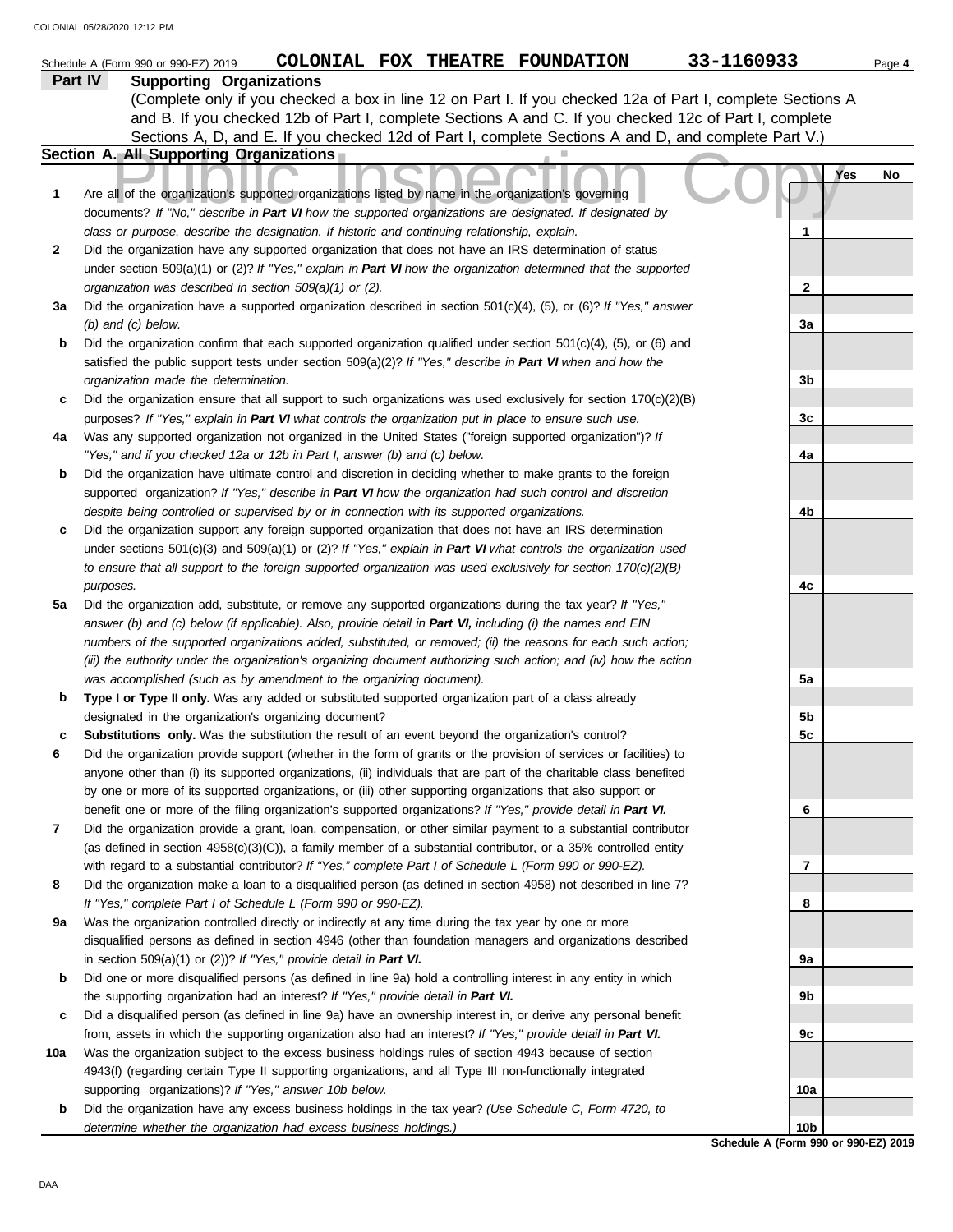|              | 33-1160933<br><b>COLONIAL FOX</b><br>THEATRE FOUNDATION<br>Schedule A (Form 990 or 990-EZ) 2019                                                                            |                 |     | Page 5 |
|--------------|----------------------------------------------------------------------------------------------------------------------------------------------------------------------------|-----------------|-----|--------|
|              | Part IV<br><b>Supporting Organizations (continued)</b>                                                                                                                     |                 |     |        |
|              |                                                                                                                                                                            |                 | Yes | No     |
| 11           | Has the organization accepted a gift or contribution from any of the following persons?                                                                                    |                 |     |        |
| a            | A person who directly or indirectly controls, either alone or together with persons described in (b) and (c)                                                               |                 |     |        |
|              | below, the governing body of a supported organization?                                                                                                                     | 11a             |     |        |
| b            | A family member of a person described in (a) above?                                                                                                                        | 11 <sub>b</sub> |     |        |
| c            | A 35% controlled entity of a person described in (a) or (b) above? If "Yes" to a, b, or c, provide detail in Part VI.<br><b>Section B. Type I Supporting Organizations</b> | 11c             |     |        |
|              |                                                                                                                                                                            |                 | Yes |        |
| 1            | Did the directors, trustees, or membership of one or more supported organizations have the power to                                                                        |                 |     | No     |
|              | regularly appoint or elect at least a majority of the organization's directors or trustees at all times during the                                                         |                 |     |        |
|              | tax year? If "No," describe in Part VI how the supported organization(s) effectively operated, supervised, or                                                              |                 |     |        |
|              | controlled the organization's activities. If the organization had more than one supported organization,                                                                    |                 |     |        |
|              | describe how the powers to appoint and/or remove directors or trustees were allocated among the supported                                                                  |                 |     |        |
|              | organizations and what conditions or restrictions, if any, applied to such powers during the tax year.                                                                     | 1               |     |        |
| 2            | Did the organization operate for the benefit of any supported organization other than the supported                                                                        |                 |     |        |
|              | organization(s) that operated, supervised, or controlled the supporting organization? If "Yes," explain in Part                                                            |                 |     |        |
|              | VI how providing such benefit carried out the purposes of the supported organization(s) that operated,                                                                     |                 |     |        |
|              | supervised, or controlled the supporting organization.                                                                                                                     | 2               |     |        |
|              | Section C. Type II Supporting Organizations                                                                                                                                |                 |     |        |
|              |                                                                                                                                                                            |                 | Yes | No     |
| 1            | Were a majority of the organization's directors or trustees during the tax year also a majority of the directors                                                           |                 |     |        |
|              | or trustees of each of the organization's supported organization(s)? If "No," describe in Part VI how control                                                              |                 |     |        |
|              | or management of the supporting organization was vested in the same persons that controlled or managed                                                                     |                 |     |        |
|              | the supported organization(s).                                                                                                                                             | 1               |     |        |
|              | Section D. All Type III Supporting Organizations                                                                                                                           |                 |     |        |
|              |                                                                                                                                                                            |                 | Yes | No     |
| 1            | Did the organization provide to each of its supported organizations, by the last day of the fifth month of the                                                             |                 |     |        |
|              | organization's tax year, (i) a written notice describing the type and amount of support provided during the prior tax                                                      |                 |     |        |
|              | year, (ii) a copy of the Form 990 that was most recently filed as of the date of notification, and (iii) copies of the                                                     |                 |     |        |
|              | organization's governing documents in effect on the date of notification, to the extent not previously provided?                                                           | 1               |     |        |
| 2            | Were any of the organization's officers, directors, or trustees either (i) appointed or elected by the supported                                                           |                 |     |        |
|              | organization(s) or (ii) serving on the governing body of a supported organization? If "No," explain in Part VI how                                                         |                 |     |        |
|              | the organization maintained a close and continuous working relationship with the supported organization(s).                                                                | 2               |     |        |
| 3            | By reason of the relationship described in (2), did the organization's supported organizations have a                                                                      |                 |     |        |
|              | significant voice in the organization's investment policies and in directing the use of the organization's                                                                 |                 |     |        |
|              | income or assets at all times during the tax year? If "Yes," describe in Part VI the role the organization's                                                               |                 |     |        |
|              | supported organizations played in this regard.                                                                                                                             | 3               |     |        |
|              | Section E. Type III Functionally-Integrated Supporting Organizations                                                                                                       |                 |     |        |
| 1            | Check the box next to the method that the organization used to satisfy the Integral Part Test during the year (see instructions).                                          |                 |     |        |
| a            | The organization satisfied the Activities Test. Complete line 2 below.                                                                                                     |                 |     |        |
| b            | The organization is the parent of each of its supported organizations. Complete line 3 below.                                                                              |                 |     |        |
| C            | The organization supported a governmental entity. Describe in Part VI how you supported a government entity (see instructions).                                            |                 |     |        |
|              |                                                                                                                                                                            |                 |     |        |
| $\mathbf{z}$ | Activities Test. Answer (a) and (b) below.                                                                                                                                 |                 | Yes | No     |
| a            | Did substantially all of the organization's activities during the tax year directly further the exempt purposes of                                                         |                 |     |        |
|              | the supported organization(s) to which the organization was responsive? If "Yes," then in Part VI identify                                                                 |                 |     |        |
|              | those supported organizations and explain how these activities directly furthered their exempt purposes,                                                                   |                 |     |        |
|              | how the organization was responsive to those supported organizations, and how the organization determined                                                                  |                 |     |        |
|              | that these activities constituted substantially all of its activities.                                                                                                     | 2a              |     |        |
| b            | Did the activities described in (a) constitute activities that, but for the organization's involvement, one or more                                                        |                 |     |        |
|              | of the organization's supported organization(s) would have been engaged in? If "Yes," explain in Part VI the                                                               |                 |     |        |
|              | reasons for the organization's position that its supported organization(s) would have engaged in these                                                                     |                 |     |        |
|              | activities but for the organization's involvement.                                                                                                                         | 2b              |     |        |
| З            | Parent of Supported Organizations. Answer (a) and (b) below.                                                                                                               |                 |     |        |

- **a** Did the organization have the power to regularly appoint or elect a majority of the officers, directors, or trustees of each of the supported organizations? *Provide details in Part VI.*
- **b** Did the organization exercise a substantial degree of direction over the policies, programs, and activities of each of its supported organizations? *If "Yes," describe in Part VI the role played by the organization in this regard.*

DAA **Schedule A (Form 990 or 990-EZ) 2019 3b**

**3a**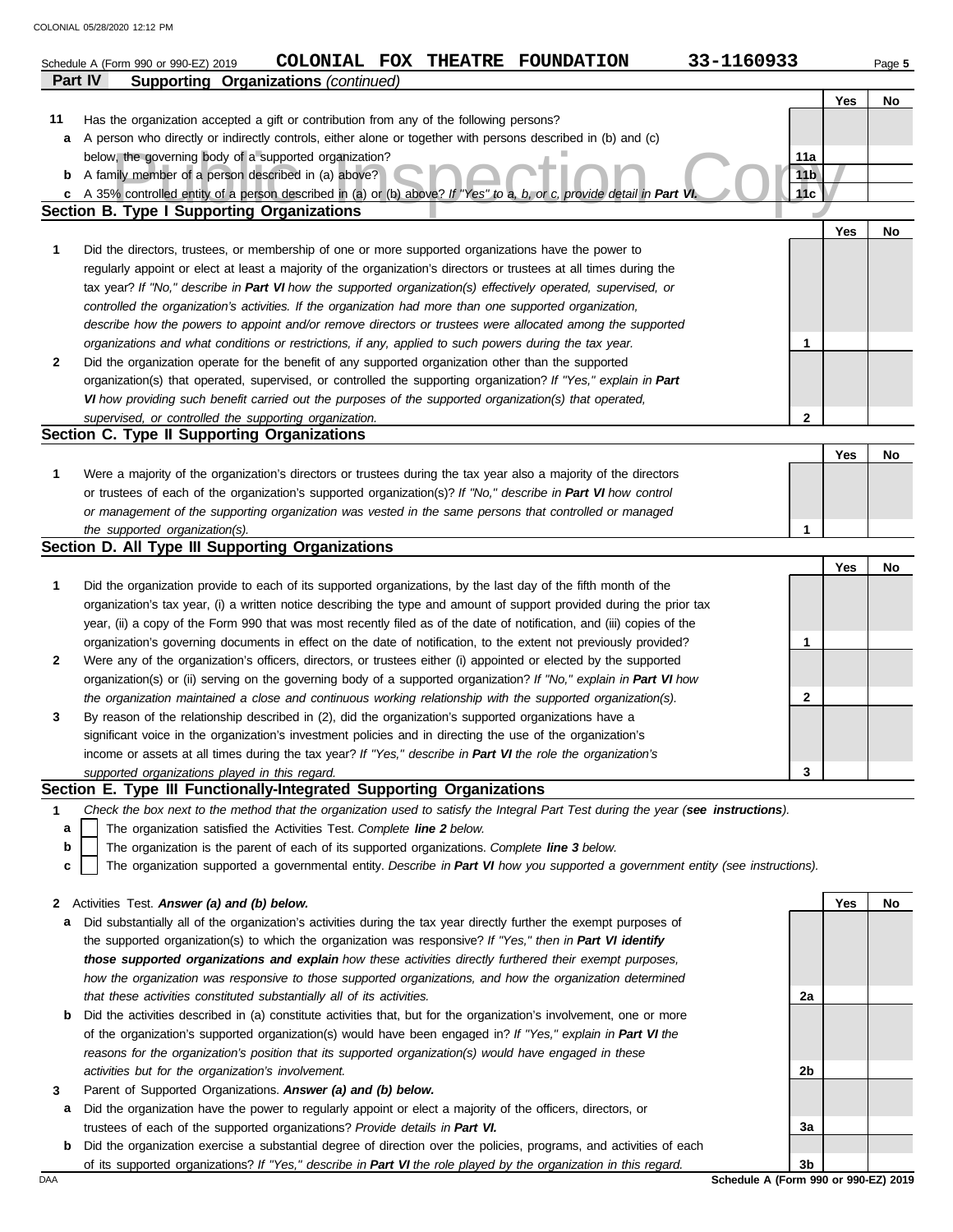| COLONIAL FOX THEATRE FOUNDATION<br>Schedule A (Form 990 or 990-EZ) 2019                                                                          |                         | 33-1160933     | Page 6                         |
|--------------------------------------------------------------------------------------------------------------------------------------------------|-------------------------|----------------|--------------------------------|
| Type III Non-Functionally Integrated 509(a)(3) Supporting Organizations<br>Part V                                                                |                         |                |                                |
| Check here if the organization satisfied the Integral Part Test as a qualifying trust on Nov. 20, 1970 (explain in Part VI). See<br>$\mathbf{1}$ |                         |                |                                |
| instructions. All other Type III non-functionally integrated supporting organizations must complete Sections A through E.                        |                         |                |                                |
| Section A - Adjusted Net Income                                                                                                                  |                         | (A) Prior Year | (B) Current Year               |
|                                                                                                                                                  |                         |                | (optional)                     |
| Net short-term capital gain<br>1                                                                                                                 | $\ddot{\mathbf{1}}$     |                |                                |
| Recoveries of prior-year distributions<br>$\mathbf{2}$                                                                                           | $\overline{\mathbf{2}}$ |                |                                |
| 3<br>Other gross income (see instructions)                                                                                                       | 3                       |                |                                |
| Add lines 1 through 3.<br>4                                                                                                                      | 4                       |                |                                |
| 5<br>Depreciation and depletion                                                                                                                  | 5                       |                |                                |
| Portion of operating expenses paid or incurred for production or<br>6                                                                            |                         |                |                                |
| collection of gross income or for management, conservation, or                                                                                   |                         |                |                                |
| maintenance of property held for production of income (see instructions)                                                                         | 6                       |                |                                |
| 7<br>Other expenses (see instructions)                                                                                                           | $\overline{7}$          |                |                                |
| 8<br><b>Adjusted Net Income</b> (subtract lines 5, 6, and 7 from line 4)                                                                         | 8                       |                |                                |
| <b>Section B - Minimum Asset Amount</b>                                                                                                          |                         | (A) Prior Year | (B) Current Year<br>(optional) |
| Aggregate fair market value of all non-exempt-use assets (see<br>1                                                                               |                         |                |                                |
| instructions for short tax year or assets held for part of year):                                                                                |                         |                |                                |
| Average monthly value of securities<br>a                                                                                                         | 1a                      |                |                                |
| <b>b</b> Average monthly cash balances                                                                                                           | 1b                      |                |                                |
| Fair market value of other non-exempt-use assets<br>c.                                                                                           | 1 <sub>c</sub>          |                |                                |
| <b>Total</b> (add lines 1a, 1b, and 1c)<br>d                                                                                                     | 1d                      |                |                                |
| <b>Discount</b> claimed for blockage or other<br>е                                                                                               |                         |                |                                |
| factors (explain in detail in Part VI):                                                                                                          |                         |                |                                |
| $\mathbf{2}$<br>Acquisition indebtedness applicable to non-exempt-use assets                                                                     | $\mathbf{2}$            |                |                                |
| 3<br>Subtract line 2 from line 1d.                                                                                                               | 3                       |                |                                |
| Cash deemed held for exempt use. Enter 1-1/2% of line 3 (for greater amount,<br>4                                                                |                         |                |                                |
| see instructions).                                                                                                                               | 4                       |                |                                |
| 5<br>Net value of non-exempt-use assets (subtract line 4 from line 3)                                                                            | 5                       |                |                                |
| Multiply line 5 by .035.<br>6                                                                                                                    | 6                       |                |                                |
| $\overline{7}$<br>Recoveries of prior-year distributions                                                                                         | $\overline{7}$          |                |                                |
| 8<br>Minimum Asset Amount (add line 7 to line 6)                                                                                                 | 8                       |                |                                |
| Section C - Distributable Amount                                                                                                                 |                         |                | <b>Current Year</b>            |
| Adjusted net income for prior year (from Section A, line 8, Column A)<br>1                                                                       | 1                       |                |                                |
| $\mathbf{2}$<br>Enter 85% of line 1.                                                                                                             | $\mathbf{2}$            |                |                                |
| 3<br>Minimum asset amount for prior year (from Section B, line 8, Column A)                                                                      | 3                       |                |                                |
| 4<br>Enter greater of line 2 or line 3.                                                                                                          | $\overline{\mathbf{4}}$ |                |                                |
| 5<br>Income tax imposed in prior year                                                                                                            | 5                       |                |                                |
| <b>Distributable Amount.</b> Subtract line 5 from line 4, unless subject to<br>6                                                                 |                         |                |                                |
| emergency temporary reduction (see instructions).                                                                                                | 6                       |                |                                |

**7** | Check here if the current year is the organization's first as a non-functionally integrated Type III supporting organization (see instructions).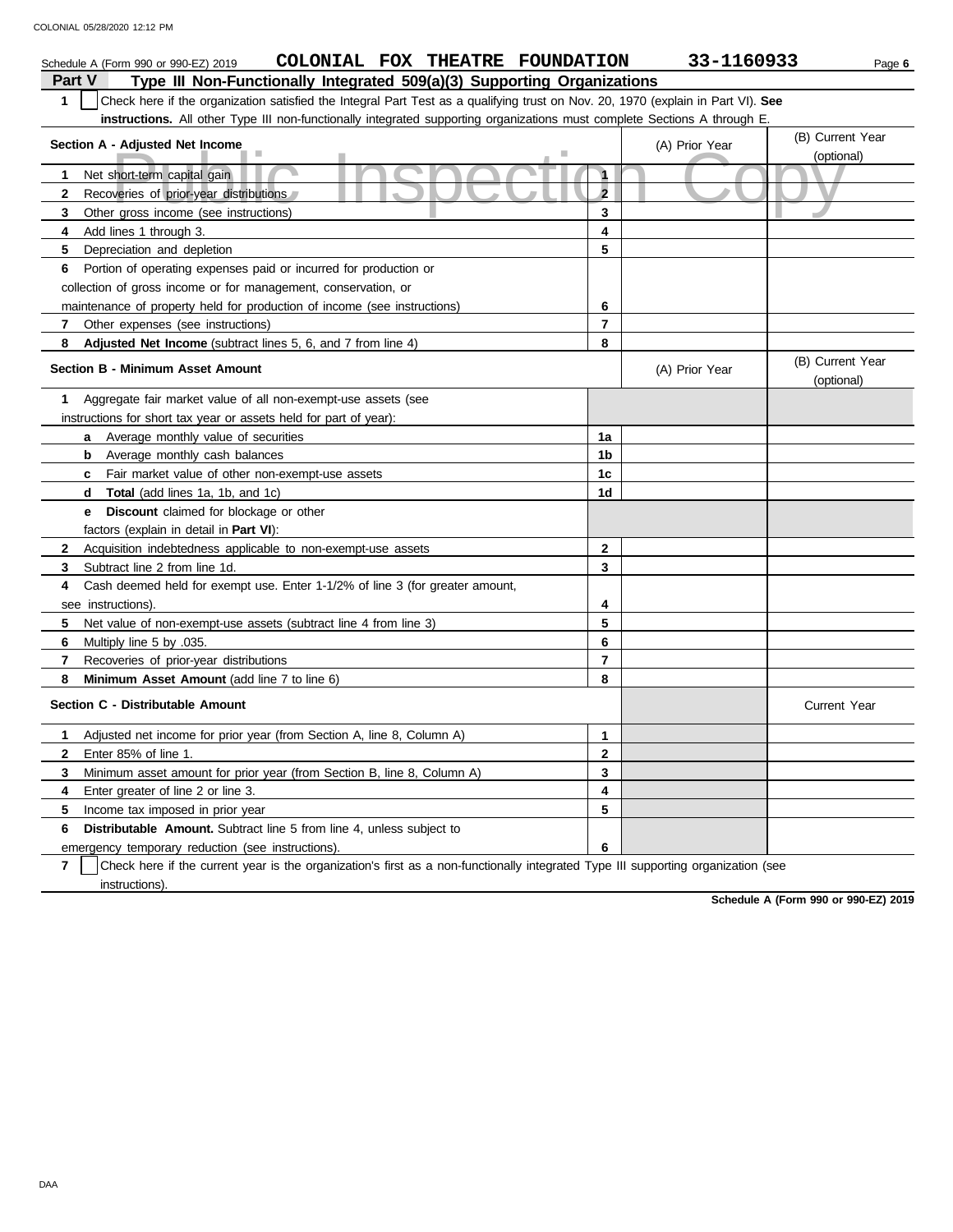|              | 33-1160933<br>COLONIAL FOX THEATRE FOUNDATION<br>Schedule A (Form 990 or 990-EZ) 2019<br>Page 7                                          |                                    |                                               |                                                  |  |  |  |  |
|--------------|------------------------------------------------------------------------------------------------------------------------------------------|------------------------------------|-----------------------------------------------|--------------------------------------------------|--|--|--|--|
| Part V       | Type III Non-Functionally Integrated 509(a)(3) Supporting Organizations (continued)                                                      |                                    |                                               |                                                  |  |  |  |  |
|              | <b>Section D - Distributions</b>                                                                                                         |                                    |                                               | <b>Current Year</b>                              |  |  |  |  |
| 1            | Amounts paid to supported organizations to accomplish exempt purposes                                                                    |                                    |                                               |                                                  |  |  |  |  |
| $\mathbf{2}$ | Amounts paid to perform activity that directly furthers exempt purposes of supported<br>organizations, in excess of income from activity |                                    |                                               |                                                  |  |  |  |  |
| 3            | Administrative expenses paid to accomplish exempt purposes of supported organizations                                                    |                                    |                                               |                                                  |  |  |  |  |
| 4            |                                                                                                                                          |                                    |                                               |                                                  |  |  |  |  |
| 5            | Qualified set-aside amounts (prior IRS approval required)                                                                                |                                    |                                               |                                                  |  |  |  |  |
| 6            | Other distributions (describe in Part VI). See instructions.                                                                             |                                    |                                               |                                                  |  |  |  |  |
| 7            | Total annual distributions. Add lines 1 through 6.                                                                                       |                                    |                                               |                                                  |  |  |  |  |
| 8            | Distributions to attentive supported organizations to which the organization is responsive                                               |                                    |                                               |                                                  |  |  |  |  |
|              | (provide details in Part VI). See instructions.                                                                                          |                                    |                                               |                                                  |  |  |  |  |
| 9            | Distributable amount for 2019 from Section C, line 6                                                                                     |                                    |                                               |                                                  |  |  |  |  |
| 10           | Line 8 amount divided by line 9 amount                                                                                                   |                                    |                                               |                                                  |  |  |  |  |
|              | <b>Section E - Distribution Allocations</b> (see instructions)                                                                           | (i)<br><b>Excess Distributions</b> | (ii)<br><b>Underdistributions</b><br>Pre-2019 | (iii)<br><b>Distributable</b><br>Amount for 2019 |  |  |  |  |
| 1            | Distributable amount for 2019 from Section C, line 6                                                                                     |                                    |                                               |                                                  |  |  |  |  |
| $\mathbf{2}$ | Underdistributions, if any, for years prior to 2019<br>(reasonable cause required-explain in Part VI). See<br>instructions.              |                                    |                                               |                                                  |  |  |  |  |
| 3            | Excess distributions carryover, if any, to 2019                                                                                          |                                    |                                               |                                                  |  |  |  |  |
|              |                                                                                                                                          |                                    |                                               |                                                  |  |  |  |  |
|              |                                                                                                                                          |                                    |                                               |                                                  |  |  |  |  |
|              |                                                                                                                                          |                                    |                                               |                                                  |  |  |  |  |
|              |                                                                                                                                          |                                    |                                               |                                                  |  |  |  |  |
|              |                                                                                                                                          |                                    |                                               |                                                  |  |  |  |  |
|              | f Total of lines 3a through e                                                                                                            |                                    |                                               |                                                  |  |  |  |  |
|              | g Applied to underdistributions of prior years                                                                                           |                                    |                                               |                                                  |  |  |  |  |
|              | h Applied to 2019 distributable amount                                                                                                   |                                    |                                               |                                                  |  |  |  |  |
|              | <i>i</i> Carryover from 2014 not applied (see instructions)                                                                              |                                    |                                               |                                                  |  |  |  |  |
|              | Remainder. Subtract lines 3g, 3h, and 3i from 3f.                                                                                        |                                    |                                               |                                                  |  |  |  |  |
| 4            | Distributions for 2019 from                                                                                                              |                                    |                                               |                                                  |  |  |  |  |
|              | Section D, line 7:<br>\$                                                                                                                 |                                    |                                               |                                                  |  |  |  |  |
|              | a Applied to underdistributions of prior years                                                                                           |                                    |                                               |                                                  |  |  |  |  |
|              | <b>b</b> Applied to 2019 distributable amount                                                                                            |                                    |                                               |                                                  |  |  |  |  |
|              | c Remainder. Subtract lines 4a and 4b from 4.                                                                                            |                                    |                                               |                                                  |  |  |  |  |
| 5            | Remaining underdistributions for years prior to 2019, if                                                                                 |                                    |                                               |                                                  |  |  |  |  |
|              | any. Subtract lines 3g and 4a from line 2. For result                                                                                    |                                    |                                               |                                                  |  |  |  |  |
|              | greater than zero, explain in Part VI. See instructions.                                                                                 |                                    |                                               |                                                  |  |  |  |  |
| 6            | Remaining underdistributions for 2019. Subtract lines 3h                                                                                 |                                    |                                               |                                                  |  |  |  |  |
|              | and 4b from line 1. For result greater than zero, explain in                                                                             |                                    |                                               |                                                  |  |  |  |  |
|              | Part VI. See instructions.                                                                                                               |                                    |                                               |                                                  |  |  |  |  |
| 7            | Excess distributions carryover to 2020. Add lines 3j                                                                                     |                                    |                                               |                                                  |  |  |  |  |
|              | and 4c.                                                                                                                                  |                                    |                                               |                                                  |  |  |  |  |
| 8            | Breakdown of line 7:                                                                                                                     |                                    |                                               |                                                  |  |  |  |  |
|              |                                                                                                                                          |                                    |                                               |                                                  |  |  |  |  |
|              |                                                                                                                                          |                                    |                                               |                                                  |  |  |  |  |
|              |                                                                                                                                          |                                    |                                               |                                                  |  |  |  |  |
|              |                                                                                                                                          |                                    |                                               |                                                  |  |  |  |  |
|              | e Excess from 2019                                                                                                                       |                                    |                                               |                                                  |  |  |  |  |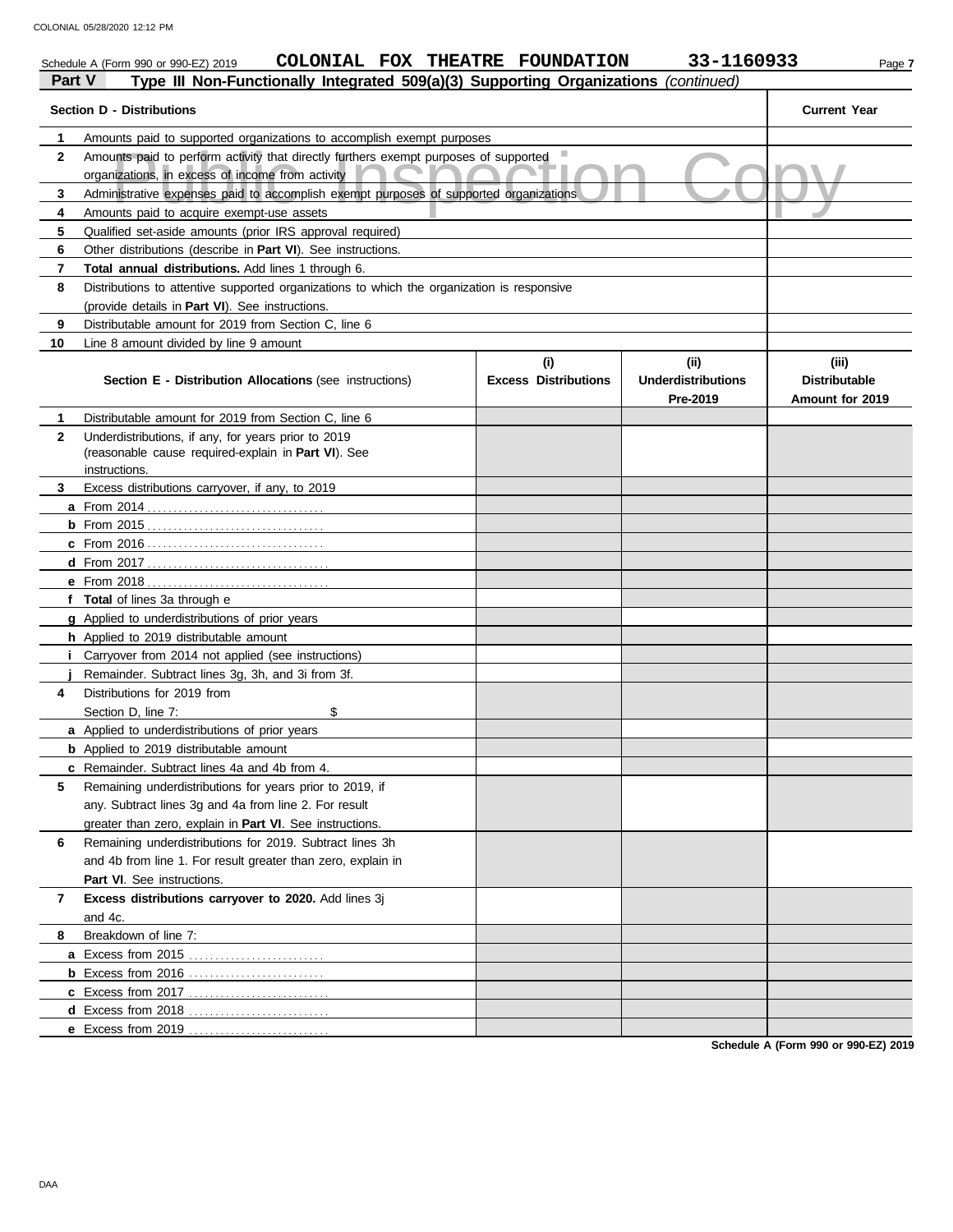|         | Schedule A (Form 990 or 990-EZ) 2019<br>COLONIAL FOX THEATRE FOUNDATION<br>33-1160933<br>Page 8                        |
|---------|------------------------------------------------------------------------------------------------------------------------|
| Part VI | Supplemental Information. Provide the explanations required by Part II, line 10; Part II, line 17a or 17b; Part        |
|         | III, line 12; Part IV, Section A, lines 1, 2, 3b, 3c, 4b, 4c, 5a, 6, 9a, 9b, 9c, 11a, 11b, and 11c; Part IV, Section   |
|         | B, lines 1 and 2; Part IV, Section C, line 1; Part IV, Section D, lines 2 and 3; Part IV, Section E, lines 1c, 2a, 2b, |
|         | 3a, and 3b; Part V, line 1; Part V, Section B, line 1e; Part V, Section D, lines 5, 6, and 8; and Part V, Section E,   |
|         | lines 2, 5, and 6. Also complete this part for any additional information. (See instructions.)                         |
|         |                                                                                                                        |
|         |                                                                                                                        |
|         | <b>DUCTIL</b>                                                                                                          |
|         |                                                                                                                        |
|         |                                                                                                                        |
|         |                                                                                                                        |
|         |                                                                                                                        |
|         |                                                                                                                        |
|         |                                                                                                                        |
|         |                                                                                                                        |
|         |                                                                                                                        |
|         |                                                                                                                        |
|         |                                                                                                                        |
|         |                                                                                                                        |
|         |                                                                                                                        |
|         |                                                                                                                        |
|         |                                                                                                                        |
|         |                                                                                                                        |
|         |                                                                                                                        |
|         |                                                                                                                        |
|         |                                                                                                                        |
|         |                                                                                                                        |
|         |                                                                                                                        |
|         |                                                                                                                        |
|         |                                                                                                                        |
|         |                                                                                                                        |
|         |                                                                                                                        |
|         |                                                                                                                        |
|         |                                                                                                                        |
|         |                                                                                                                        |
|         |                                                                                                                        |
|         |                                                                                                                        |
|         |                                                                                                                        |
|         |                                                                                                                        |
|         |                                                                                                                        |
|         |                                                                                                                        |
|         |                                                                                                                        |
|         |                                                                                                                        |
|         |                                                                                                                        |
|         |                                                                                                                        |
|         |                                                                                                                        |
|         |                                                                                                                        |
|         |                                                                                                                        |
|         |                                                                                                                        |
|         |                                                                                                                        |
|         |                                                                                                                        |
|         |                                                                                                                        |
|         |                                                                                                                        |
|         |                                                                                                                        |
|         |                                                                                                                        |
|         |                                                                                                                        |
|         |                                                                                                                        |
|         |                                                                                                                        |
|         |                                                                                                                        |
|         |                                                                                                                        |
|         |                                                                                                                        |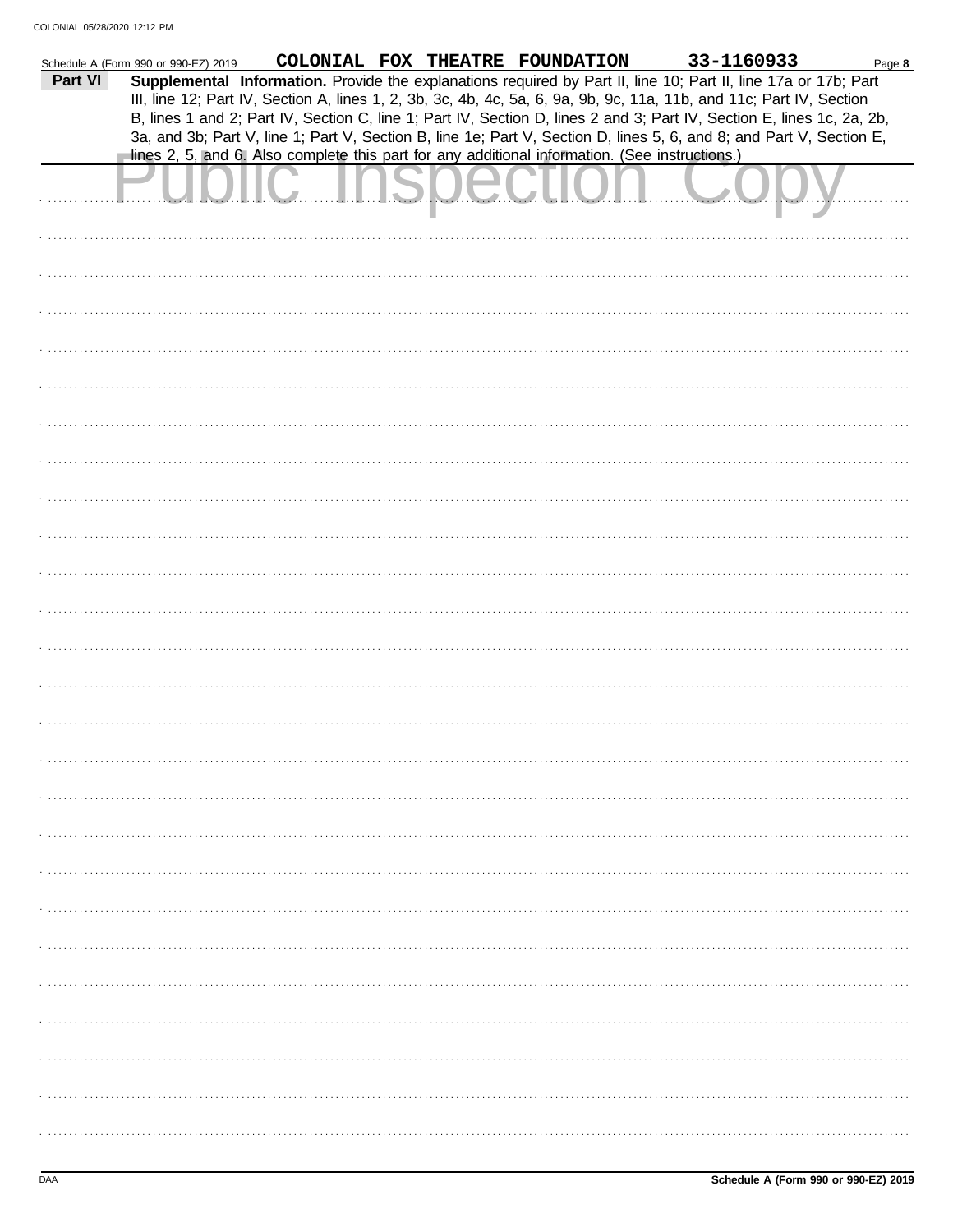| <b>Schedule B</b><br>(Form 990, 990-EZ,<br>or 990-PF)<br>Department of the Treasury<br>Internal Revenue Service<br>Name of the organization<br><b>FOX</b><br><b>COLONIAL</b><br><b>Organization type (check one)</b>         | <b>Schedule of Contributors</b><br>u Attach to Form 990, Form 990-EZ, or Form 990-PF.<br>u Go to www.irs.gov/Form990 for the latest information.<br><b>FOUNDATION</b><br>33-1160933<br><b>THEATRE</b>                                                                               | OMB No. 1545-0047<br>2019<br>Employer identification number |  |  |  |  |  |  |
|------------------------------------------------------------------------------------------------------------------------------------------------------------------------------------------------------------------------------|-------------------------------------------------------------------------------------------------------------------------------------------------------------------------------------------------------------------------------------------------------------------------------------|-------------------------------------------------------------|--|--|--|--|--|--|
| Filers of:                                                                                                                                                                                                                   | Section:                                                                                                                                                                                                                                                                            |                                                             |  |  |  |  |  |  |
| Form 990 or 990-EZ                                                                                                                                                                                                           | X<br>) (enter number) organization<br>501(c)<br>3                                                                                                                                                                                                                                   |                                                             |  |  |  |  |  |  |
|                                                                                                                                                                                                                              | $4947(a)(1)$ nonexempt charitable trust not treated as a private foundation                                                                                                                                                                                                         |                                                             |  |  |  |  |  |  |
|                                                                                                                                                                                                                              | 527 political organization                                                                                                                                                                                                                                                          |                                                             |  |  |  |  |  |  |
| Form 990-PF                                                                                                                                                                                                                  | 501(c)(3) exempt private foundation                                                                                                                                                                                                                                                 |                                                             |  |  |  |  |  |  |
|                                                                                                                                                                                                                              | 4947(a)(1) nonexempt charitable trust treated as a private foundation                                                                                                                                                                                                               |                                                             |  |  |  |  |  |  |
|                                                                                                                                                                                                                              | 501(c)(3) taxable private foundation                                                                                                                                                                                                                                                |                                                             |  |  |  |  |  |  |
|                                                                                                                                                                                                                              |                                                                                                                                                                                                                                                                                     |                                                             |  |  |  |  |  |  |
| Check if your organization is covered by the General Rule or a Special Rule.<br>Note: Only a section 501(c)(7), (8), or (10) organization can check boxes for both the General Rule and a Special Rule. See<br>instructions. |                                                                                                                                                                                                                                                                                     |                                                             |  |  |  |  |  |  |
| <b>General Rule</b>                                                                                                                                                                                                          |                                                                                                                                                                                                                                                                                     |                                                             |  |  |  |  |  |  |
|                                                                                                                                                                                                                              | For an organization filing Form 990, 990-EZ, or 990-PF that received, during the year, contributions totaling \$5,000<br>or more (in money or property) from any one contributor. Complete Parts I and II. See instructions for determining a<br>contributor's total contributions. |                                                             |  |  |  |  |  |  |
| Special Pulge                                                                                                                                                                                                                |                                                                                                                                                                                                                                                                                     |                                                             |  |  |  |  |  |  |

| <b>Special Rules</b> |  |  |
|----------------------|--|--|
|----------------------|--|--|

| <b>X</b> For an organization described in section 501(c)(3) filing Form 990 or 990-EZ that met the 33 <sup>1</sup> /3% support test of the |
|--------------------------------------------------------------------------------------------------------------------------------------------|
| regulations under sections 509(a)(1) and 170(b)(1)(A)(vi), that checked Schedule A (Form 990 or 990-EZ), Part II, line                     |
| 13, 16a, or 16b, and that received from any one contributor, during the year, total contributions of the greater of (1)                    |
| \$5,000; or (2) 2% of the amount on (i) Form 990, Part VIII, line 1h; or (ii) Form 990-EZ, line 1. Complete Parts I and II.                |

literary, or educational purposes, or for the prevention of cruelty to children or animals. Complete Parts I (entering For an organization described in section 501(c)(7), (8), or (10) filing Form 990 or 990-EZ that received from any one contributor, during the year, total contributions of more than \$1,000 *exclusively* for religious, charitable, scientific, "N/A" in column (b) instead of the contributor name and address), II, and III.

For an organization described in section 501(c)(7), (8), or (10) filing Form 990 or 990-EZ that received from any one contributor, during the year, contributions *exclusively* for religious, charitable, etc., purposes, but no such contributions totaled more than \$1,000. If this box is checked, enter here the total contributions that were received during the year for an *exclusively* religious, charitable, etc., purpose. Don't complete any of the parts unless the **General Rule** applies to this organization because it received *nonexclusively* religious, charitable, etc., contributions totaling \$5,000 or more during the year . . . . . . . . . . . . . . . . . . . . . . . . . . . . . . . . . . . . . . . . . . . . . . . . . . . . . . . . . . . . . . . . . . . . . . . . . . . . . . . .

990-EZ, or 990-PF), but it **must** answer "No" on Part IV, line 2, of its Form 990; or check the box on line H of its Form 990-EZ or on its Form 990-PF, Part I, line 2, to certify that it doesn't meet the filing requirements of Schedule B (Form 990, 990-EZ, or 990-PF). **Caution:** An organization that isn't covered by the General Rule and/or the Special Rules doesn't file Schedule B (Form 990,

**For Paperwork Reduction Act Notice, see the instructions for Form 990, 990-EZ, or 990-PF.**

 $\triangleright$  \$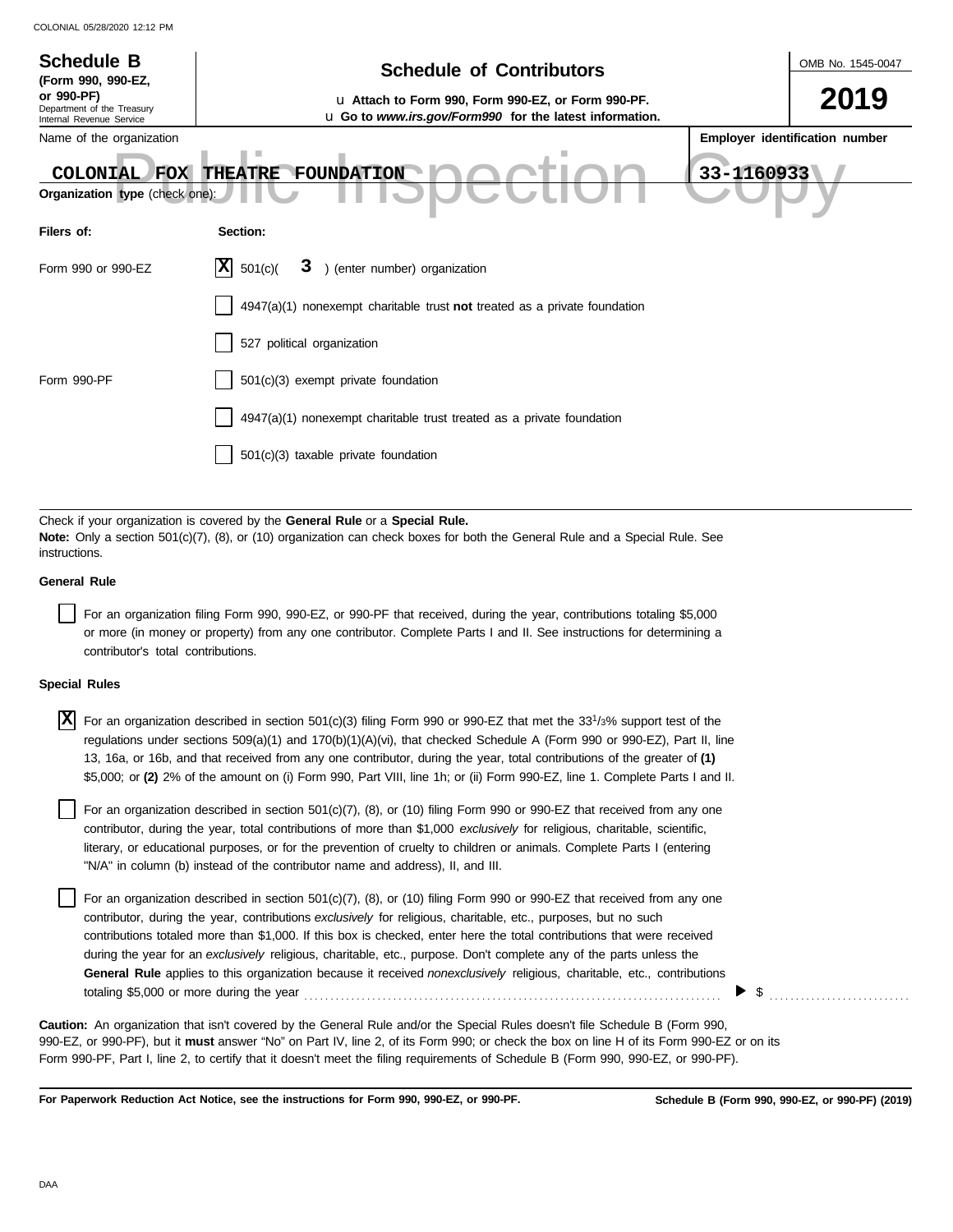|                                     | Schedule B (Form 990, 990-EZ, or 990-PF) (2019)                                                       |                                                  | PAGE 1 OF 2<br>Page 2                                                                                                       |
|-------------------------------------|-------------------------------------------------------------------------------------------------------|--------------------------------------------------|-----------------------------------------------------------------------------------------------------------------------------|
| Name of organization                | COLONIAL FOX<br><b>THEATRE</b><br><b>FOUNDATION</b>                                                   |                                                  | Employer identification number<br>33-1160933                                                                                |
| Part I                              | <b>Contributors</b> (see instructions). Use duplicate copies of Part I if additional space is needed. |                                                  |                                                                                                                             |
| (a)<br>No.<br>$\mathbf{1}_{\ldots}$ | (b)<br>Name, address, and ZIP + 4                                                                     | (c)<br><b>Total contributions</b><br>5,000<br>\$ | (d)<br>Type of contribution<br>X<br>Person<br>Payroll<br><b>Noncash</b><br>(Complete Part II for<br>noncash contributions.) |
| (a)<br>No.                          | (b)<br>Name, address, and ZIP + 4                                                                     | (c)<br><b>Total contributions</b>                | (d)<br>Type of contribution                                                                                                 |
| $2 \overline{a}$                    |                                                                                                       | 35,000<br>\$                                     | х<br>Person<br>Payroll<br><b>Noncash</b><br>(Complete Part II for<br>noncash contributions.)                                |
| (a)<br>No.                          | (b)<br>Name, address, and ZIP + 4                                                                     | (c)<br><b>Total contributions</b>                | (d)<br>Type of contribution                                                                                                 |
| $\overline{3}$                      |                                                                                                       | 5,000<br>\$                                      | X<br>Person<br>Payroll<br>Noncash<br>(Complete Part II for<br>noncash contributions.)                                       |
| (a)<br>No.                          | (b)<br>Name, address, and ZIP + 4                                                                     | (c)<br><b>Total contributions</b>                | (d)<br>Type of contribution                                                                                                 |
| $\frac{4}{1}$                       |                                                                                                       | 30,000<br>\$                                     | X<br>Person<br>Payroll<br>Noncash<br>(Complete Part II for<br>noncash contributions.)                                       |
| (a)<br>No.                          | (b)<br>Name, address, and ZIP + 4                                                                     | (c)<br><b>Total contributions</b>                | (d)<br>Type of contribution                                                                                                 |
| 5 <sub>1</sub>                      |                                                                                                       | 5,000<br>\$                                      | Person<br>Payroll<br>Noncash<br>(Complete Part II for<br>noncash contributions.)                                            |
| (a)<br>No.                          | (b)<br>Name, address, and ZIP + 4                                                                     | (c)<br><b>Total contributions</b>                | (d)<br>Type of contribution                                                                                                 |
| $6 \overline{6}$                    |                                                                                                       | 5,000<br>\$                                      | Person<br>Payroll<br>Noncash<br>(Complete Part II for<br>noncash contributions.)                                            |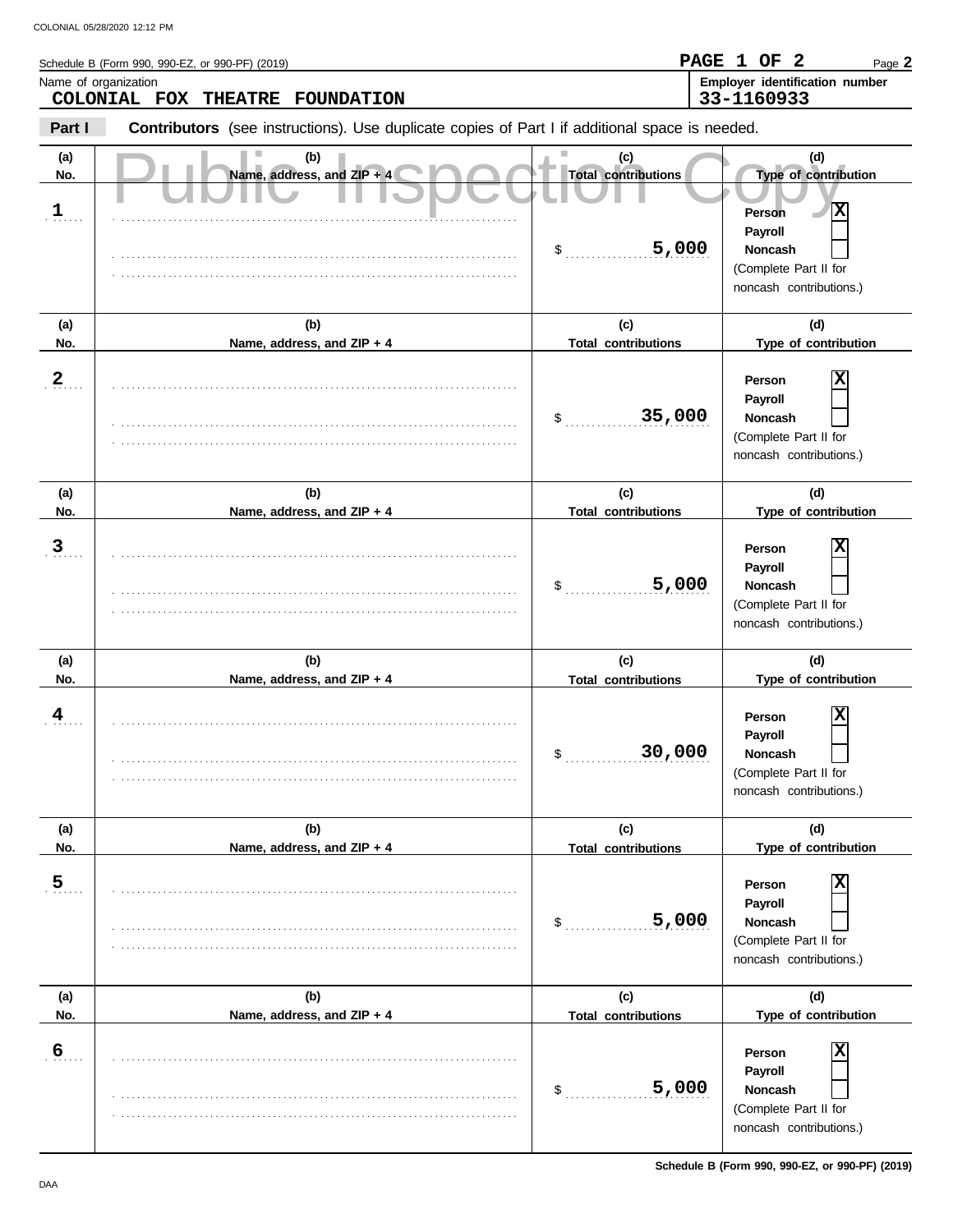| Name of organization         | Schedule B (Form 990, 990-EZ, or 990-PF) (2019)                                                       |                                                              | PAGE 2 OF<br>$\mathbf{2}$<br>Page 2<br>Employer identification number                                                        |
|------------------------------|-------------------------------------------------------------------------------------------------------|--------------------------------------------------------------|------------------------------------------------------------------------------------------------------------------------------|
|                              | COLONIAL FOX<br>THEATRE FOUNDATION                                                                    |                                                              | 33-1160933                                                                                                                   |
| Part I                       | <b>Contributors</b> (see instructions). Use duplicate copies of Part I if additional space is needed. |                                                              |                                                                                                                              |
| (a)<br>No.<br>$\overline{7}$ | (b)<br>Name, address, and ZIP + 4                                                                     | (c)<br><b>Total contributions</b><br>15,000<br>$\mathsf{\$}$ | (d)<br>Type of contribution<br>Ιx<br><b>Person</b><br>Payroll<br>Noncash<br>(Complete Part II for<br>noncash contributions.) |
| (a)<br>No.                   | (b)<br>Name, address, and ZIP + 4                                                                     | (c)<br><b>Total contributions</b>                            | (d)<br>Type of contribution                                                                                                  |
|                              |                                                                                                       | \$                                                           | Person<br>Payroll<br><b>Noncash</b><br>(Complete Part II for<br>noncash contributions.)                                      |
| (a)                          | (b)                                                                                                   | (c)                                                          | (d)                                                                                                                          |
| No.                          | Name, address, and ZIP + 4                                                                            | <b>Total contributions</b>                                   | Type of contribution                                                                                                         |
|                              |                                                                                                       | \$                                                           | Person<br>Payroll<br><b>Noncash</b><br>(Complete Part II for<br>noncash contributions.)                                      |
| (a)                          | (b)                                                                                                   | (c)                                                          | (d)                                                                                                                          |
| No.                          | Name, address, and ZIP + 4                                                                            | <b>Total contributions</b>                                   | Type of contribution                                                                                                         |
|                              |                                                                                                       | \$                                                           | Person<br><b>Payroll</b><br><b>Noncash</b><br>(Complete Part II for<br>noncash contributions.)                               |
| (a)                          | (b)                                                                                                   | (c)                                                          | (d)                                                                                                                          |
| No.                          | Name, address, and ZIP + 4                                                                            | <b>Total contributions</b><br>\$                             | Type of contribution<br>Person<br>Payroll<br>Noncash<br>(Complete Part II for<br>noncash contributions.)                     |
| (a)                          | (b)                                                                                                   | (c)                                                          | (d)                                                                                                                          |
| No.                          | Name, address, and ZIP + 4                                                                            | <b>Total contributions</b>                                   | Type of contribution                                                                                                         |
|                              |                                                                                                       | \$                                                           | Person<br>Payroll<br>Noncash<br>(Complete Part II for<br>noncash contributions.)                                             |

**Schedule B (Form 990, 990-EZ, or 990-PF) (2019)**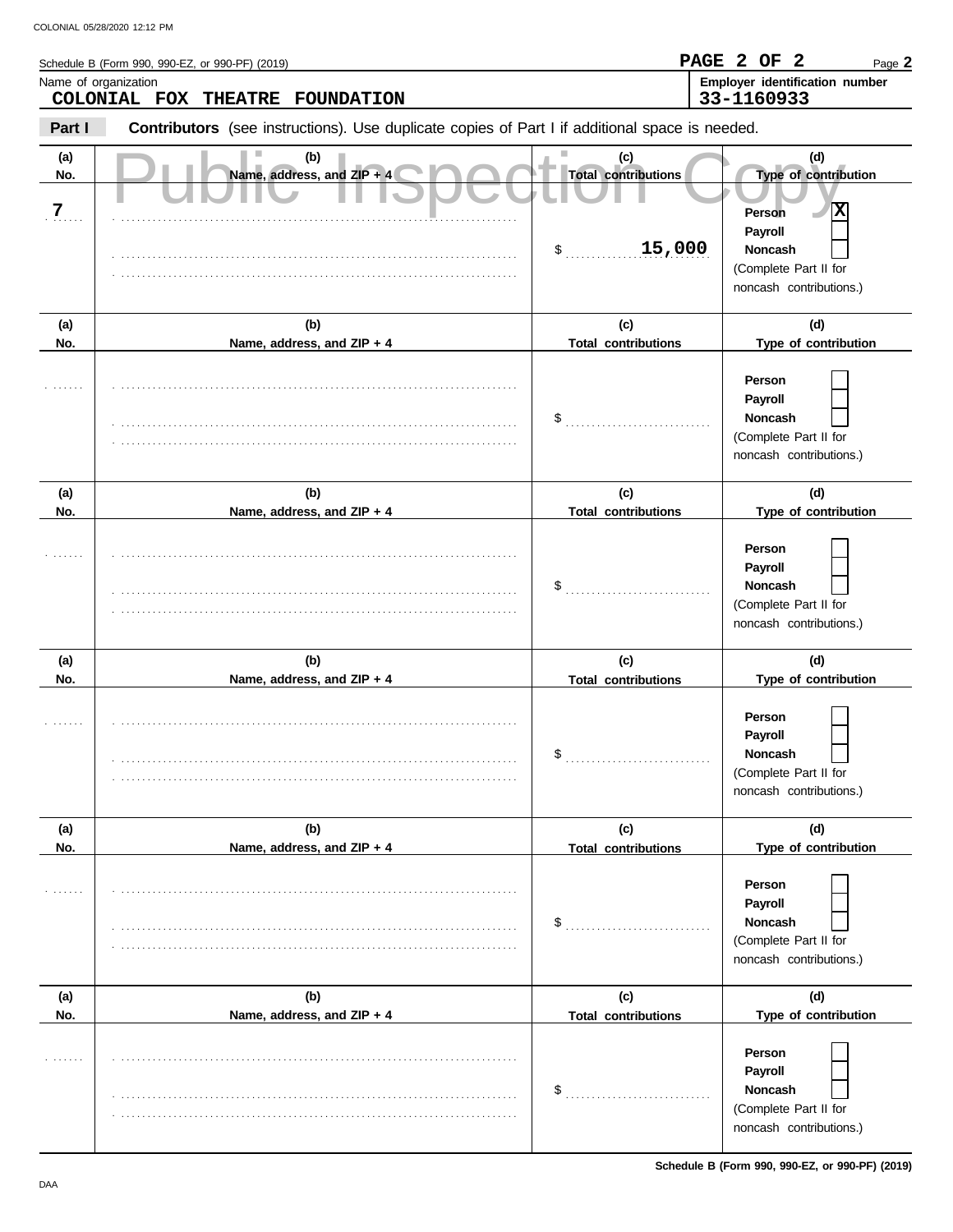|    | <b>SCHEDULE D</b>                                    | <b>Supplemental Financial Statements</b>                                                                                                                                                                                                                 |                                                                                                   |                         |                                                    |    |            | OMB No. 1545-0047               |
|----|------------------------------------------------------|----------------------------------------------------------------------------------------------------------------------------------------------------------------------------------------------------------------------------------------------------------|---------------------------------------------------------------------------------------------------|-------------------------|----------------------------------------------------|----|------------|---------------------------------|
|    | (Form 990)                                           |                                                                                                                                                                                                                                                          | u Complete if the organization answered "Yes" on Form 990,                                        |                         |                                                    |    |            | 19                              |
|    | Department of the Treasury                           |                                                                                                                                                                                                                                                          | Part IV, line 6, 7, 8, 9, 10, 11a, 11b, 11c, 11d, 11e, 11f, 12a, or 12b.<br>u Attach to Form 990. |                         |                                                    |    |            | Open to Public                  |
|    | Internal Revenue Service                             |                                                                                                                                                                                                                                                          | <b>u</b> Go to www.irs.gov/Form990 for instructions and the latest information.                   |                         |                                                    |    |            | <b>Inspection</b>               |
|    | Name of the organization                             | ш                                                                                                                                                                                                                                                        |                                                                                                   |                         |                                                    |    |            | Employer identification number  |
|    |                                                      | COLONIAL FOX THEATRE FOUNDATION                                                                                                                                                                                                                          |                                                                                                   |                         |                                                    |    | 33-1160933 |                                 |
|    | Part I                                               | Organizations Maintaining Donor Advised Funds or Other Similar Funds or Accounts.<br>Complete if the organization answered "Yes" on Form 990, Part IV, line 6.                                                                                           |                                                                                                   |                         |                                                    |    |            |                                 |
|    |                                                      |                                                                                                                                                                                                                                                          |                                                                                                   | (a) Donor advised funds |                                                    |    |            | (b) Funds and other accounts    |
| 1  | Total number at end of year                          |                                                                                                                                                                                                                                                          |                                                                                                   |                         |                                                    |    |            |                                 |
| 2  |                                                      | Aggregate value of contributions to (during year)                                                                                                                                                                                                        |                                                                                                   |                         |                                                    |    |            |                                 |
| 3  |                                                      |                                                                                                                                                                                                                                                          |                                                                                                   |                         |                                                    |    |            |                                 |
| 4  |                                                      |                                                                                                                                                                                                                                                          |                                                                                                   |                         |                                                    |    |            |                                 |
| 5  |                                                      | Did the organization inform all donors and donor advisors in writing that the assets held in donor advised                                                                                                                                               |                                                                                                   |                         |                                                    |    |            |                                 |
|    |                                                      |                                                                                                                                                                                                                                                          |                                                                                                   |                         |                                                    |    |            | Yes<br>No                       |
| 6  |                                                      | Did the organization inform all grantees, donors, and donor advisors in writing that grant funds can be used                                                                                                                                             |                                                                                                   |                         |                                                    |    |            |                                 |
|    |                                                      | only for charitable purposes and not for the benefit of the donor or donor advisor, or for any other purpose                                                                                                                                             |                                                                                                   |                         |                                                    |    |            |                                 |
|    | conferring impermissible private benefit?<br>Part II | <b>Conservation Easements.</b>                                                                                                                                                                                                                           |                                                                                                   |                         |                                                    |    |            | Yes<br>No                       |
|    |                                                      | Complete if the organization answered "Yes" on Form 990, Part IV, line 7.                                                                                                                                                                                |                                                                                                   |                         |                                                    |    |            |                                 |
| 1. |                                                      | Purpose(s) of conservation easements held by the organization (check all that apply).                                                                                                                                                                    |                                                                                                   |                         |                                                    |    |            |                                 |
|    |                                                      | Preservation of land for public use (for example, recreation or education)                                                                                                                                                                               |                                                                                                   |                         | Preservation of a historically important land area |    |            |                                 |
|    | Protection of natural habitat                        |                                                                                                                                                                                                                                                          |                                                                                                   |                         | Preservation of a certified historic structure     |    |            |                                 |
|    | Preservation of open space                           |                                                                                                                                                                                                                                                          |                                                                                                   |                         |                                                    |    |            |                                 |
| 2  |                                                      | Complete lines 2a through 2d if the organization held a qualified conservation contribution in the form of a conservation                                                                                                                                |                                                                                                   |                         |                                                    |    |            |                                 |
|    | easement on the last day of the tax year.            |                                                                                                                                                                                                                                                          |                                                                                                   |                         |                                                    |    |            | Held at the End of the Tax Year |
| а  |                                                      |                                                                                                                                                                                                                                                          |                                                                                                   |                         |                                                    | 2a |            |                                 |
| b  |                                                      |                                                                                                                                                                                                                                                          |                                                                                                   |                         |                                                    | 2b |            |                                 |
| с  |                                                      | Number of conservation easements on a certified historic structure included in (a) [[[[[[ [ ]]]]                                                                                                                                                         |                                                                                                   |                         |                                                    | 2c |            |                                 |
| d  |                                                      | Number of conservation easements included in (c) acquired after 7/25/06, and not on a                                                                                                                                                                    |                                                                                                   |                         |                                                    |    |            |                                 |
| 3  |                                                      | historic structure listed in the National Register<br>Number of conservation easements modified, transferred, released, extinguished, or terminated by the organization during the                                                                       |                                                                                                   |                         |                                                    | 2d |            |                                 |
|    | tax year $\mathbf{u}$                                |                                                                                                                                                                                                                                                          |                                                                                                   |                         |                                                    |    |            |                                 |
|    |                                                      | Number of states where property subject to conservation easement is located u                                                                                                                                                                            |                                                                                                   |                         |                                                    |    |            |                                 |
| 5  |                                                      | Does the organization have a written policy regarding the periodic monitoring, inspection, handling of                                                                                                                                                   |                                                                                                   |                         |                                                    |    |            |                                 |
|    |                                                      |                                                                                                                                                                                                                                                          |                                                                                                   |                         |                                                    |    |            | Yes<br>No                       |
| 6  |                                                      | Staff and volunteer hours devoted to monitoring, inspecting, handling of violations, and enforcing conservation easements during the year                                                                                                                |                                                                                                   |                         |                                                    |    |            |                                 |
|    | u <sub></sub>                                        |                                                                                                                                                                                                                                                          |                                                                                                   |                         |                                                    |    |            |                                 |
| 7  |                                                      | Amount of expenses incurred in monitoring, inspecting, handling of violations, and enforcing conservation easements during the year                                                                                                                      |                                                                                                   |                         |                                                    |    |            |                                 |
|    | $\mathbf{u}$ \$                                      |                                                                                                                                                                                                                                                          |                                                                                                   |                         |                                                    |    |            |                                 |
| 8  |                                                      | Does each conservation easement reported on line 2(d) above satisfy the requirements of section 170(h)(4)(B)(i)                                                                                                                                          |                                                                                                   |                         |                                                    |    |            |                                 |
|    |                                                      |                                                                                                                                                                                                                                                          |                                                                                                   |                         |                                                    |    |            | Yes  <br>No                     |
| 9  |                                                      | In Part XIII, describe how the organization reports conservation easements in its revenue and expense statement and<br>balance sheet, and include, if applicable, the text of the footnote to the organization's financial statements that describes the |                                                                                                   |                         |                                                    |    |            |                                 |
|    |                                                      | organization's accounting for conservation easements.                                                                                                                                                                                                    |                                                                                                   |                         |                                                    |    |            |                                 |
|    | Part III                                             | Organizations Maintaining Collections of Art, Historical Treasures, or Other Similar Assets.<br>Complete if the organization answered "Yes" on Form 990, Part IV, line 8.                                                                                |                                                                                                   |                         |                                                    |    |            |                                 |
|    |                                                      | 1a If the organization elected, as permitted under FASB ASC 958, not to report in its revenue statement and balance sheet works                                                                                                                          |                                                                                                   |                         |                                                    |    |            |                                 |
|    |                                                      | of art, historical treasures, or other similar assets held for public exhibition, education, or research in furtherance of public                                                                                                                        |                                                                                                   |                         |                                                    |    |            |                                 |
|    |                                                      | service, provide in Part XIII the text of the footnote to its financial statements that describes these items.                                                                                                                                           |                                                                                                   |                         |                                                    |    |            |                                 |
| b  |                                                      | If the organization elected, as permitted under FASB ASC 958, to report in its revenue statement and balance sheet works of                                                                                                                              |                                                                                                   |                         |                                                    |    |            |                                 |
|    |                                                      | art, historical treasures, or other similar assets held for public exhibition, education, or research in furtherance of public service,                                                                                                                  |                                                                                                   |                         |                                                    |    |            |                                 |
|    |                                                      | provide the following amounts relating to these items:                                                                                                                                                                                                   |                                                                                                   |                         |                                                    |    |            |                                 |
|    |                                                      |                                                                                                                                                                                                                                                          |                                                                                                   |                         |                                                    |    |            |                                 |
|    |                                                      |                                                                                                                                                                                                                                                          |                                                                                                   |                         |                                                    |    |            | $\mathbf{u}$ \$                 |
| 2  |                                                      | If the organization received or held works of art, historical treasures, or other similar assets for financial gain, provide the                                                                                                                         |                                                                                                   |                         |                                                    |    |            |                                 |
|    |                                                      | following amounts required to be reported under FASB ASC 958 relating to these items:                                                                                                                                                                    |                                                                                                   |                         |                                                    |    |            |                                 |
|    |                                                      |                                                                                                                                                                                                                                                          |                                                                                                   |                         |                                                    |    |            |                                 |
|    |                                                      |                                                                                                                                                                                                                                                          |                                                                                                   |                         |                                                    |    |            |                                 |

|     |  |  | For Paperwork Reduction Act Notice, see the Instructions for Form 990. |  |  |
|-----|--|--|------------------------------------------------------------------------|--|--|
| DAA |  |  |                                                                        |  |  |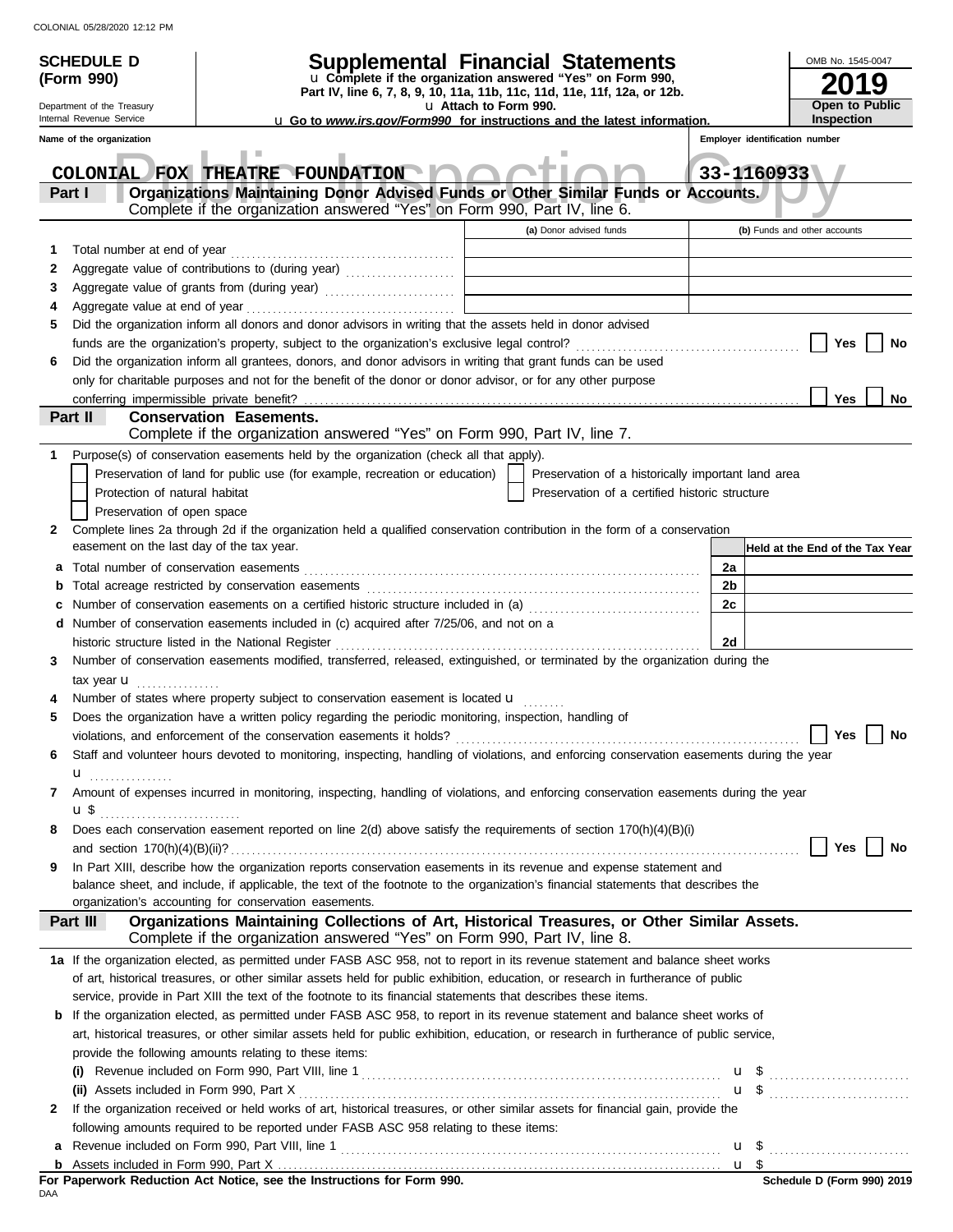| Schedule D (Form 990) 2019 COLONIAL FOX THEATRE FOUNDATION 33-1160933<br>Organizations Maintaining Collections of Art, Historical Treasures, or Other Similar Assets (continued)                                                           | Page 2              |  |  |  |  |  |  |  |  |  |  |
|--------------------------------------------------------------------------------------------------------------------------------------------------------------------------------------------------------------------------------------------|---------------------|--|--|--|--|--|--|--|--|--|--|
| Part III<br>3 Using the organization's acquisition, accession, and other records, check any of the following that make significant use of its                                                                                              |                     |  |  |  |  |  |  |  |  |  |  |
| collection items (check all that apply):                                                                                                                                                                                                   |                     |  |  |  |  |  |  |  |  |  |  |
| Public exhibition<br>Loan or exchange program<br>a<br>d                                                                                                                                                                                    |                     |  |  |  |  |  |  |  |  |  |  |
| Other martinn Col<br>Scholarly research<br><b>Contract Contract</b><br>e<br>b                                                                                                                                                              |                     |  |  |  |  |  |  |  |  |  |  |
| Preservation for future generations<br>Provide a description of the organization's collections and explain how they further the organization's exempt purpose in Part<br>c                                                                 |                     |  |  |  |  |  |  |  |  |  |  |
| XIII.                                                                                                                                                                                                                                      |                     |  |  |  |  |  |  |  |  |  |  |
| During the year, did the organization solicit or receive donations of art, historical treasures, or other similar<br>5                                                                                                                     |                     |  |  |  |  |  |  |  |  |  |  |
| Yes<br>No                                                                                                                                                                                                                                  |                     |  |  |  |  |  |  |  |  |  |  |
| <b>Escrow and Custodial Arrangements.</b><br>Part IV                                                                                                                                                                                       |                     |  |  |  |  |  |  |  |  |  |  |
| Complete if the organization answered "Yes" on Form 990, Part IV, line 9, or reported an amount on Form                                                                                                                                    |                     |  |  |  |  |  |  |  |  |  |  |
| 990, Part X, line 21.                                                                                                                                                                                                                      |                     |  |  |  |  |  |  |  |  |  |  |
| 1a Is the organization an agent, trustee, custodian or other intermediary for contributions or other assets not                                                                                                                            |                     |  |  |  |  |  |  |  |  |  |  |
|                                                                                                                                                                                                                                            | Yes<br>No           |  |  |  |  |  |  |  |  |  |  |
| b If "Yes," explain the arrangement in Part XIII and complete the following table:                                                                                                                                                         |                     |  |  |  |  |  |  |  |  |  |  |
|                                                                                                                                                                                                                                            | Amount              |  |  |  |  |  |  |  |  |  |  |
| c Beginning balance <b>contract to the contract of the set of the contract of the contract of the contract of the contract of the contract of the contract of the contract of the contract of the contract of the contract of th</b><br>1c |                     |  |  |  |  |  |  |  |  |  |  |
| 1d                                                                                                                                                                                                                                         |                     |  |  |  |  |  |  |  |  |  |  |
| 1e<br>е<br>1f<br>f                                                                                                                                                                                                                         |                     |  |  |  |  |  |  |  |  |  |  |
| Ending balance <b>constructs</b> and constructs and constructs and constructs and constructs and constructs and constructs and constructs and constructs and constructs and constructs and constructs and constructs and constructs        | Yes<br><b>No</b>    |  |  |  |  |  |  |  |  |  |  |
|                                                                                                                                                                                                                                            |                     |  |  |  |  |  |  |  |  |  |  |
| <b>Endowment Funds.</b><br>Part V                                                                                                                                                                                                          |                     |  |  |  |  |  |  |  |  |  |  |
| Complete if the organization answered "Yes" on Form 990, Part IV, line 10.                                                                                                                                                                 |                     |  |  |  |  |  |  |  |  |  |  |
| (a) Current year<br>(c) Two years back<br>(d) Three years back<br>(b) Prior year                                                                                                                                                           | (e) Four years back |  |  |  |  |  |  |  |  |  |  |
| 1a Beginning of year balance                                                                                                                                                                                                               |                     |  |  |  |  |  |  |  |  |  |  |
| <b>b</b> Contributions <b>contributions</b>                                                                                                                                                                                                |                     |  |  |  |  |  |  |  |  |  |  |
| c Net investment earnings, gains, and                                                                                                                                                                                                      |                     |  |  |  |  |  |  |  |  |  |  |
|                                                                                                                                                                                                                                            |                     |  |  |  |  |  |  |  |  |  |  |
| d Grants or scholarships                                                                                                                                                                                                                   |                     |  |  |  |  |  |  |  |  |  |  |
| e Other expenditures for facilities and                                                                                                                                                                                                    |                     |  |  |  |  |  |  |  |  |  |  |
| Administrative expenses                                                                                                                                                                                                                    |                     |  |  |  |  |  |  |  |  |  |  |
| a                                                                                                                                                                                                                                          |                     |  |  |  |  |  |  |  |  |  |  |
| Provide the estimated percentage of the current year end balance (line 1g, column (a)) held as:<br>2                                                                                                                                       |                     |  |  |  |  |  |  |  |  |  |  |
| a Board designated or quasi-endowment u                                                                                                                                                                                                    |                     |  |  |  |  |  |  |  |  |  |  |
| Permanent endowment <b>u</b> %<br>b                                                                                                                                                                                                        |                     |  |  |  |  |  |  |  |  |  |  |
| c Term endowment <b>u</b>                                                                                                                                                                                                                  |                     |  |  |  |  |  |  |  |  |  |  |
| The percentages on lines 2a, 2b, and 2c should equal 100%.                                                                                                                                                                                 |                     |  |  |  |  |  |  |  |  |  |  |
| 3a Are there endowment funds not in the possession of the organization that are held and administered for the                                                                                                                              |                     |  |  |  |  |  |  |  |  |  |  |
| organization by:                                                                                                                                                                                                                           | Yes<br>No           |  |  |  |  |  |  |  |  |  |  |
| (ii) Related organizations                                                                                                                                                                                                                 | 3a(i)<br>3a(ii)     |  |  |  |  |  |  |  |  |  |  |
|                                                                                                                                                                                                                                            | 3b                  |  |  |  |  |  |  |  |  |  |  |
| Describe in Part XIII the intended uses of the organization's endowment funds.                                                                                                                                                             |                     |  |  |  |  |  |  |  |  |  |  |
| Land, Buildings, and Equipment.<br><b>Part VI</b>                                                                                                                                                                                          |                     |  |  |  |  |  |  |  |  |  |  |
| Complete if the organization answered "Yes" on Form 990, Part IV, line 11a. See Form 990, Part X, line 10.                                                                                                                                 |                     |  |  |  |  |  |  |  |  |  |  |
| Description of property<br>(b) Cost or other basis<br>(c) Accumulated<br>(a) Cost or other basis                                                                                                                                           | (d) Book value      |  |  |  |  |  |  |  |  |  |  |
| (investment)<br>depreciation<br>(other)                                                                                                                                                                                                    |                     |  |  |  |  |  |  |  |  |  |  |
| 156,000                                                                                                                                                                                                                                    | 156,000             |  |  |  |  |  |  |  |  |  |  |
|                                                                                                                                                                                                                                            |                     |  |  |  |  |  |  |  |  |  |  |
| c Leasehold improvements<br>15,445<br>14,673                                                                                                                                                                                               | 772                 |  |  |  |  |  |  |  |  |  |  |
| d<br>2,288,968<br>e Other                                                                                                                                                                                                                  | 2,288,968           |  |  |  |  |  |  |  |  |  |  |
| Total. Add lines 1a through 1e. (Column (d) must equal Form 990, Part X, column (B), line 10c.)                                                                                                                                            | 2,445,740<br>u      |  |  |  |  |  |  |  |  |  |  |

**Schedule D (Form 990) 2019**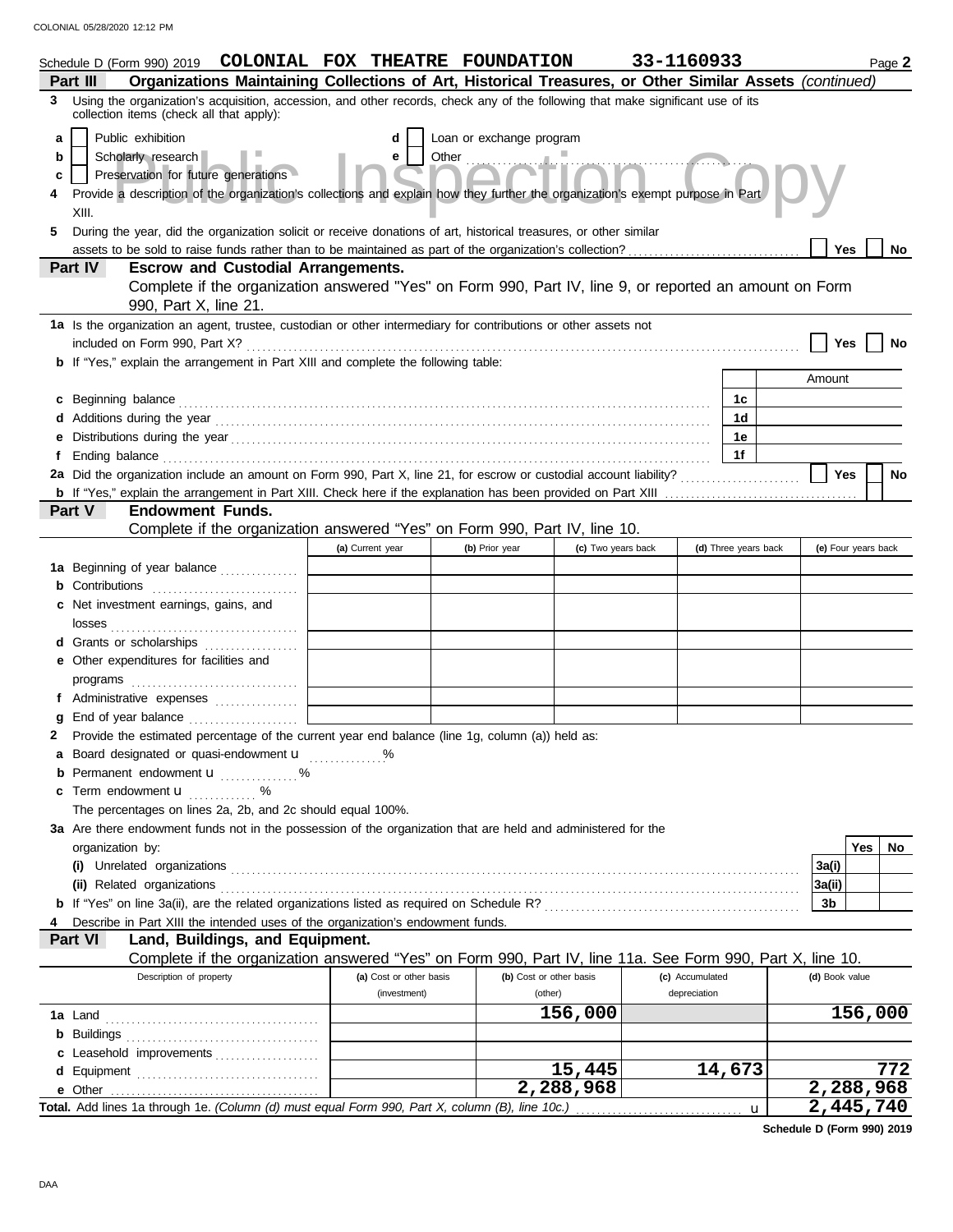DAA

|                           | Schedule D (Form 990) 2019        | COLONIAL FOX THEATRE                                               |                 | <b>FOUNDATION</b> | 33-1160933                                                                                                 | Page 3         |
|---------------------------|-----------------------------------|--------------------------------------------------------------------|-----------------|-------------------|------------------------------------------------------------------------------------------------------------|----------------|
| Part VII                  |                                   | <b>Investments - Other Securities.</b>                             |                 |                   |                                                                                                            |                |
|                           |                                   |                                                                    |                 |                   | Complete if the organization answered "Yes" on Form 990, Part IV, line 11b. See Form 990, Part X, line 12. |                |
|                           |                                   | (a) Description of security or category                            |                 | (b) Book value    | (c) Method of valuation:                                                                                   |                |
|                           |                                   | (including name of security)                                       |                 |                   | Cost or end-of-year market value                                                                           |                |
| (1) Financial derivatives |                                   | Ш                                                                  |                 | <b>College</b>    |                                                                                                            |                |
|                           | (2) Closely held equity interests |                                                                    |                 |                   |                                                                                                            |                |
| $(3)$ Other               |                                   |                                                                    |                 |                   |                                                                                                            |                |
| (A)                       |                                   |                                                                    |                 |                   |                                                                                                            |                |
| (B)                       |                                   |                                                                    |                 |                   |                                                                                                            |                |
| (C)<br>(D)                |                                   |                                                                    |                 |                   |                                                                                                            |                |
| (E)                       |                                   |                                                                    |                 |                   |                                                                                                            |                |
| (F)                       |                                   |                                                                    |                 |                   |                                                                                                            |                |
| (G)                       |                                   |                                                                    |                 |                   |                                                                                                            |                |
| (H)                       |                                   |                                                                    |                 |                   |                                                                                                            |                |
|                           |                                   | Total. (Column (b) must equal Form 990, Part X, col. (B) line 12.) | u               |                   |                                                                                                            |                |
| Part VIII                 |                                   | <b>Investments - Program Related.</b>                              |                 |                   |                                                                                                            |                |
|                           |                                   |                                                                    |                 |                   | Complete if the organization answered "Yes" on Form 990, Part IV, line 11c. See Form 990, Part X, line 13. |                |
|                           |                                   | (a) Description of investment                                      |                 | (b) Book value    | (c) Method of valuation:                                                                                   |                |
|                           |                                   |                                                                    |                 |                   | Cost or end-of-year market value                                                                           |                |
| (1)                       |                                   |                                                                    |                 |                   |                                                                                                            |                |
| (2)                       |                                   |                                                                    |                 |                   |                                                                                                            |                |
| (3)                       |                                   |                                                                    |                 |                   |                                                                                                            |                |
| (4)                       |                                   |                                                                    |                 |                   |                                                                                                            |                |
| (5)                       |                                   |                                                                    |                 |                   |                                                                                                            |                |
| (6)                       |                                   |                                                                    |                 |                   |                                                                                                            |                |
| (7)                       |                                   |                                                                    |                 |                   |                                                                                                            |                |
| (8)                       |                                   |                                                                    |                 |                   |                                                                                                            |                |
| (9)                       |                                   |                                                                    |                 |                   |                                                                                                            |                |
|                           |                                   | Total. (Column (b) must equal Form 990, Part X, col. (B) line 13.) | u               |                   |                                                                                                            |                |
| Part IX                   | <b>Other Assets.</b>              |                                                                    |                 |                   |                                                                                                            |                |
|                           |                                   |                                                                    |                 |                   | Complete if the organization answered "Yes" on Form 990, Part IV, line 11d. See Form 990, Part X, line 15. |                |
|                           |                                   |                                                                    | (a) Description |                   |                                                                                                            | (b) Book value |
| (1)                       |                                   |                                                                    |                 |                   |                                                                                                            |                |
| (2)                       |                                   |                                                                    |                 |                   |                                                                                                            |                |
| (3)                       |                                   |                                                                    |                 |                   |                                                                                                            |                |
| (4)                       |                                   |                                                                    |                 |                   |                                                                                                            |                |
| (5)                       |                                   |                                                                    |                 |                   |                                                                                                            |                |
| (6)                       |                                   |                                                                    |                 |                   |                                                                                                            |                |
| (7)                       |                                   |                                                                    |                 |                   |                                                                                                            |                |
| (8)<br>(9)                |                                   |                                                                    |                 |                   |                                                                                                            |                |
|                           |                                   | Total. (Column (b) must equal Form 990, Part X, col. (B) line 15.) |                 |                   | u                                                                                                          |                |
| Part X                    | Other Liabilities.                |                                                                    |                 |                   |                                                                                                            |                |
|                           |                                   |                                                                    |                 |                   | Complete if the organization answered "Yes" on Form 990, Part IV, line 11e or 11f. See Form 990, Part X,   |                |
|                           | line $25$ .                       |                                                                    |                 |                   |                                                                                                            |                |
| 1.                        |                                   | (a) Description of liability                                       |                 |                   |                                                                                                            | (b) Book value |
| (1)                       | Federal income taxes              |                                                                    |                 |                   |                                                                                                            |                |
| (2)                       |                                   |                                                                    |                 |                   |                                                                                                            |                |
| (3)                       |                                   |                                                                    |                 |                   |                                                                                                            |                |
| (4)                       |                                   |                                                                    |                 |                   |                                                                                                            |                |
| (5)                       |                                   |                                                                    |                 |                   |                                                                                                            |                |
| (6)                       |                                   |                                                                    |                 |                   |                                                                                                            |                |
| (7)                       |                                   |                                                                    |                 |                   |                                                                                                            |                |
| (8)                       |                                   |                                                                    |                 |                   |                                                                                                            |                |
| (9)                       |                                   |                                                                    |                 |                   |                                                                                                            |                |
|                           |                                   | Total. (Column (b) must equal Form 990, Part X, col. (B) line 25.) |                 |                   | u                                                                                                          |                |
|                           |                                   |                                                                    |                 |                   |                                                                                                            |                |

Liability for uncertain tax positions. In Part XIII, provide the text of the footnote to the organization's financial statements that reports the **2.** organization's liability for uncertain tax positions under FASB ASC 740. Check here if the text of the footnote has been provided in Part XIII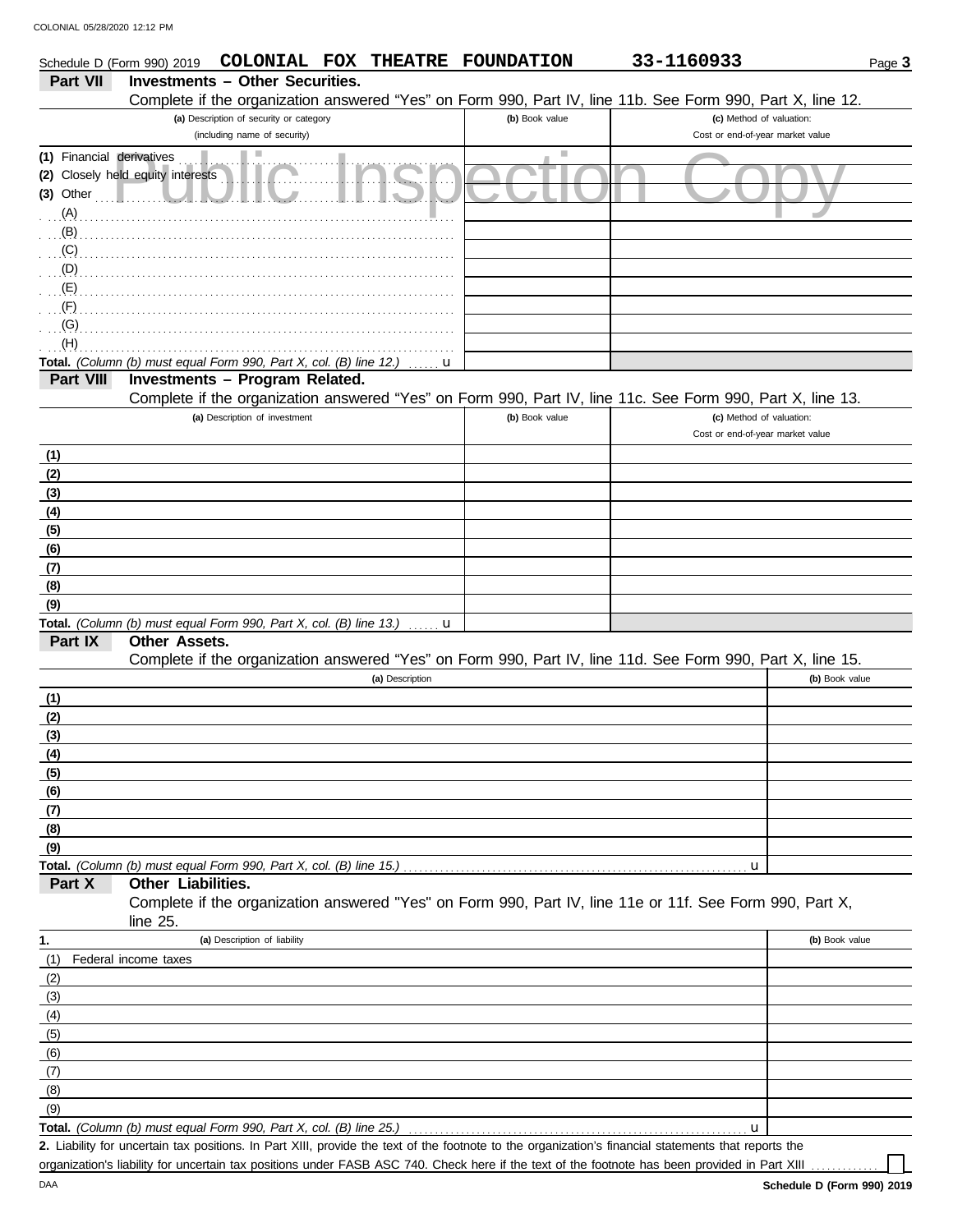|    | Schedule D (Form 990) 2019 COLONIAL FOX THEATRE FOUNDATION                                                                                                                                                                    |                | 33-1160933 |              | Page 4 |
|----|-------------------------------------------------------------------------------------------------------------------------------------------------------------------------------------------------------------------------------|----------------|------------|--------------|--------|
|    | Reconciliation of Revenue per Audited Financial Statements With Revenue per Return.<br>Part XI                                                                                                                                |                |            |              |        |
|    | Complete if the organization answered "Yes" on Form 990, Part IV, line 12a.                                                                                                                                                   |                |            |              |        |
| 1  |                                                                                                                                                                                                                               |                |            | $\mathbf{1}$ |        |
| 2  | Amounts included on line 1 but not on Form 990, Part VIII, line 12:                                                                                                                                                           |                |            |              |        |
| а  | Net unrealized gains (losses) on investments                                                                                                                                                                                  | 2a             |            |              |        |
| b  | Donated services and use of facilities                                                                                                                                                                                        | 2 <sub>b</sub> |            |              |        |
| с  | Recoveries of prior year grants <b>All Constitution Recoveries of prior</b>                                                                                                                                                   | 2c             |            |              |        |
| d  |                                                                                                                                                                                                                               | 2d             |            |              |        |
| е  | Add lines 2a through 2d [11] Add [12] Add [12] Add lines 2a through 2d [12] Add lines 2a through 2d [12] Add [12] Add [12] Add [12] Add [12] Add [12] Add [12] Add [12] Add [12] Add [12] Add [12] Add [12] Add [12] Add [12] |                |            | 2e           |        |
| 3  |                                                                                                                                                                                                                               |                |            | 3            |        |
|    | Amounts included on Form 990, Part VIII, line 12, but not on line 1:                                                                                                                                                          |                |            |              |        |
| а  |                                                                                                                                                                                                                               | 4a             |            |              |        |
| b  |                                                                                                                                                                                                                               | 4b             |            |              |        |
|    | Add lines 4a and 4b                                                                                                                                                                                                           |                |            | 4с           |        |
| 5  |                                                                                                                                                                                                                               |                |            | 5            |        |
|    | Reconciliation of Expenses per Audited Financial Statements With Expenses per Return.<br>Part XII                                                                                                                             |                |            |              |        |
|    | Complete if the organization answered "Yes" on Form 990, Part IV, line 12a.                                                                                                                                                   |                |            |              |        |
| 1  |                                                                                                                                                                                                                               |                |            | $\mathbf{1}$ |        |
| 2  | Amounts included on line 1 but not on Form 990, Part IX, line 25:                                                                                                                                                             |                |            |              |        |
| а  |                                                                                                                                                                                                                               | 2a             |            |              |        |
| b  |                                                                                                                                                                                                                               | 2 <sub>b</sub> |            |              |        |
| с  | Other losses                                                                                                                                                                                                                  | 2 <sub>c</sub> |            |              |        |
| d  |                                                                                                                                                                                                                               | 2d             |            |              |        |
| е  | Add lines 2a through 2d [11] Additional Property and Property and Property and Property and Property and Property and Property and Property and Property and Property and Property and Property and Property and Property and |                |            | 2e           |        |
| 3  |                                                                                                                                                                                                                               |                |            | 3            |        |
| 4  | Amounts included on Form 990, Part IX, line 25, but not on line 1:                                                                                                                                                            |                |            |              |        |
| а  |                                                                                                                                                                                                                               | 4a             |            |              |        |
| b  |                                                                                                                                                                                                                               | 4b             |            |              |        |
| c  | Add lines 4a and 4b                                                                                                                                                                                                           |                |            | 4c           |        |
| 5. |                                                                                                                                                                                                                               |                |            | 5            |        |
|    | Part XIII Supplemental Information.                                                                                                                                                                                           |                |            |              |        |
|    | Provide the descriptions required for Part II, lines 3, 5, and 9; Part III, lines 1a and 4; Part IV, lines 1b and 2b; Part V, line 4; Part X, line                                                                            |                |            |              |        |
|    | 2; Part XI, lines 2d and 4b; and Part XII, lines 2d and 4b. Also complete this part to provide any additional information.                                                                                                    |                |            |              |        |
|    |                                                                                                                                                                                                                               |                |            |              |        |
|    |                                                                                                                                                                                                                               |                |            |              |        |
|    |                                                                                                                                                                                                                               |                |            |              |        |
|    |                                                                                                                                                                                                                               |                |            |              |        |
|    |                                                                                                                                                                                                                               |                |            |              |        |
|    |                                                                                                                                                                                                                               |                |            |              |        |
|    |                                                                                                                                                                                                                               |                |            |              |        |
|    |                                                                                                                                                                                                                               |                |            |              |        |
|    |                                                                                                                                                                                                                               |                |            |              |        |
|    |                                                                                                                                                                                                                               |                |            |              |        |
|    |                                                                                                                                                                                                                               |                |            |              |        |
|    |                                                                                                                                                                                                                               |                |            |              |        |
|    |                                                                                                                                                                                                                               |                |            |              |        |
|    |                                                                                                                                                                                                                               |                |            |              |        |
|    |                                                                                                                                                                                                                               |                |            |              |        |
|    |                                                                                                                                                                                                                               |                |            |              |        |
|    |                                                                                                                                                                                                                               |                |            |              |        |
|    |                                                                                                                                                                                                                               |                |            |              |        |
|    |                                                                                                                                                                                                                               |                |            |              |        |
|    |                                                                                                                                                                                                                               |                |            |              |        |
|    |                                                                                                                                                                                                                               |                |            |              |        |
|    |                                                                                                                                                                                                                               |                |            |              |        |
|    |                                                                                                                                                                                                                               |                |            |              |        |
|    |                                                                                                                                                                                                                               |                |            |              |        |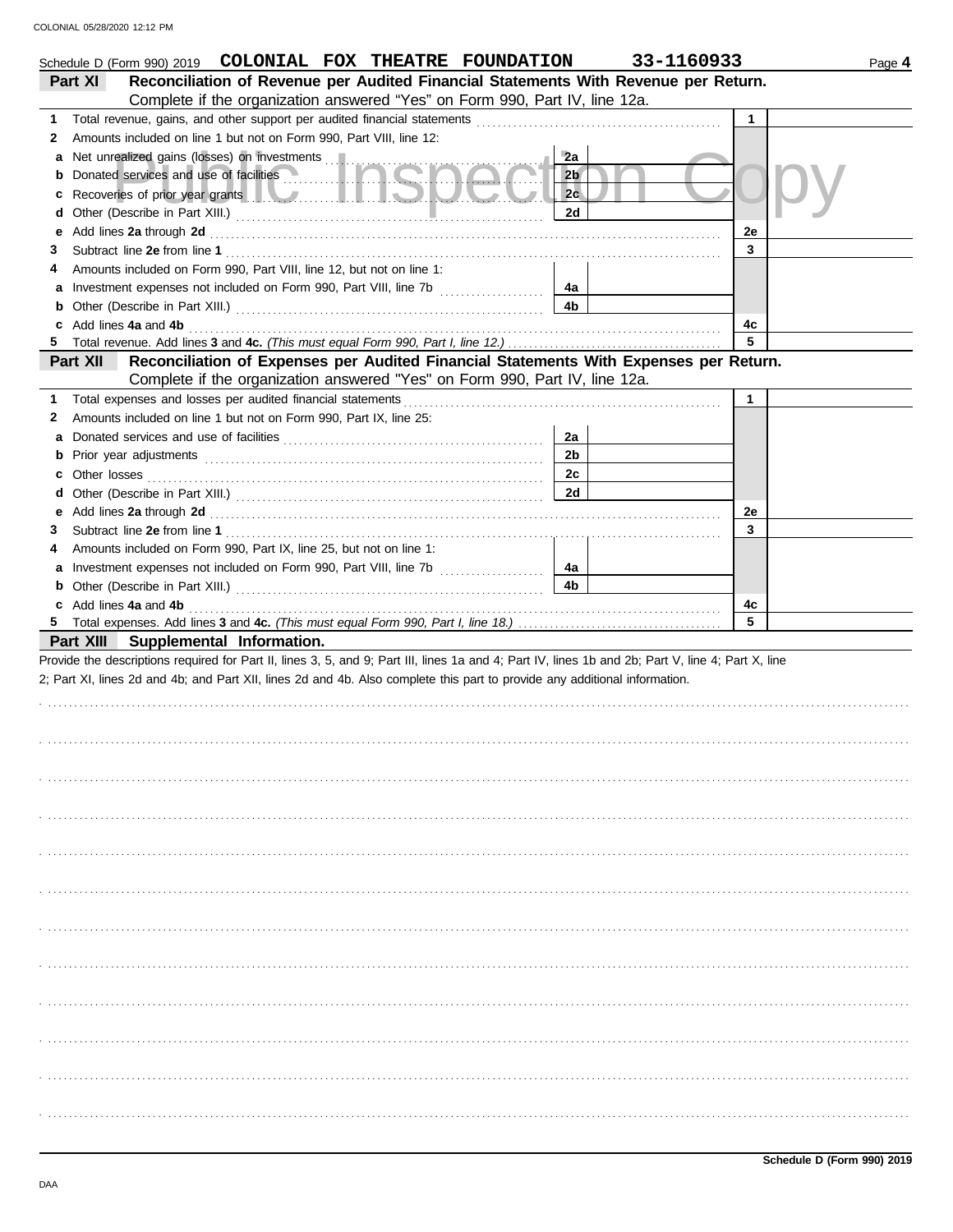|           | Schedule D (Form 990) 2019 COLONIAL FOX THEATRE FOUNDATION |  |  | 33-1160933                    | Page 5 |
|-----------|------------------------------------------------------------|--|--|-------------------------------|--------|
| Part XIII | Supplemental Information (continued)                       |  |  |                               |        |
|           |                                                            |  |  |                               |        |
|           |                                                            |  |  |                               |        |
|           |                                                            |  |  | <b>Public Inspection Copy</b> |        |
|           |                                                            |  |  |                               |        |
|           |                                                            |  |  |                               |        |
|           |                                                            |  |  |                               |        |
|           |                                                            |  |  |                               |        |
|           |                                                            |  |  |                               |        |
|           |                                                            |  |  |                               |        |
|           |                                                            |  |  |                               |        |
|           |                                                            |  |  |                               |        |
|           |                                                            |  |  |                               |        |
|           |                                                            |  |  |                               |        |
|           |                                                            |  |  |                               |        |
|           |                                                            |  |  |                               |        |
|           |                                                            |  |  |                               |        |
|           |                                                            |  |  |                               |        |
|           |                                                            |  |  |                               |        |
|           |                                                            |  |  |                               |        |
|           |                                                            |  |  |                               |        |
|           |                                                            |  |  |                               |        |
|           |                                                            |  |  |                               |        |
|           |                                                            |  |  |                               |        |
|           |                                                            |  |  |                               |        |
|           |                                                            |  |  |                               |        |
|           |                                                            |  |  |                               |        |
|           |                                                            |  |  |                               |        |
|           |                                                            |  |  |                               |        |
|           |                                                            |  |  |                               |        |
|           |                                                            |  |  |                               |        |
|           |                                                            |  |  |                               |        |
|           |                                                            |  |  |                               |        |
|           |                                                            |  |  |                               |        |
|           |                                                            |  |  |                               |        |
|           |                                                            |  |  |                               |        |
|           |                                                            |  |  |                               |        |
|           |                                                            |  |  |                               |        |
|           |                                                            |  |  |                               |        |
|           |                                                            |  |  |                               |        |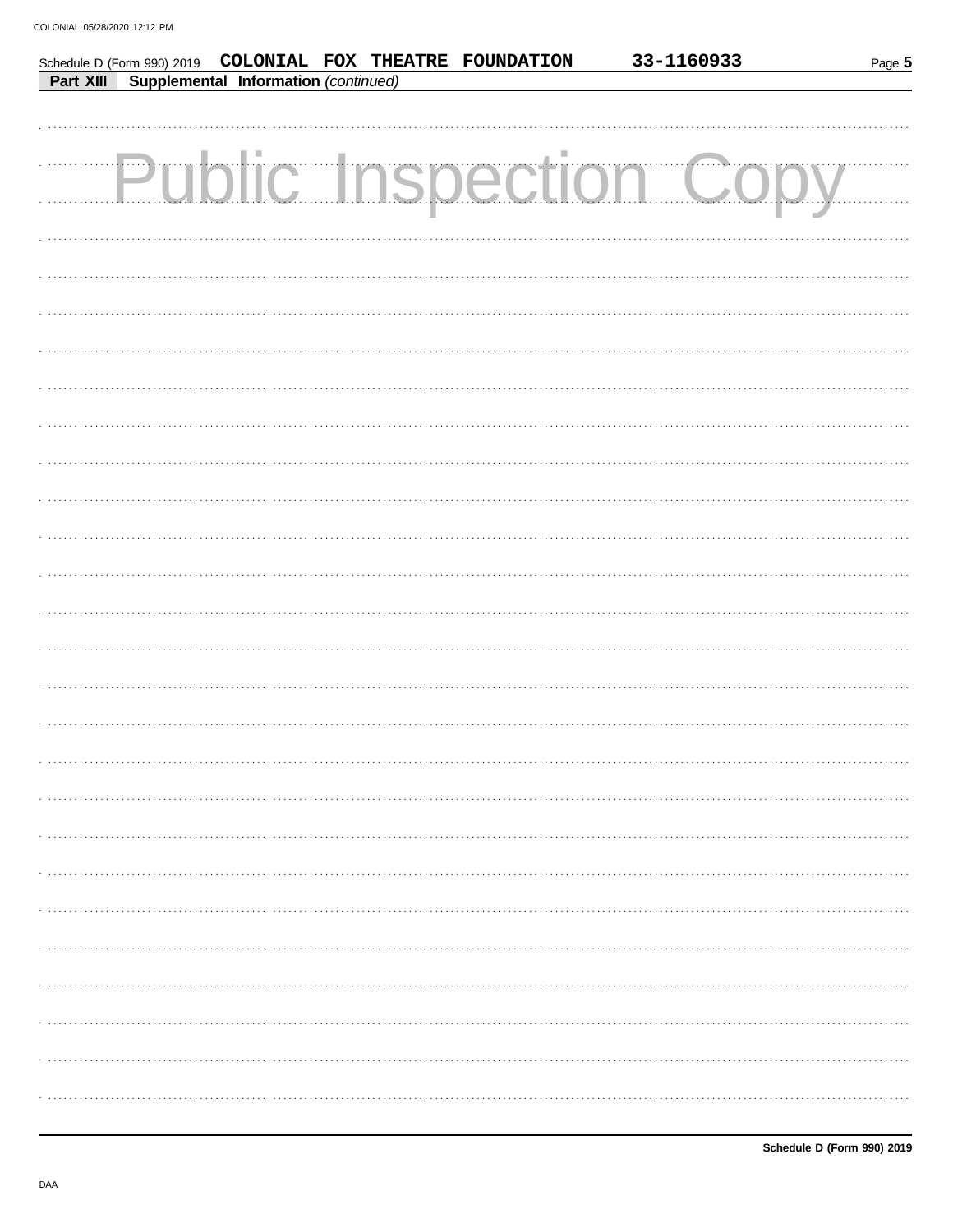| <b>SCHEDULE O</b>                                                                                | Supplemental Information to Form 990 or 990-EZ                             |                              |                                                     | OMB No. 1545-0047             |
|--------------------------------------------------------------------------------------------------|----------------------------------------------------------------------------|------------------------------|-----------------------------------------------------|-------------------------------|
| (Form 990 or 990-EZ)<br>Complete to provide information for responses to specific questions on   |                                                                            |                              |                                                     |                               |
| Form 990 or 990-EZ or to provide any additional information.<br>La Attach to Form 990 or 990-EZ. |                                                                            |                              |                                                     | 2019<br><b>Open to Public</b> |
| Department of the Treasury<br>Internal Revenue Service                                           | u Go to www.irs.gov/Form990 for the latest information.<br>ш               |                              |                                                     | <b>Inspection</b>             |
| Name of the organization                                                                         | THEATRE FOUNDATION<br><b>COLONIAL FOX</b>                                  |                              | <b>Employer identification number</b><br>33-1160933 |                               |
| <b>FORM 990</b><br>$\overline{\phantom{0}}$                                                      | ORGANIZATION'S MISSION                                                     |                              |                                                     |                               |
| ACOUIRE,<br>TO                                                                                   | MAINTAIN AND OPERATE THE HISTORICAL COLONIAL FOX                           |                              | <b>THEATRE</b>                                      |                               |
| <b>BUILDING</b>                                                                                  | IN PITTSBURG, KS, IN ORDER TO BE AN ENDURING DYANMIC                       |                              |                                                     | <b>CULTURAL</b>               |
|                                                                                                  | CENTER ENRICHING THE QUALITY OF LIFE AND ECONOMIC VITALITY OF              |                              |                                                     | PITTSBURG AND                 |
| <b>SURROUNDING</b>                                                                               | COMMUNITIES.                                                               |                              |                                                     |                               |
|                                                                                                  | FORM 990, PART VI, LINE $6$ - CLASSES OF                                   | MEMBERS OR STOCKHOLDERS      |                                                     |                               |
|                                                                                                  | <b>ACTIVE MEMBERS WILL BE DESIGNATED EACH YEAR BY</b>                      | THE BOARD OF                 |                                                     | TRUSTEES AS                   |
| <b>THOSE</b><br>WHO MAKE                                                                         | A MINIMUSM CONTRIBUTION<br>TO                                              | THE<br><b>CORPORATION AS</b> |                                                     | SPECIFIED BY                  |
| <b>BOARD</b><br>OF<br>THE                                                                        | TRUSTEES EACH YEAR AT<br>THE                                               | ANNUAL MEETING.              | <b>MEMBERSHIP</b>                                   | <b>RIGHTS</b>                 |
| WILL BE<br><b>BASED</b>                                                                          | IN A CURRENT CALENDAR YEAR ON A MINIMUM GIFT DURING                        |                              |                                                     | THE                           |
| <b>PREVIOUS</b>                                                                                  | OR CURRENT<br>CALENDAR YEAR.                                               |                              |                                                     |                               |
|                                                                                                  | FORM 990, PART VI, LINE 7A - ELECTION OF                                   | <b>MEMBERS AND</b>           | THEIR RIGHTS                                        |                               |
|                                                                                                  | TRUSTEES ARE ELECTED BY A MAJORITY VOTE OF CURRENT TRUSTEES, NOT MEMBERS;  |                              |                                                     |                               |
|                                                                                                  | HOWEVER MEMBERS MAY VOTE ON SPECIFIED ISSUES AND DECISIONS.                |                              |                                                     |                               |
|                                                                                                  |                                                                            |                              |                                                     |                               |
|                                                                                                  | FORM 990, PART VI, LINE 7B - DECISIONS SUBJECT TO APPROVAL OF MEMBERS      |                              |                                                     |                               |
|                                                                                                  | AT EVERY MEETING, EACH MEMBER SHALL BE ABLE TO CAST ONE VOTE, WHICH MAY BE |                              |                                                     |                               |
|                                                                                                  | CAST EITHER IN PERSON OR BY PROXY. ALL PROXIES SHALL BE FILED IN WRITING   |                              |                                                     |                               |
|                                                                                                  | WITH THE SECRETARY AND ENTERED IN THE MINUTES OF THE MEETING.              |                              |                                                     |                               |
|                                                                                                  |                                                                            |                              |                                                     |                               |
|                                                                                                  | FORM 990, PART VI, LINE 11B - ORGANIZATION'S PROCESS TO REVIEW FORM 990    |                              |                                                     |                               |
|                                                                                                  | FORM 990 IS PREPARD BY AN INDEPENDENT ACCOUNTING FIRM BASED ON INFORMATION |                              |                                                     |                               |
|                                                                                                  | PROVIDED BY THE ORGANIZATION. THE FINAL VERSION OF THE FORM 990 IS         |                              |                                                     |                               |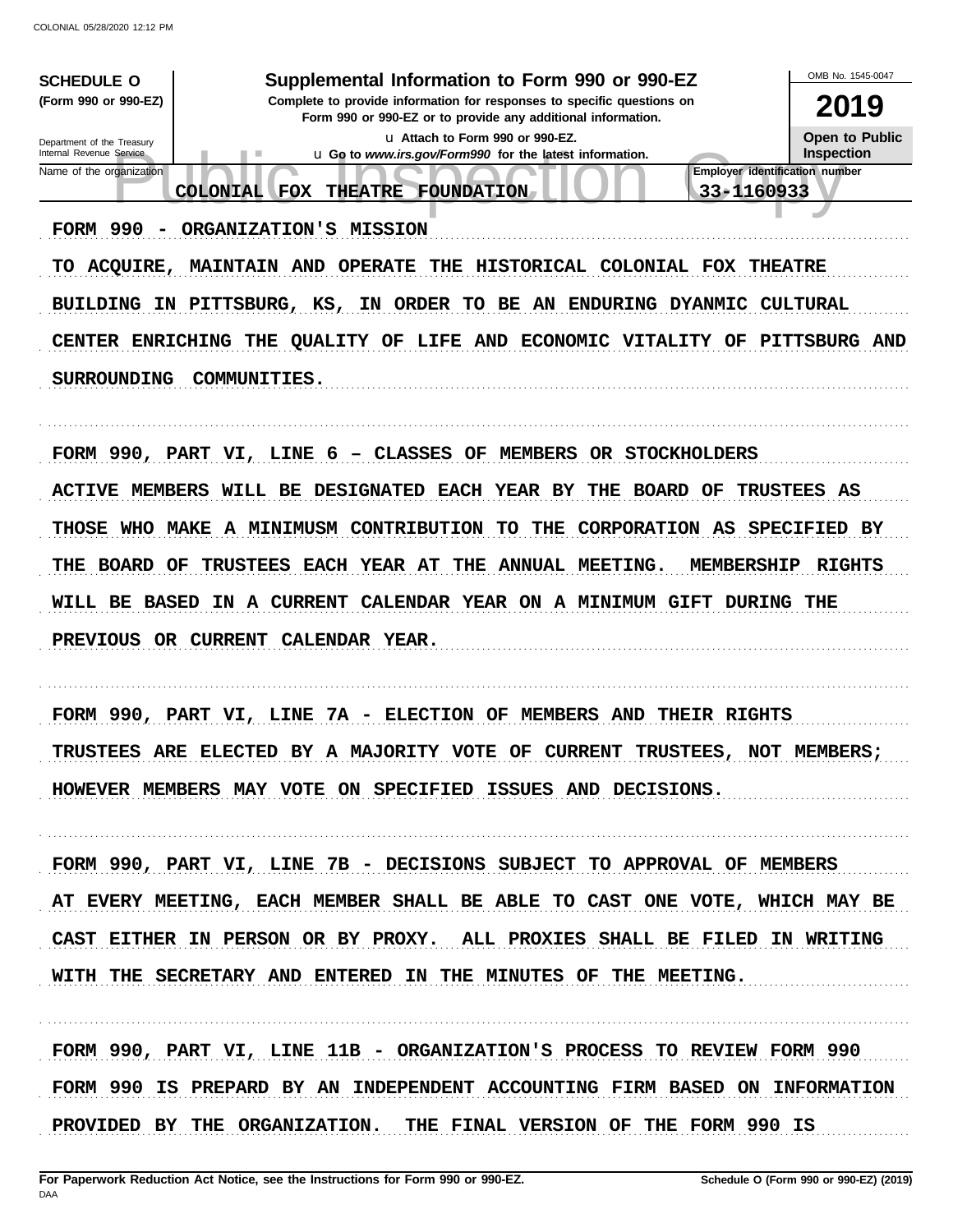|        | Page 2 |  |
|--------|--------|--|
| number |        |  |

| Schedule O (Form 990 or 990-EZ) (2019)                                      |                                         |                                                    |                                              | Page 2             |
|-----------------------------------------------------------------------------|-----------------------------------------|----------------------------------------------------|----------------------------------------------|--------------------|
| Name of the organization<br>COLONIAL FOX THEATRE                            | <b>FOUNDATION</b>                       |                                                    | Employer identification number<br>33-1160933 |                    |
| <b>PROVIDED</b>                                                             | TO EACH BOARD MEMBER BEFORE THE FORM IS | <b>FILED WITH</b>                                  | IRS.<br>THE                                  |                    |
| FURTHER, THE FORM 990 IS REVIEWED BY THE BOARD MEMBERS                      |                                         |                                                    | PRIOR TO FILING THE                          |                    |
| THE<br>IRS.<br><b>FORM WITH</b>                                             |                                         | THE PRESIDENT OF THE ORGANIZATION PRESIDES AND THE |                                              |                    |
| TREASURER LEADS THE                                                         | <b>REVIEW.</b>                          |                                                    |                                              |                    |
| FORM 990, PART VI, LINE 12C - ENFORCEMENT OF CONFLICTS POLICY               |                                         |                                                    |                                              |                    |
| BOARD MEMBERS AND ANY PARTIES                                               |                                         | WITH DELEGATED POWERS ARE REQUIRED                 |                                              | TO SIGN A          |
| WRITTEN CONFLICT OF                                                         |                                         | INTEREST POLICY ON AN ANNUAL BASIS.                | ANY MEMBER WITH A                            |                    |
| CONFLICT OR POTENTIAL CONFLICT OF INTEREST WOULD ABSTAIN FROM VOTING ON ANY |                                         |                                                    |                                              |                    |
| <b>SISSUE RELATED</b>                                                       | TO THAT CONFLICT.                       |                                                    |                                              |                    |
|                                                                             |                                         |                                                    |                                              |                    |
| FORM 990, PART VI, LINE 19 - GOVERNING DOCUMENTS DISCLOSURE EXPLANATION     |                                         |                                                    |                                              |                    |
| THE ORGANIZATION'S GOVERNING DOCUMENTS, CONFLICT OF                         |                                         |                                                    | INTEREST POLICY, AND                         |                    |
| FINANCIAL STATEMENTS ARE AVAILABLE TO BE VIEWED AT                          |                                         | THE                                                | ORGANIZATION'S PLACE                         |                    |
| OF BUSINESS.                                                                |                                         |                                                    |                                              |                    |
|                                                                             |                                         |                                                    |                                              |                    |
| FORM 990, PART IX, LINE 11G - OTHER FEES FOR SERVICES                       |                                         |                                                    |                                              |                    |
| <b>DESCRIPTION</b>                                                          |                                         |                                                    |                                              |                    |
|                                                                             | TOT/PROG SERVICE                        | MGT & GENERAL                                      |                                              | <b>FUNDRAISING</b> |
| \$                                                                          | 17,805                                  | \$<br>783                                          | \$                                           |                    |
|                                                                             |                                         |                                                    |                                              |                    |
|                                                                             |                                         |                                                    |                                              |                    |
|                                                                             |                                         |                                                    |                                              |                    |
|                                                                             |                                         |                                                    |                                              |                    |
|                                                                             |                                         |                                                    |                                              |                    |
|                                                                             |                                         |                                                    |                                              |                    |
|                                                                             |                                         |                                                    |                                              |                    |

| ----- |  |  |  |
|-------|--|--|--|
|       |  |  |  |